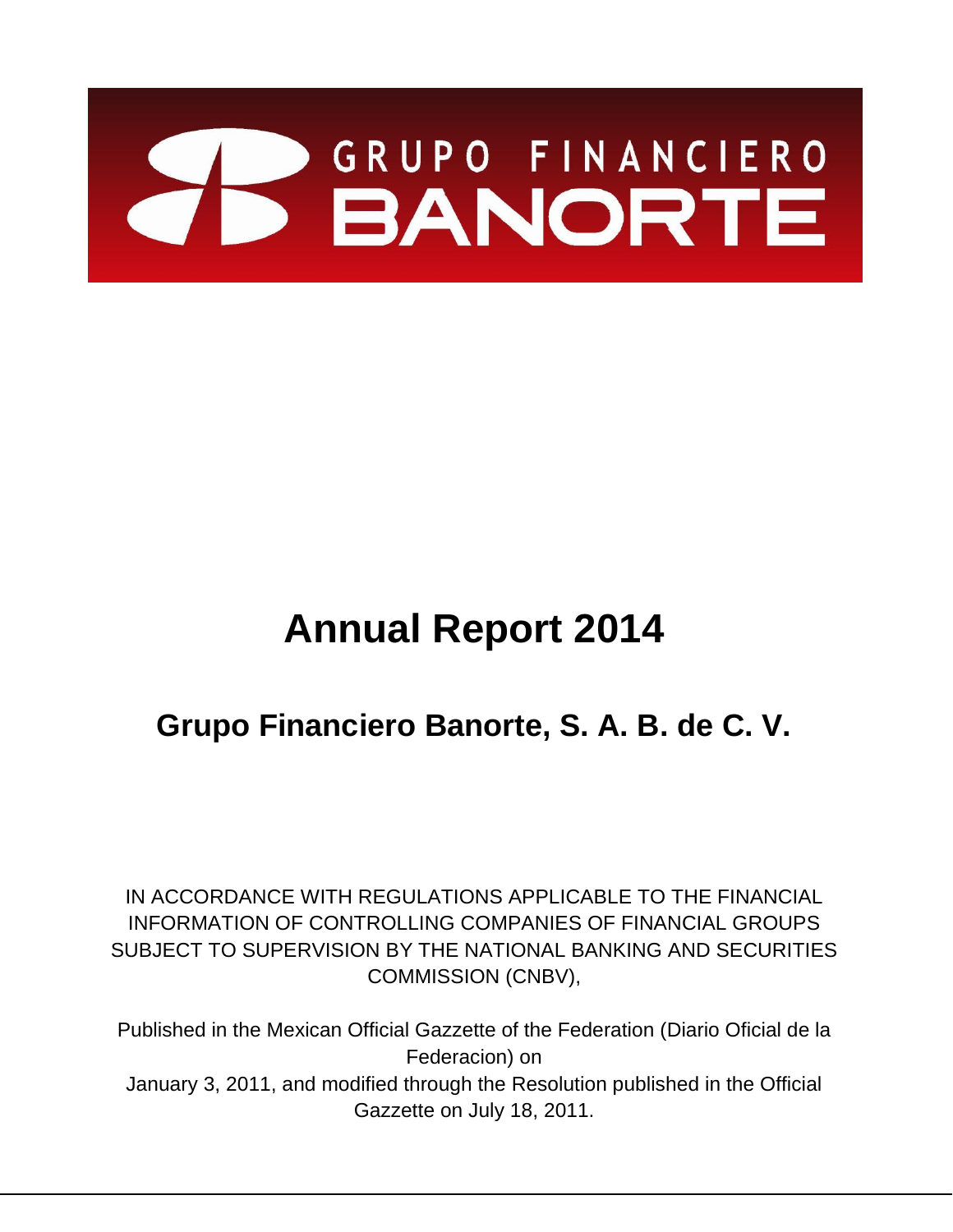# **INDEX**

|                                                                             | Page |
|-----------------------------------------------------------------------------|------|
|                                                                             | 3    |
|                                                                             | 3    |
|                                                                             | 25   |
|                                                                             | 33   |
| <b>II. TRANSACTIONS AND BALANCES WITH NON-CONSOLIDATED SUBSIDIARIES AND</b> | 35   |
|                                                                             | 36   |
|                                                                             | 41   |
|                                                                             | 43   |
|                                                                             | 44   |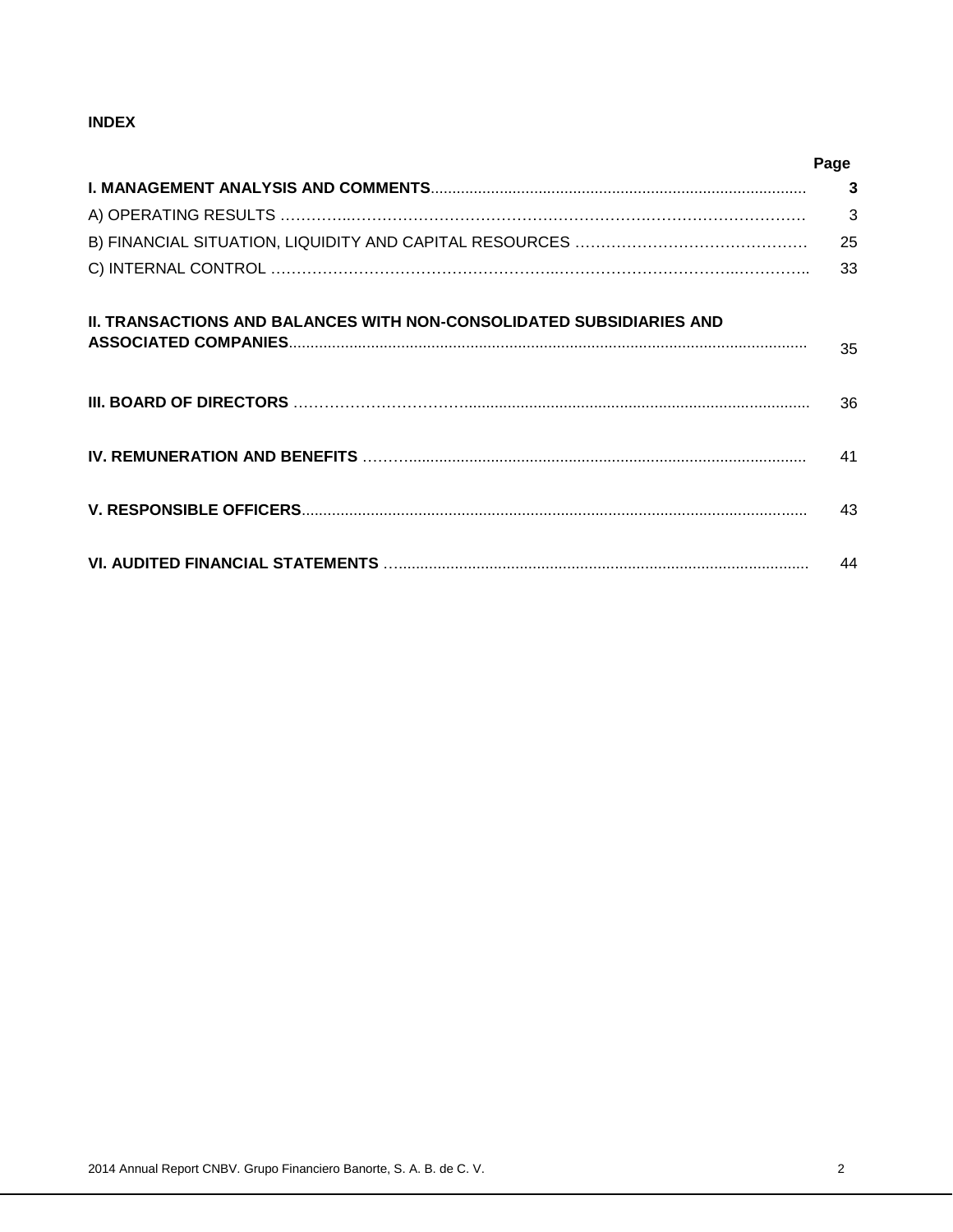# **I. MANAGEMENT ANALYSIS AND COMMENTS**

*When analyzing the information contained herein is important to take the following into consideration:* 

- *The financial information contained in this report is based on GFNORTE's Audited Financial Statements for the years ended December 31, 2014 and 2013, published by Galaz, Yamazaki, Ruiz Urquiza, S. C., a member of Deloitte Touche Tohmatsu Limited dated February 19, 2015. For the year ended December 31, 2012, financial figures are based on GFNORTE's Audited Financial Statements published by Galaz, Yamazaki, Ruiz Urquiza, S. C., a member of Deloitte Touche Tohmatsu Limited, dated February 20, 2014, and therefore include changes to accounting criteria that occurred in 2012.*
- *During the second quarter of 2014, GFNORTE reclassified retroactively, (in order to allow comparisons with 2013 figures), the result for "securities investment valuations" presented by the Insurance and Annuities companies in the Trading Income line to Net Interest Income under the Interest Income line. ". The above due to this concept corresponds to a recovery mainly caused by the update of the UDI's value of the position titles held to maturity denominated in UDIs for both companies*. *This reclassification between Trading Income and Net Interest Income amounted to Ps 1.56 billion in 2013. (See Note 4 of the Audited Financial Statements - Significant Accounting Policies – "Changes to the Consolidated P&L statement related to the accounting of the results of investments in securities*  valuation of the Insurance and Annuities companies"). Figures in 2012 were not modified, so these are not comparable *with those of 2013.*
- *In January 2012, the merger between Afore Banorte and Afore XXI was completed. As a result, Banco Mercantil del Norte determined that it has no control over Afore XXI Banorte, and does not therefore consolidate it in its financial statements, and recognizes the equity participation method given its significant influence.*
- *The arithmetic operations were carried out in pesos and in the following tables are presented in million pesos. As a result, some totals appear to have minimal errors, which is not the case as it is just a matter of rounding off figures.*

# *A) OPERATING RESULTS*

### *SELECTED FINANCIAL INFORMATION*

|                                                              | 2014         | 2013         | 2012       |
|--------------------------------------------------------------|--------------|--------------|------------|
|                                                              |              |              |            |
| Net Income Grupo Financiero Banorte (GFNORTE) (*)            | Ps 15,228    | Ps 13,508    | Ps 10,888  |
| Total Assets GFNORTE (*)                                     | Ps 1,097,982 | Ps 1,006,788 | Ps 916,567 |
| Total Liabilities GFNORTE (*)                                | Ps 973.310   | Ps 898,097   | Ps 828.058 |
| Stockholders' Equity GFNORTE (*)                             | Ps 124,672   | Ps 108,691   | Ps 88,509  |
| Stockholders' Equity GFNORTE excluding minority interest (*) | Ps 122,922   | Ps 106,657   | Ps 81,881  |
| <b>INFORMATION PER SHARE</b>                                 |              |              |            |
| Net income per share (pesos)                                 | Ps 5.49      | Ps 5.35      | Ps 4.68    |
| Dividend approved per share (pesos) <sup>(1)</sup>           | Ps 0.9740    | Ps 0.7852    | Ps 0.732   |
| Book value per share (pesos) (excluding minority interest)   | Ps 44.39     | Ps 38.45     | Ps 35.20   |
| Shares outstanding (millions) <sup>(2)</sup>                 | 2,773.0      | 2,526.1      | 2,326.4    |
| <b>PROFITABILITY RATIOS</b>                                  |              |              |            |
| NIM before REPOMO(3)                                         | 4.7%         | 4.4%         | 4.1%       |
| NIM adjusted for credit risk $(3)$                           | 3.5%         | 3.4%         | 3.4%       |
| NIM adjusted w/o Insurance & Annuities <sup>(3)</sup>        | 4.5%         | 4.3%         | 4.2%       |
| NIM from loan portfolio <sup>(3)</sup>                       | 8.2%         | 7.8%         | 7.3%       |
| Return on assets (ROA)                                       | 1.5%         | 1.4%         | 1.3%       |
| Return on equity (ROE)                                       | 13.2%        | 14.2%        | 14.3%      |
| <b>OPERATIONS</b>                                            |              |              |            |
| Efficiency ratio $(4)$                                       |              |              |            |
|                                                              | 48.5%        | 52.0%        | 54.0%      |
| Operating efficiency ratio <sup>(5)</sup>                    | 2.8%         | 2.9%         | 2.9%       |
| Liquidity ratio                                              | 133.7%       | 137.4%       | 128.4%     |

2014 Annual Report CNBV. Grupo Financiero Banorte, S. A. B. de C. V. 3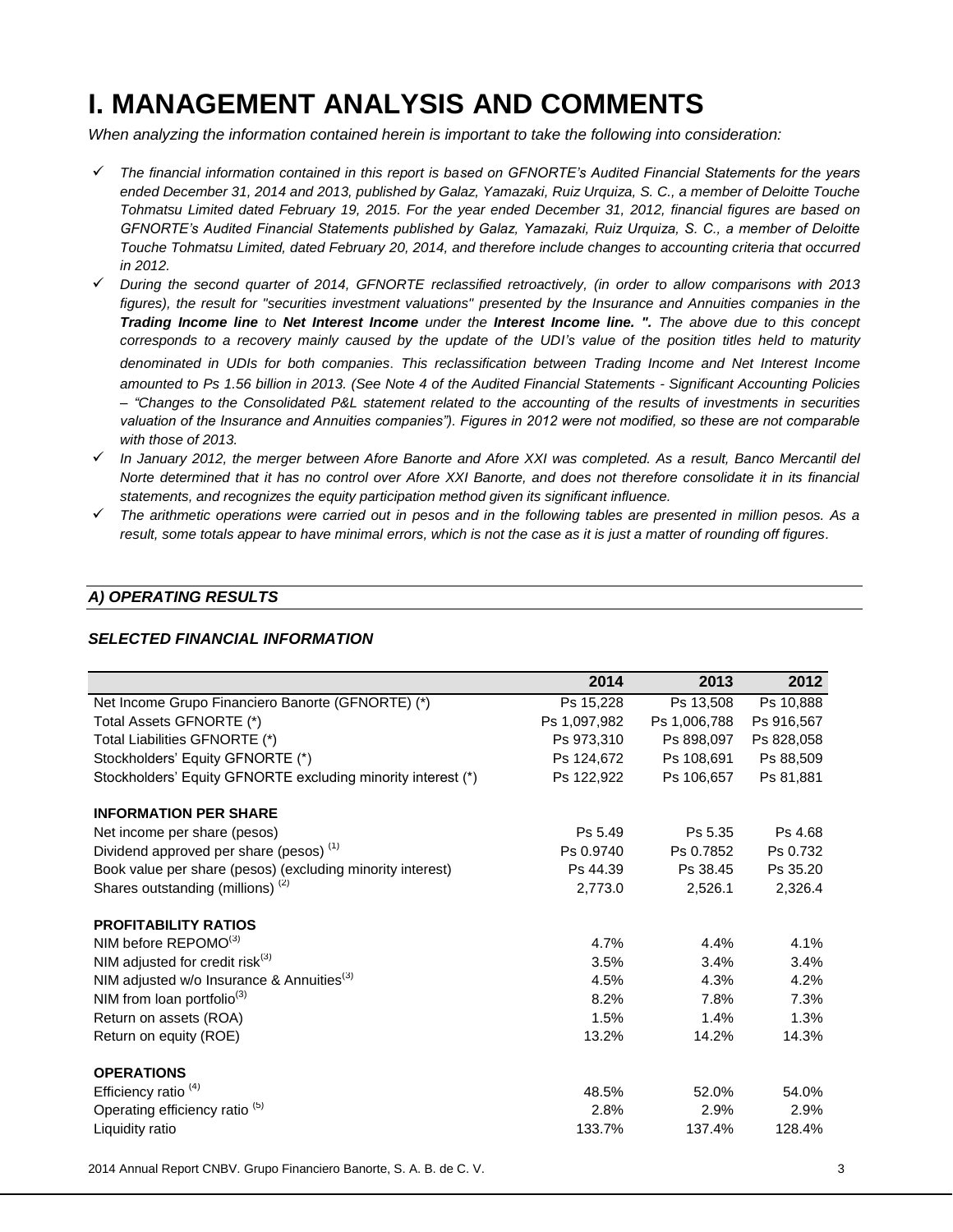|                                               | 2014   | 2013   | 2012   |
|-----------------------------------------------|--------|--------|--------|
| <b>ASSET QUALITY INDICATORS</b>               |        |        |        |
| Past due loan ratio                           | 2.9%   | 3.1%   | 2.1%   |
| PDL reserve coverage                          | 107.0% | 104.6% | 138.3% |
| <b>CAPITALIZATION RATIO</b>                   |        |        |        |
| Banco Mercantil del Norte                     | 15.26% | 15.12% | 14.75% |
| Ixe Banco                                     | N.A.   | N.A.   | 15.5%  |
| <b>INFRASTRUCTURE AND EMPLOYEES</b>           |        |        |        |
| Bank Branches <sup>(6)</sup>                  | 1,269  | 1,288  | 1,316  |
| ATMs (automated teller machines)              | 7.297  | 7.035  | 6.707  |
| Full-time employees                           | 27,898 | 27,474 | 26,108 |
| Full-time employees and professional services | 27,943 | 27.549 | 26,212 |

(\*) Million pesos.

1. Dividends approved by the Shareholders' Assemblies in 2014, 2013 and 2012 were: a total dividend of Ps 0.732 per share decreed in 2012 to be paid in four installments of Ps 0.183 per share (October 2012, January, April and July 2013). Total Dividend decreed in 2013 was Ps 0.7852 per share to be paid in four installments of Ps 0.1963 per share (October 2013, January, April and July 2014) although in the Shareholders' Assembly celebrated on December 20, 2013, the advanced payments regarding the installments of January and April 2014 were authorized to be made on December 31, 2013. Total Dividend decreed in 2014 was Ps 0.9740 per share to be paid in four installments of Ps 0.2435 per share (October 2014, January, April, and July 2015).

2. The 2,773.0 million shares are the accumulated weighted average in 2014; while as of closing of 4Q14 the total amount of outstanding shares totals 2,769.34 million.

3. Derived from the reclassification mentioned in the Note 4 of the Audited Financial Statements, ratios in 2013 have been modified from what was published in the 2013 Annual Report (sent to the authorities in February and April 2014).

4. Non Interest Expense / (Total Net Income + Non Interest Income).

5. Non Interest Expense / Average Total Assets.

6. Includes bank modules and excludes 1 branch in the Cayman Islands.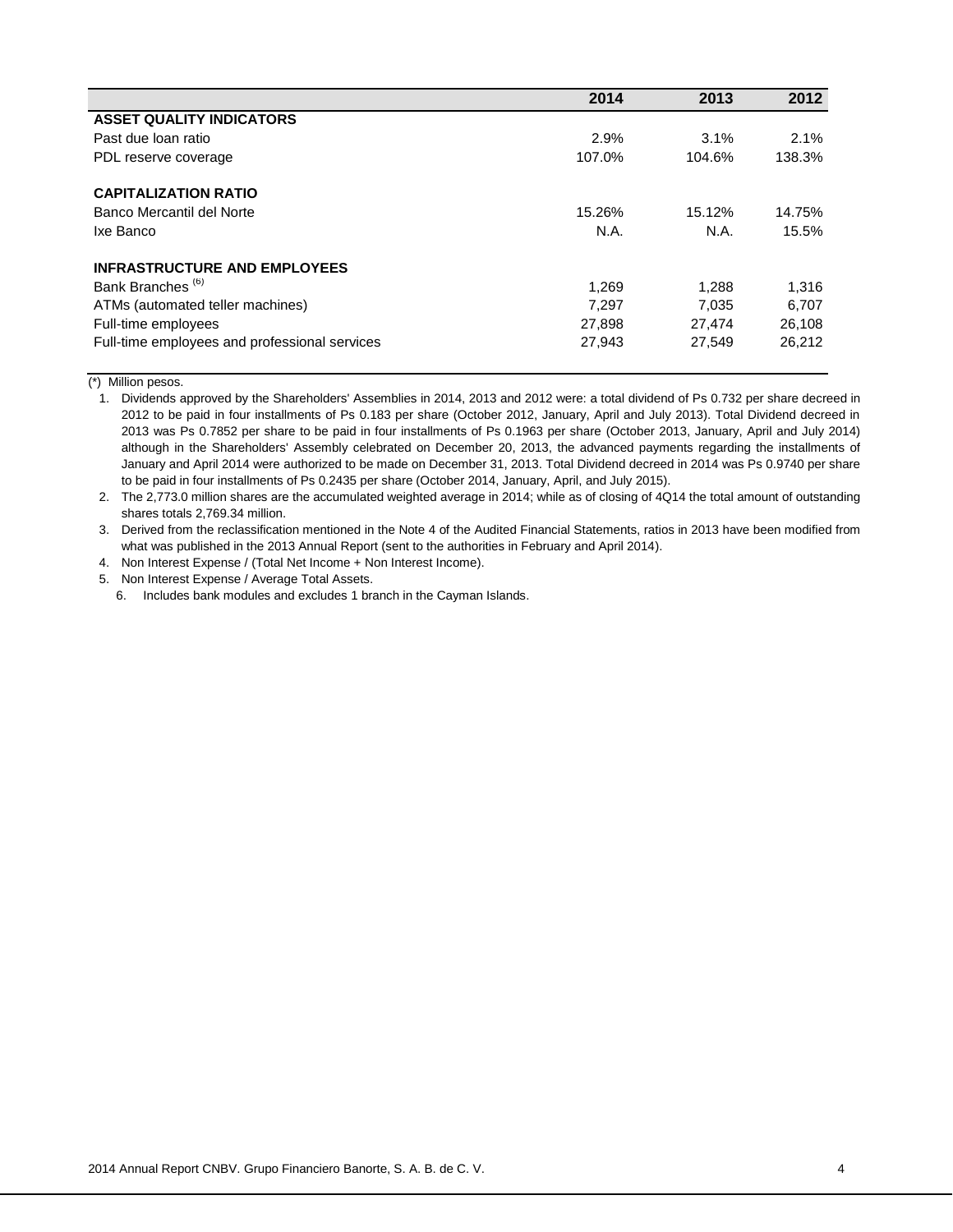# **MANAGEMENT AND ANALYSIS COMMENTS**

In 2014 GFNORTE reported profits of Ps 15.23 billion, 13% higher than in 2013 and 40% higher than in 2012. The contribution to accumulated profits for 2014 by business sector are:

Net Income for the **Consolidated Banking Sector** (Banco Mercantil del Norte, Banorte- Ixe Tarjetas, Banorte USA, and the 50% participation in Afore XXI) rose to Ps 11.94 billion pesos in 2014, (187) million or (2%) lower vs 2013. It is important to note that Operating Income registered a 15% YoY growth, but was affected by higher tax payments due to the implementation of the new tax regulations, which resulted in a 71% YoY tax increase. Profits in this sector represent 78% of the Financial Group's profits.

Net Income for the **Long Term Savings Sector** comprised of Afore XXI Banorte, Insurance and Annuities Companies was Ps 4.44 billion, 24% higher than in 2013. According to GFNORTE's participation in this sector, accumulated profits amounted to Ps 3.22 billion which represents an annual increase of 64% and a 21% of GFNORTE´s earnings. This increase was due to better dynamics in the companies that make up this sector, especially Seguros Banorte, as well as the reduction in minority interest resulting from the October 2013 purchase of Generali's 49% stake in the Insurance and Annuities companies, (if GFNORTE's stake in these companies was considered at 100%, annual growth would have been 60% for the Insurance company and 55% for the Annuities company).

The **Brokerage Sector** comprised of Casa de Bolsa Banorte Ixe and Operadora de Fondos Banorte-Ixe, reported profits during 2014 of Ps 931 million, 43% higher YoY driven by a higher NII, higher trading revenues and lower Non Interest Expenses, which offset higher tax payments. The Brokerage Sector's Net Income for 2014 represented 6% of the Financial Group's profits.

**Other Finance Companies** comprised of Arrendadora y Factor Banorte, Almacenadora Banorte, Solida Administradora de Portafolios and Ixe Servicios, recorded profits of Ps 569 million in 2014, a 45% increase vs. 2013. According to GFNORTE's participation in this sector, accumulated profits amounted to Ps 574 million, a 46% increase vs. 2013. The accumulated profit of this sector represented 4% of GFNORTE´s earnings.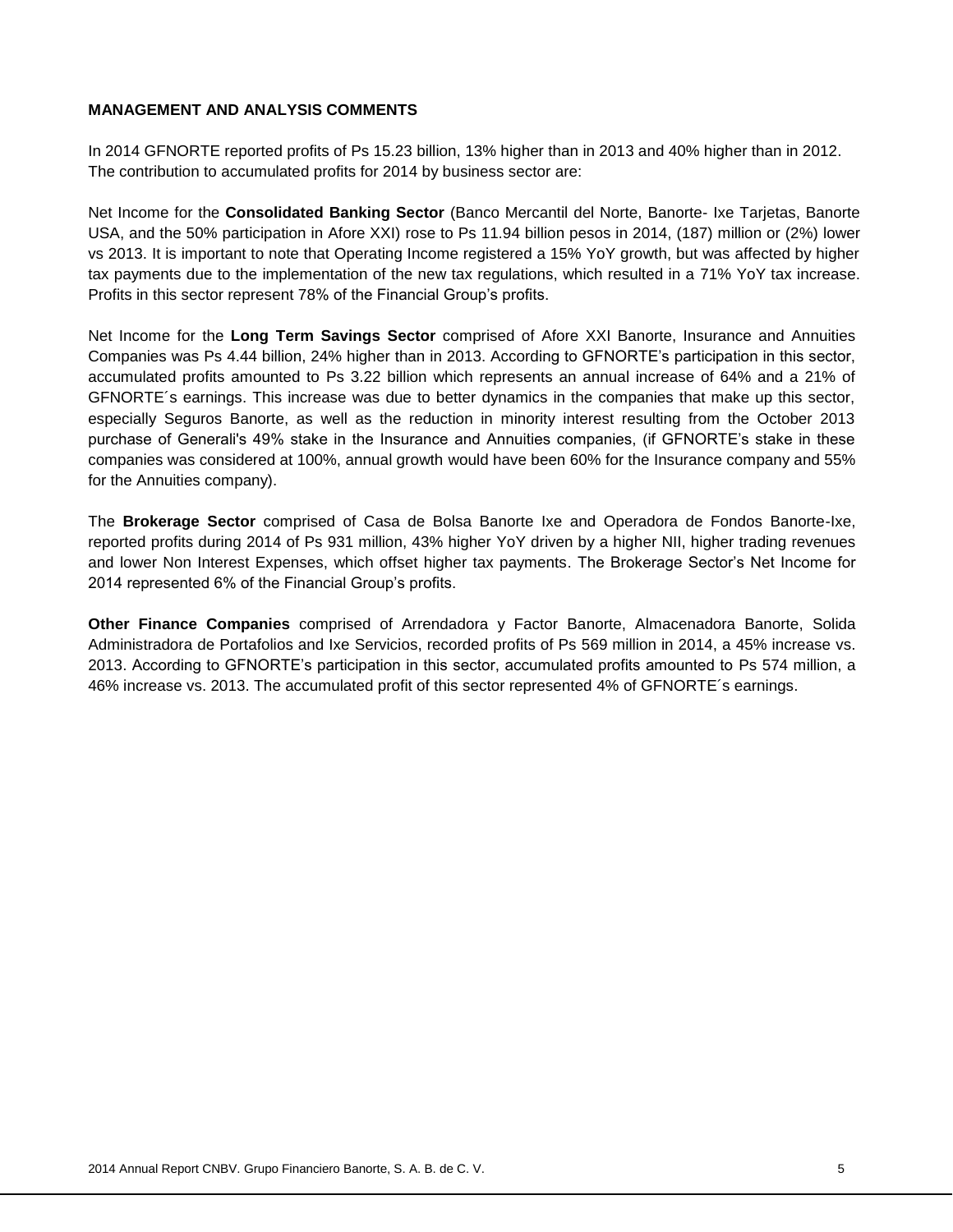# **Grupo Financiero Banorte**

### **Consolidated Income Statement of the Group**

|                                                                                                    | 2014       | 2013        | 2012       |
|----------------------------------------------------------------------------------------------------|------------|-------------|------------|
| Interest income <sup><math>(1)</math></sup>                                                        | Ps 72,579  | Ps 70,991   | Ps 64,127  |
| Premium income (Net)                                                                               | 18,692     | 18,027      | 16,321     |
| Interest expense                                                                                   | (27, 861)  | (31, 456)   | (30, 874)  |
| Net increase in technical reserves                                                                 | (9,655)    | (9,686)     | (8,708)    |
| Casualty rate, Claims and other Contractual Obligations (Net)                                      | (9,659)    | (9, 138)    | (8,057)    |
| <b>NET INTEREST INCOME (NII)</b>                                                                   | Ps 44,096  | Ps 38,738   | Ps 32,809  |
| <b>Loan Loss Provisions</b>                                                                        | (11, 196)  | (8,942)     | (6, 172)   |
| NET INTEREST INCOME ADJUSTED FOR CREDIT RISK                                                       | Ps 32,900  | Ps 29,796   | Ps 26,637  |
| Fees Charged                                                                                       | 12,820     | 12,006      | 11,539     |
| <b>Fees Paid</b>                                                                                   | (4,267)    | (3, 917)    | (3,480)    |
| Trading Income <sup>(1)</sup>                                                                      | 4,420      | 3,414       | 4,152      |
| <b>Other Operating Income</b>                                                                      | 3,260      | 3,223       | 2,300      |
| Non Interest Income                                                                                | Ps 16,233  | Ps 14,727   | Ps 14,510  |
| Administration and promotional expenses                                                            | (29, 232)  | (27, 818)   | (25, 535)  |
| <b>OPERATING INCOME</b>                                                                            | Ps 19,901  | Ps 16,704   | Ps 15,613  |
| Minority Interest                                                                                  | 1,220      | 1,130       | 590        |
| <b>PRE-TAX INCOME</b>                                                                              | Ps 21,121  | Ps 17,834   | Ps 16,203  |
| Income Tax                                                                                         | (8,040)    | (3,671)     | (3,653)    |
| Deferred Income Tax (Net)                                                                          | 2,372      | 116         | (475)      |
| <b>Taxes</b>                                                                                       | (Ps 5,668) | (Ps 3, 555) | (Ps 4,128) |
| <b>NET</b><br><b>RECOGNITION</b><br><b>INCOME</b><br><b>BEFORE</b><br><b>OF</b><br><b>MINORITY</b> | Ps 15,453  | Ps 14,279   | Ps 12,075  |
| <b>INTEREST</b><br>Minority interest                                                               | (225)      | (771)       | (1, 187)   |
| <b>NET INCOME</b>                                                                                  | Ps 15,228  | Ps 13,508   | Ps 10,888  |

Million pesos.

(1) Interest Income and Trading Income of 2013 published in the 2013 Audited Financial Statements and Annual Report (sent to the authorities in February and April 2014) have been modified in this document due to the reclassification on the second quarter of 2014. See Note 4 of the Audited Financial Statements.

The following is a breakdown of the most important items of the Income Statement:

# **Net Interest Income**

|                                                          | 2014      | 2013      | 2012      |
|----------------------------------------------------------|-----------|-----------|-----------|
| Interest Income                                          | Ps 65,303 | Ps 65,307 | Ps 60,773 |
| <b>Interest Expense</b>                                  | 27,494    | 31,065    | 30,583    |
| Loan Origination Fees                                    | 2,238     | 1,564     | 1,118     |
| Fees Paid                                                | 367       | 377       | 286       |
| Net Interest Income without Insurance and Annuities      | Ps 39,680 | Ps 35,428 | Ps 31,022 |
| Insurance and Annuities – Interest Income <sup>(1)</sup> | 5,038     | 4.121     | 2,236     |
| Premium income (Net)                                     | 18,693    | 18,026    | 16,321    |
| Insurance and Annuities - Interest Expenses              |           | 14        | 4         |
| Net Increase of technical reserves                       | 9,655     | 9,686     | 8,708     |
| Damages, Claims and Other Obligations (Net)              | 9,659     | 9.138     | 8,057     |
| Net Interest Income for Insurance and Annuities          | Ps 4,416  | Ps 3,310  | Ps 1,788  |
| <b>Net Interest Income GFNORTE</b>                       | Ps 44,096 | Ps 38,738 | Ps 32,809 |

2014 Annual Report CNBV. Grupo Financiero Banorte, S. A. B. de C. V. 6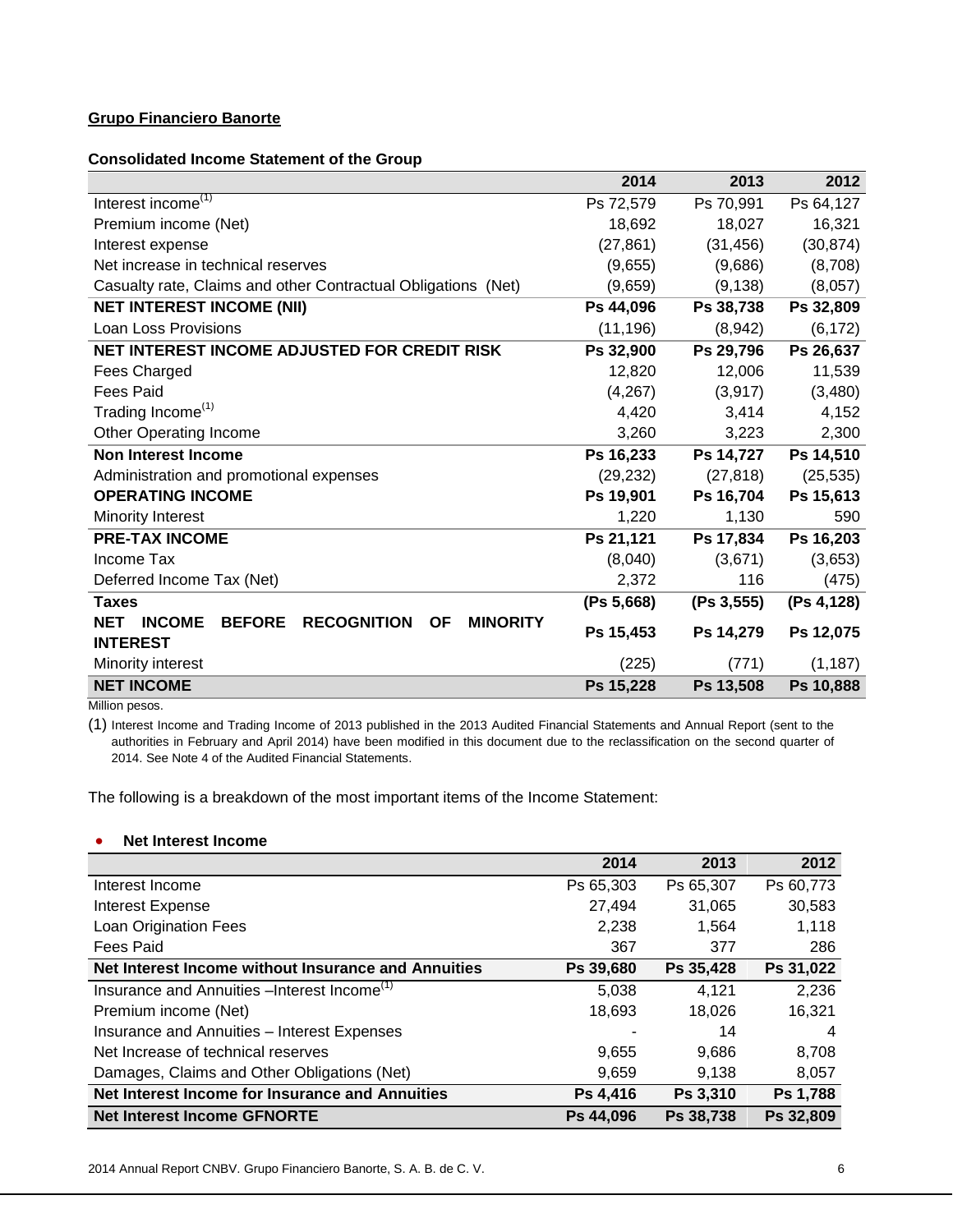|                                              | 2014      | 2013      | 2012      |
|----------------------------------------------|-----------|-----------|-----------|
| <b>Provisions</b>                            | 11.196    | 8.942     | 6,172     |
| Net Interest Income Adjusted for Credit Risk | Ps 32,900 | Ps 29,796 | Ps 26,637 |
| <b>Average Earnings Assets</b>               | 944.776   | 875.366   | 792.501   |
| $NIM^{(1)(2)}$                               | 4.7%      | 4.4%      | 4.1%      |
| NIM adjusted for Credit Risk $^{(1)(3)}$     | 3.5%      | 3.4%      | 3.4%      |

Million pesos.

1. Interest Income of 2013 published in the 2013 Audited Financial Statements and Annual Report (sent to the authorities in February and April 2014) has been modified in this document due to the reclassification on the second quarter of 2014. See Note 4 of the Audited Financial Statements. Derived from the reclassification, NIM and NIM adjusted by credit risk in 2013 have been modified.

2. NIM (Net Interest Margin) = Annualized Net Interest Margin / Average Earnings Assets.

3. NIM adjusted for Credit Risk = Annualized Net Interest Margin adjusted for Credit Risk / Average Earnings Assets.

During 2014**, GFNORTE's Net Interest Income grew 14% YoY,** from Ps 38.74 to Ps 44.1 billion as a result of a combined effect of:

- a) A 13% increase in net financial revenues and loan origination fees; which increased 11% YoY, mainly because of the growth in the government, corporate and consumer portfolios.
- b) Lower funding costs due to growth in core deposits (+14%), mainly Demand Deposits (+18%), which along with other factors, reduced (11%) Interest Expenses. The latter were also reduced by a decrease of 50 bp in the market reference rate during the past 12 months, as well as the August 2013 payment of Ixe's Perpetual Subordinated Obligations issued at 9.75% in dollars, the cancellation of debt servicing of the USD Ps 800 million syndicated loan pre-paid on July 26, 2013, and the April 21, 2014 prepayment Banorte made for Preferred Non-Convertible Subordinated Obligations in the amount of Ps 2.2 billion with a rate of TIIE  $+ 2.0\%$ .
- c) A 43% increase in loan placement fees.
- d) A 33% increase in the Net Interest Income of the Insurance and Annuities companies.

**Net Interest Income excluding the Insurance and Annuities companies** presented an accumulated increase of 12%, from Ps 35.43 billion to Ps 39.68 billion.

**The average NIM stood at 4.7% for 2014,** 24 bp higher vs. 2013 resulted from GFNORTE's growth in productive assets in higher yielding segments (consumer portfolio excluding mortgage, represent 14.5% of the performing loans for 2014, vs. 13.6% at the end of 2013) and a higher valuation impact on the investments of the Annuities company.

During 2014, **NIM related to lending activity** was 8.2%, a YoY increase of 39 bp, while the **average NIM excluding Insurance and Annuities companies** was 4.5% for 2014, a YoY increase of 19 bp.

The **average NIM adjusted for Credit Risks was 3.5% in 2014**, an increase of 8 bp vs. 2013 driven by the growth in net interest income due to a portfolio mix with higher yielding loans, offset by higher provisions**.**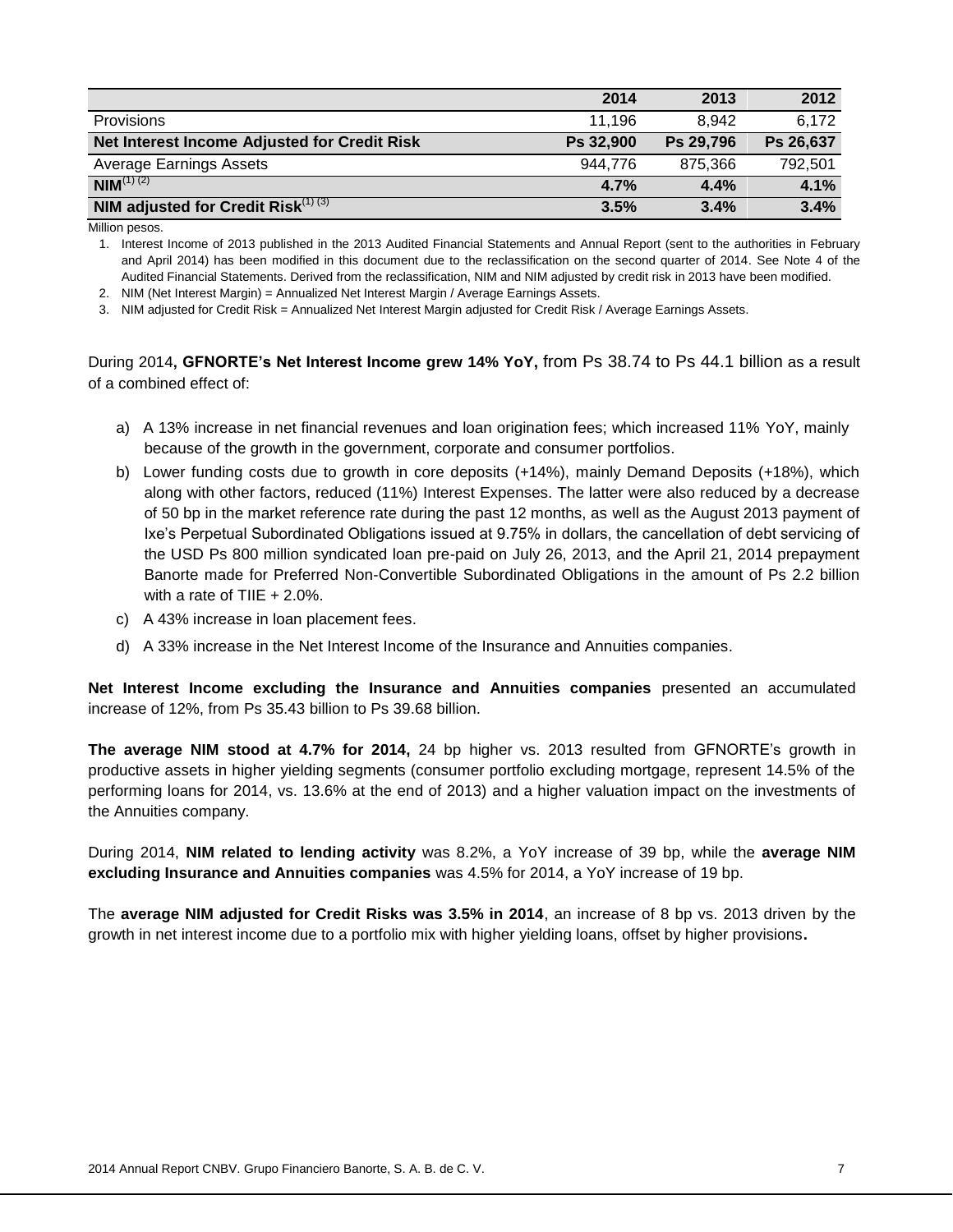# **•** Provisions

**In 2014 provisions charged to results totaled Ps 11.20 billion, +25% vs. 2013**. This increase resulted from higher reserve requirements in Middle Market Companies, credit exposure to home developers, SMEs, Payroll, Mortgage and Credit Card.

**Loan loss provisions represented 25% of NII in 2014,** a 2 pp YoY increase vs. 2013.

**Annualized accumulated loan loss provisions for 2014 represented 2.5% of the average loan portfolio**, a YoY increase of 0.4 pp vs. 2013.

### **Non interest income**

|                                                             | 2014            | 2013      | 2012      |
|-------------------------------------------------------------|-----------------|-----------|-----------|
| Fees for commercial and mortgage loans                      | Ps <sub>9</sub> | Ps 11     | Ps 33     |
| <b>Fund transfers</b>                                       | 637             | 533       | 479       |
| Account management fees                                     | 1,499           | 1,371     | 1,240     |
| Fiduciary                                                   | 362             | 362       | 384       |
| Income from Real Estate portfolios                          | 187             | 811       | 1,307     |
| <b>Electronic Banking Services</b>                          | 4,486           | 3,934     | 3,377     |
| <b>Credit Card Fees</b>                                     | 2,792           | 2,361     | 2,030     |
| Fees from IPAB                                              | 0               | 0         | 0         |
| Other fees charged <sup>(1)</sup>                           | 2,847           | 2,622     | 2,689     |
| <b>Fees Charged on Services</b>                             | Ps 12,820       | Ps 12,006 | Ps 11,539 |
| <b>Fund transfers</b>                                       | 45              | 50        | 43        |
| <b>Other Fees Paid</b>                                      | 4,222           | 3,867     | 3,437     |
| <b>Expenses from Real Estate Portfolios</b>                 | 0               | 0         | 0         |
| <b>Fees Paid on Services</b>                                | Ps 4,267        | Ps 3,917  | Ps 3,480  |
| <b>Net Fees</b>                                             | Ps 8,553        | Ps 8,089  | Ps 8,059  |
| Foreign Exchange                                            | 1,085           | 885       | 1,391     |
| <b>Securities-Realized Gains</b>                            | 2,322           | 2,726     | 914       |
| Securities-Unrealized Gains <sup>(2)</sup>                  | 1,013           | (197)     | 1,847     |
| Trading Income <sup>(2)</sup>                               | Ps 4,420        | Ps 3,414  | Ps 4,152  |
| Subtotal Other Operating Income (Expense)                   | 1,022           | 1,151     | 1,058     |
| Other Products (Expense) net                                | 1,578           | 1,387     | 615       |
| Other Operating Income (Expense) derived from Insurance and | 660             | 685       | 626       |
| Annuities                                                   |                 |           |           |
| <b>Other Operating Income and Expenses</b>                  | Ps 3,260        | Ps 3,223  | Ps 2,300  |
| <b>Non Interest Income</b>                                  | Ps 16,233       | Ps 14,727 | Ps 14,510 |

Million Pesos.

1. Includes fees from letters of credit, transactions with pension funds, warehouse services, financial advisory services, and securities trading by the Brokerage House, among others.

2. Securities-Unrealized Gains line within Trading Income of 2013 published in the 2013 Audited Financial Statements and Annual Report (sent to the authorities in February and April 2014) has been modified in this document due to the reclassification on the second quarter of 2014. See Note 4 of the Audited Financial Statements.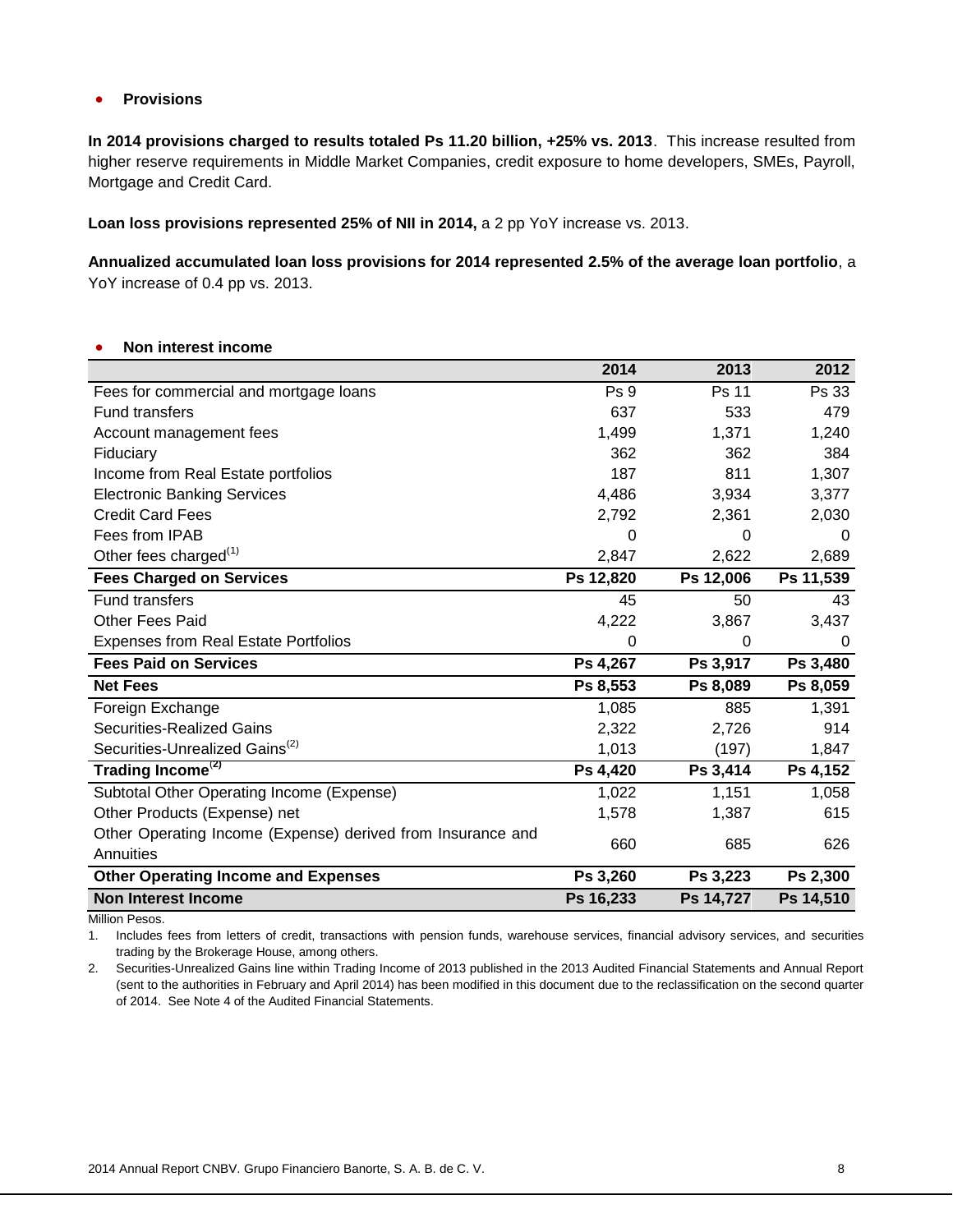The following table identifies the sources of Non Interest Income:

|                                  | 2014      | 2013      | 2012      |
|----------------------------------|-----------|-----------|-----------|
| <b>Services</b>                  | Ps 8,365  | Ps 7.278  | Ps 6,752  |
| Recovery                         | 187       | 811       | 1,307     |
| Trading $(1)$                    | 4.420     | 3.414     | 4,152     |
| Other Operating Income (Expense) | 3.260     | 3.223     | 2,300     |
| Non Interest Income              | Ps 16,233 | Ps 14,727 | Ps 14,510 |

Million Pesos.

1. The 2013 figure includes the Ps 1.56 billion reclassification held on the second quarter of 2014. See Note 4 of the Audited Financial Statements.

**During 2014, Non Interest Income totaled Ps 16.23 billion**, a 10% YoY increase from 15% growth in Service Fees, 29% in Trading Income and 1% in Other Operating Income (Expenses), which offset the decline of (77%) in income from real estate portfolio recoveries.

#### **Service Fees**

**During 2014, Service Fees totaled Ps 8.37 billion,** 15% higher as a result of better business dynamics. The YoY growth is the combined effect of:

- ii)  $+14%$  in fees from electronic banking,
- $iii)$  + 18% in consumer loan fees,
- iv)  $+9\%$  in other fees,
- v) + 9% in account management,
- vi) + 19% in fund transfer revenues, and
- vii) + 9% in fees paid driven by higher interbank fees and commissions paid to insurance brokers.

#### **•** Trading

**Trading revenues in 2014 totaled Ps 4.42 billion,** a 29% YoY growth due to valuation gains for Banorte and Casa de Bolsa Banorte Ixe, and positive results in FX transactions, which offset the results from securities and derivatives transactions of Banorte and the Annuities Company.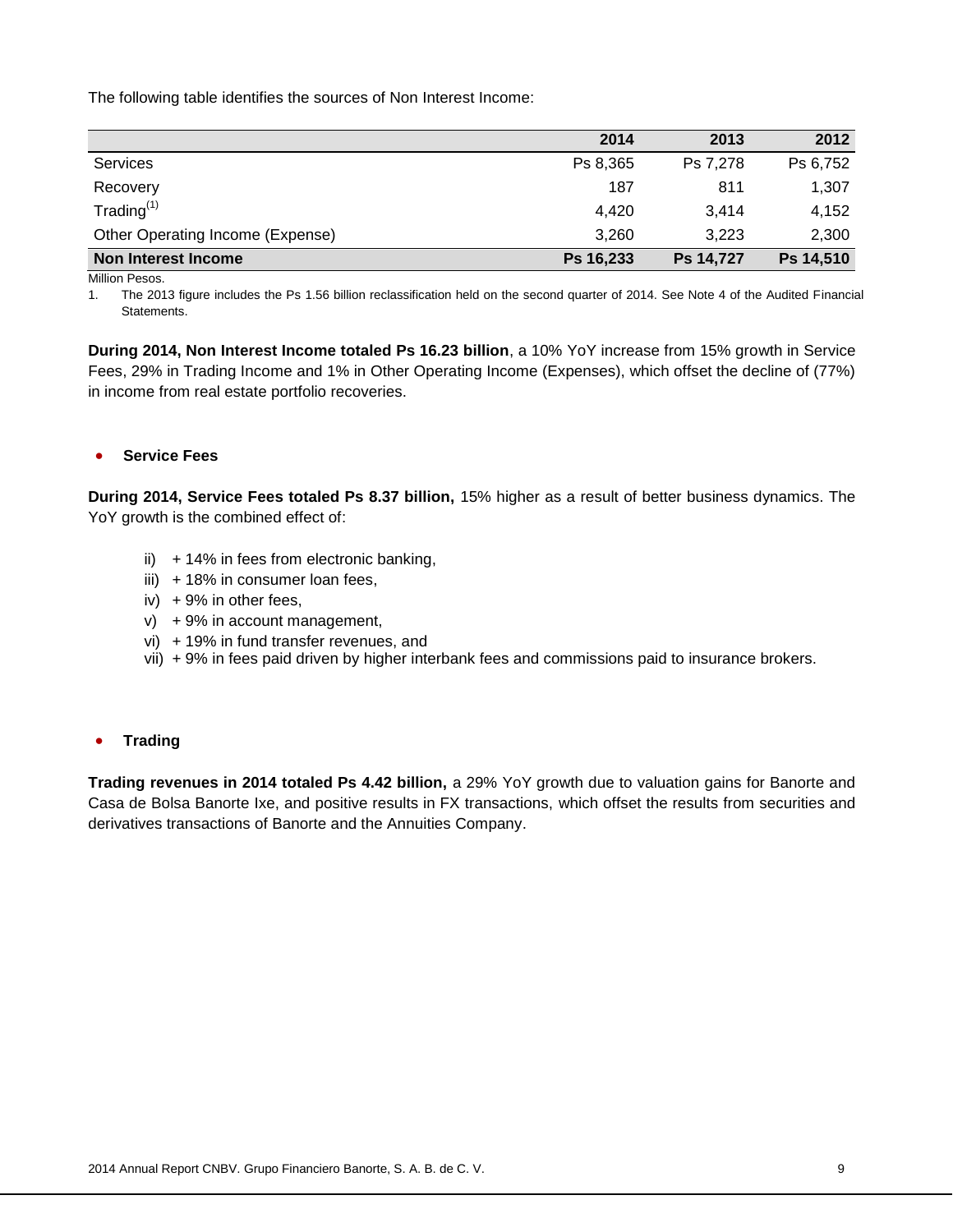# **Other Operating Income (Expense)**

|                                                           | 2014          | 2013          | 2012          |
|-----------------------------------------------------------|---------------|---------------|---------------|
| Loan Recoveries                                           | Ps 956        | Ps 1,384      | Ps 1,234      |
| Income from Foreclosed Assets                             | (130)         | (145)         | (83)          |
| <b>Other Operating Income</b>                             | 424           | 135           | 76            |
| <b>Other Operating Expense</b>                            | (229)         | (223)         | (169)         |
| <b>Subtotal Other Operating Income (Expense)</b>          | Ps 1,022      | Ps 1,151      | Ps 1,058      |
| <b>Other Products</b>                                     | 3.421         | 2,988         | 2,305         |
| <b>Other Recoveries</b>                                   | 1,217         | 1,312         | 386           |
| Other (Expenses)                                          | (3,060)       | (2,912)       | (2,075)       |
| <b>Other Products (Expense) Net</b>                       | Ps 1,578      | Ps 1,387      | Ps 615        |
|                                                           |               |               |               |
| Operating<br>Income (Expense) from Insurance and<br>Other | <b>Ps 660</b> | <b>Ps 685</b> | <b>Ps 626</b> |
| <b>Annuities</b>                                          |               |               |               |
|                                                           |               |               |               |
| <b>Other Operating Income (Expense)</b>                   | Ps 3,260      | Ps 3,223      | Ps 2,300      |

Million pesos.

### **During 2014 Other Operating Income (Expenses) totaled Ps 3.26 billion,** 1% higher YoY due to:

- i) A 14% increase in *Other Products*, driven by the cancellation of debtor accounts and other provisions and the increase in leasing revenues, which offset the negative valuation results of securitizations, and
- ii) A 214% increase in *Other Operating Income* due to cancellations of excess preventive estimates constituted in prior years.

The above were offset by:

- i) A (33%) decrease in the combined recoveries' revenues from previously written-off portfolios and sales of foreclosed assets,
- ii) A 5% increase in *Other Expenses* mainly due to more frauds, higher estimates for irrecoverable in certain subsidiaries and other losses, which offset lower expenses on damages,
- iii) A (7%) decline in *Other Recoveries,* as a result of the extraordinary income generated by the recoveries achieved by the sale of an infrastructure project and another business investment, derived from old debts capitalizations in 1Q13 and 3Q13,
- iv) A (4%) decrease in Other Income from the Insurance and Annuities companies, and
- v) A 2% increase in Other Operating Expenses.

### **Recoveries**

**Non Interest Income from Recoveries** (including real estate portfolio recoveries, write-offs, proprietary loan portfolio and foreclosed assets classified under "Other Operating Income (Expenses) ") **totaled Ps 2.23 billion in 2014**, a (34%) YoY decrease vs. 2013, mainly due to the extraordinary income generated by the recoveries achieved by the sale of an infrastructure project and another business investment, derived from old debts capitalizations in 1Q13 and 3Q13 respectively, in addition to the (77%) decrease in real estate portfolio recoveries that included the recognition of lower revenues related to investment projects, mainly with home developers.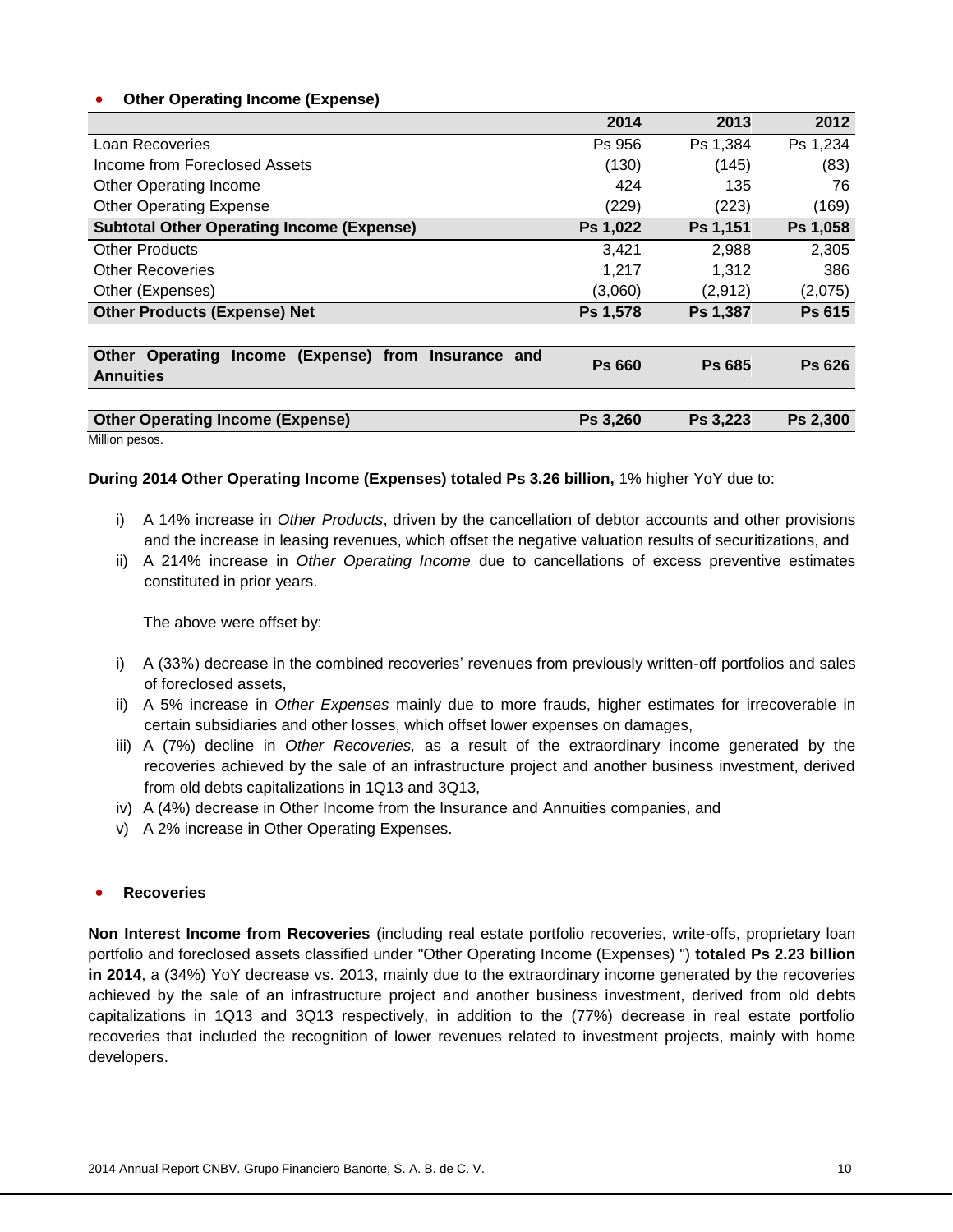#### **Non Interest Expense**

|                                      | 2014      | 2013      | 2012      |
|--------------------------------------|-----------|-----------|-----------|
| Personnel                            | Ps 12,986 | Ps 13,077 | Ps 10,398 |
| <b>Professional Fees</b>             | 3,000     | 2,767     | 2,907     |
| Administrative and Promotional       | 5,679     | 4,874     | 4,899     |
| Rents, Depreciation & Amortization   | 3,648     | 3,219     | 2,954     |
| Taxes other than income tax expenses | 1,653     | 1.726     | 1,826     |
| Contributions to IPAB                | 1,887     | 1.831     | 1,610     |
| Employee Profit Sharing (PTU)        | 379       | 324       | 940       |
| <b>Non Interest Expense</b>          | Ps 29,232 | Ps 27,818 | Ps 25,535 |

Million pesos.

**Non-Interest Expense for 2014 amounted Ps 29.23 billion, a 5% YoY increase** (in line with the annual inflation in Mexico, 4.08%) to sustain business growth and expansion of the operational infrastructure, which was partially offset by a decline in other concepts. Higher expenses came from:

- i) +Ps 805 million in Administration and Promotional Expenses (+17%). This growth was driven by the increase in various businesses -related expenses, among others, the expenses of insurance tied to consumer credit and more transactions in ATMs and POS.
- ii) +Ps 429 million in Rents, Depreciations and Amortizations (+13%),
- iii) +Ps 234 million in Professional Fees (+8%). This increase was due to higher payment for professional services, such as: audit, trust management and recovery services for the consumer portfolio.
- iv) +Ps 56 million in IPAB contributions (+3%) due to growth in liabilities subject to IPAB fees, and
- v) + Ps 55 million in Employee Profit Sharing (+ 17%).

These increases were partially offset by lower Personnel Expenses for Ps (91) million or (1%) and the decrease in Other taxes & non-deductible expenses for Ps (73) or (4%).

**The Efficiency Ratio during 2014 was 48.5%** (3.6 pp) lower YoY due to the positive operating leverage achieved in the period.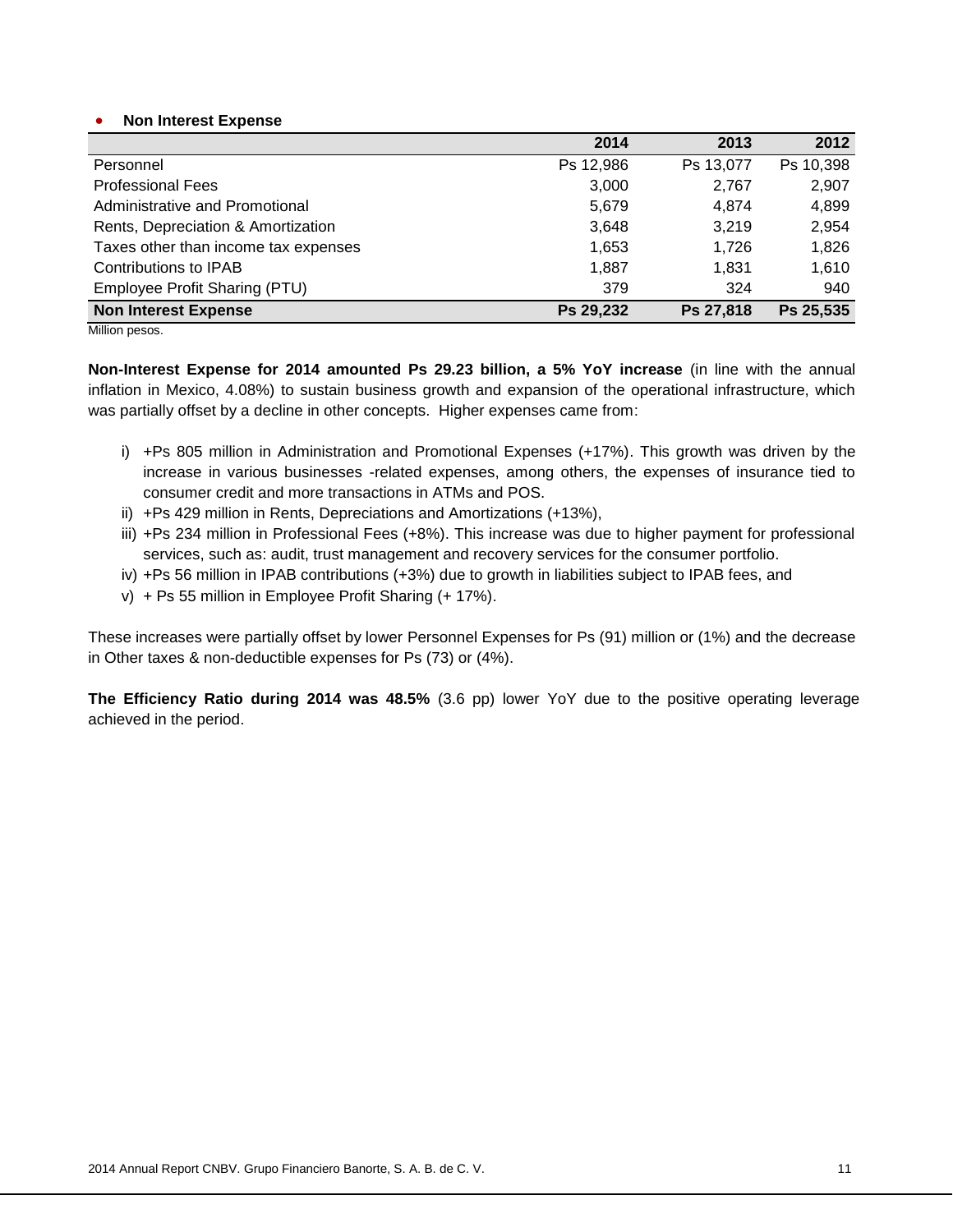# **Performing loan portfolio**

| 2014       | 2013       | 2012       |
|------------|------------|------------|
| Ps 114,040 | Ps 113,795 | Ps 106,257 |
| 158,139    | 139,715    | 118,401    |
| 80,464     | 75,690     | 88,237     |
| 118,963    | 95,637     | 88,294     |
| 471,606    | 424,837    | 401,190    |
| 162        | 201        | 243        |
| Ps 471,768 | Ps 425,038 | Ps 401,433 |
| 14,294     | 13,655     | 8,481      |
| 2.9%       | 3.1%       | 2.1%       |
|            |            |            |

Million pesos.

### **Performing Consumer Loan Portfolio (without Recoveries)**

|                                     | 2014       | 2013       | 2012       |
|-------------------------------------|------------|------------|------------|
| Mortgage                            | Ps 89.758  | Ps 81,833  | Ps 72,365  |
| Car Loans                           | 11,074     | 11.412     | 10,329     |
| <b>Credit Cards</b>                 | 23,209     | 20,323     | 17.524     |
| Payroll                             | 34,098     | 26.147     | 18,183     |
| Total performing consumer loans<br> | Ps 158,139 | Ps 139,715 | Ps 118,401 |

Million pesos.

# **Total Performing Loans**

**Total Performing Loans increased 11% YoY, growing by Ps 46.77 billion at end of 2014 with Ps 471.61 billion,** excluding proprietary loans managed by the Recovery Bank. The Loan portfolio has recovered a growth rate similar to levels not seen since the end of 2012 due to the gradual economic recovery and has grown above the national economy. Corporate and Business portfolios (included in the Commercial portfolio) continue to be affected by prepayments from customers (approximately Ps 19 billion in 2014), despite this, during the last quarter, they began to be offset by new loan originations in both sectors to achieve annual growth.

Portfolio growth by segments was as follows:

- **Individual Loans**
	- **Consumer and Mortgage:** Increased by Ps 18.43 billion or 13% vs. 2013, **totaling Ps 158.14 billion at the close of 2014** as a result of favorable annual and quarterly dynamics in all portfolios with the exception of Car loans. Due to the strategy to increase the Consumer portfolio, mainly Payroll loans and Credit cards, Consumer loans (excluding Mortgages) have increased their proportion within the Performing Loan portfolio from 13.6% to 14.5% in the last 12 months.
	- **Mortgage:** Grew by Ps 7.93 billion or 10% YoY, **posting a balance of Ps 89.76 billion,** driven by favorable dynamics in products for construction, remodeling and payment of liabilities and the mortgage program with Pemex.
	- **Credit Cards: At the end of 2014 the portfolio totaled Ps 23.21 billion**, a 14% YoY increase of Ps 2.89 billion. The increase is due to portfolio management strategies, promotional campaigns for Banorte - Ixe products and more cross-selling to clients.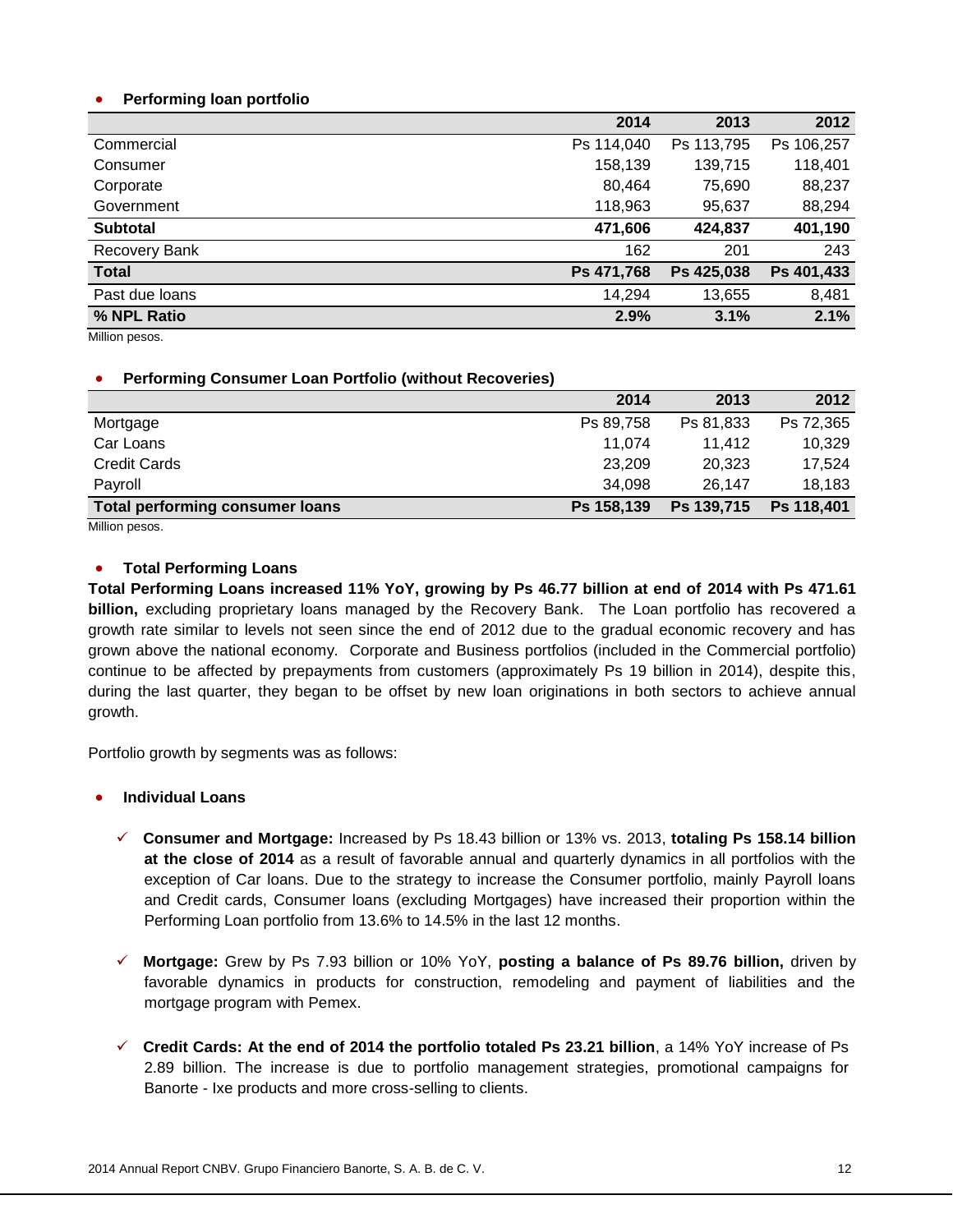- **Payroll: At the end of 2014, the portfolio increased Ps 7.95 billion or 30% YoY totaling Ps 34.10 billion**, as a result of growth in the number of Banorte-Ixe payroll account holders, as well as campaigns to promote the product, multichannel cross-selling strategies and product adjustments to provide more flexibility to clients in order to disburse amortized balances; additionally, in March 2014, Banorte acquired a Payroll loan portfolio from another institution. Payroll loans continue to show vigorous growth with good asset quality with respect to the system's average.
- **Car Loans: The portfolio decreased by (Ps 338) million or (3%) YoY, totaling Ps 11.07 billion**. This decrease was due to fewer new loan placements given the growing competition from financial firms of car manufacturers in the last months.

### **II. Loans to Institutions**

- **Commercial: Increased by Ps 245 million or 0.2% YoY, totaling Ps 114.04 billion**. The annual growth for this portfolio was affected by prepayments, as well as by the decrease of the SME portfolio due to lower origination. **The SME portfolio balance was Ps 29.85 billion**, (Ps 3.89) billion or (11.5%) lower YoY.
- **Corporate: At the end of 2014 the balance was Ps 80.46 billion,** increasing Ps 4.77 billion or 6% YoY. The annual growth was driven by higher origination which offset prepayments received from some clients who used proceeds from capital market transactions to pay off bank liabilities.

Through its subsidiaries Banco Mercantil del Norte, Arrendadora y Factor Banorte and Solida Administradora de Portafolios, GFNORTE granted loans and participated through specialized trust operations in home development projects. Since 2013 some of the largest companies in this sector have experienced financial difficulties; three of the largest companies are undergoing a debt restructuring process and have defaulted on their payments. This situation has led to deterioration in the risk profile of these three borrowers. They are currently involved in restructuring negotiations with GFNORTE and other banks.

**As of December 31, 2014 the loan exposure was Ps 5.54 billion in Urbi Desarrollos Urbanos, S.A.B. de C.V., Corporacion Geo, S.A.B. de C.V. and Desarrolladora Homex, S.A.B. de C.V.**, 15.6% lower than the prior quarter, mainly due to the sale of a company belonging to Grupo Homex to another entity. These three companies represented 1.1% of the total loan portfolio vs. the 1.4% of September 2014. Of these loans, Ps 5.42 billion were past due, decreasing by Ps 82 million during the fourth quarter of 2014. The total portfolio has 76% coverage in guarantees, higher than the 65% reported in the previous quarter due to the sale of a company belonging to Grupo Homex whose loan was unsecured. The reserve coverage of this exposure was 57.6% in 4Q14, 16.8 pp higher vs. 3Q14. **Solida had Ps 6.11 billion** in investment projects compared to Ps 6.15 billion registered in September 2014.

 **Government: At the end of 2014** the balance was **Ps 118.96 billion,** growing by Ps 23.33 billion or 24% YoY as a result of efforts to continue meeting demand for loans in this segment, including some federal government entities. The portfolio's risk profile is adequate with 28.6% of the loans granted to Federal Government entities and over 95% of loans to States and Municipalities have a fiduciary guarantee (Federal budget transfers and local revenues such as payroll tax), and less than 2% of the loans have short-term maturities.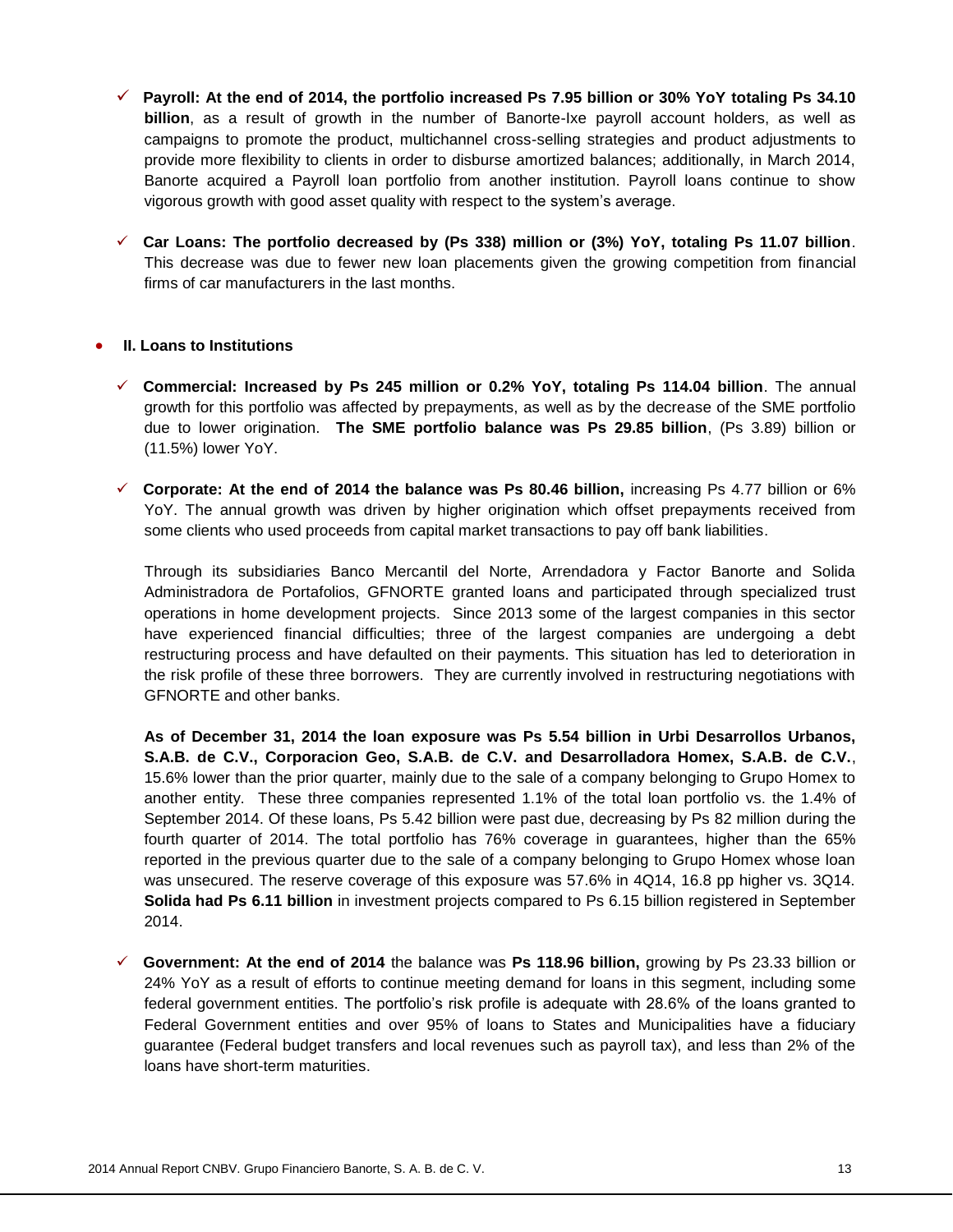# **Past Due Loans**

**During 2014, Past Due Loans were Ps 14.29 billion,** 5% higher vs. 2013 as a result of higher delinquencies in Commercial loans (including SMEs), Mortgages, Payroll loans, Credit Cards and Car loans, which were not offset by the significant reduction in Corporate delinquencies.

The trend in past due balances by segment during the quarter was:

| <b>Million pesos</b> | 2014   | Change.<br>vs. 2013 |
|----------------------|--------|---------------------|
| <b>Credit Cards</b>  | 1.358  | 79                  |
| Payroll              | 789    | 161                 |
| Car Ioans            | 223    | 36                  |
| Mortgage             | 1,274  | 187                 |
| Commercial           | 5,215  | 1,826               |
| Corporate            | 5.435  | (1,649)             |
| Government           |        | (2)                 |
| <b>Total</b>         | 14,294 | 638                 |

**In 2014, the Past Due Loan Ratio was 2.9%,** (17 bp) lower vs. 2013 due to lower delinquencies in the Corporate, Credit card and Payroll segments.

**When excluding the home developers exposure, the PDL Ratio would be 1.8%,** 30 bp above the level registered for 2013.

Past due Loan Ratios by segment showed the following trends during the last 12 months:

|              | 2013 | 2014 |
|--------------|------|------|
| Credit Cards | 5.9% | 5.5% |
| Payroll      | 2.3% | 2.3% |
| Car Ioans    | 1.6% | 2.0% |
| Mortgage     | 1.3% | 1.4% |
| Commercial   | 2.9% | 4.4% |
| Corporate    | 8.6% | 6.3% |
| Government   | 0.0% | 0.0% |
| Total        | 3.1% | 2.9% |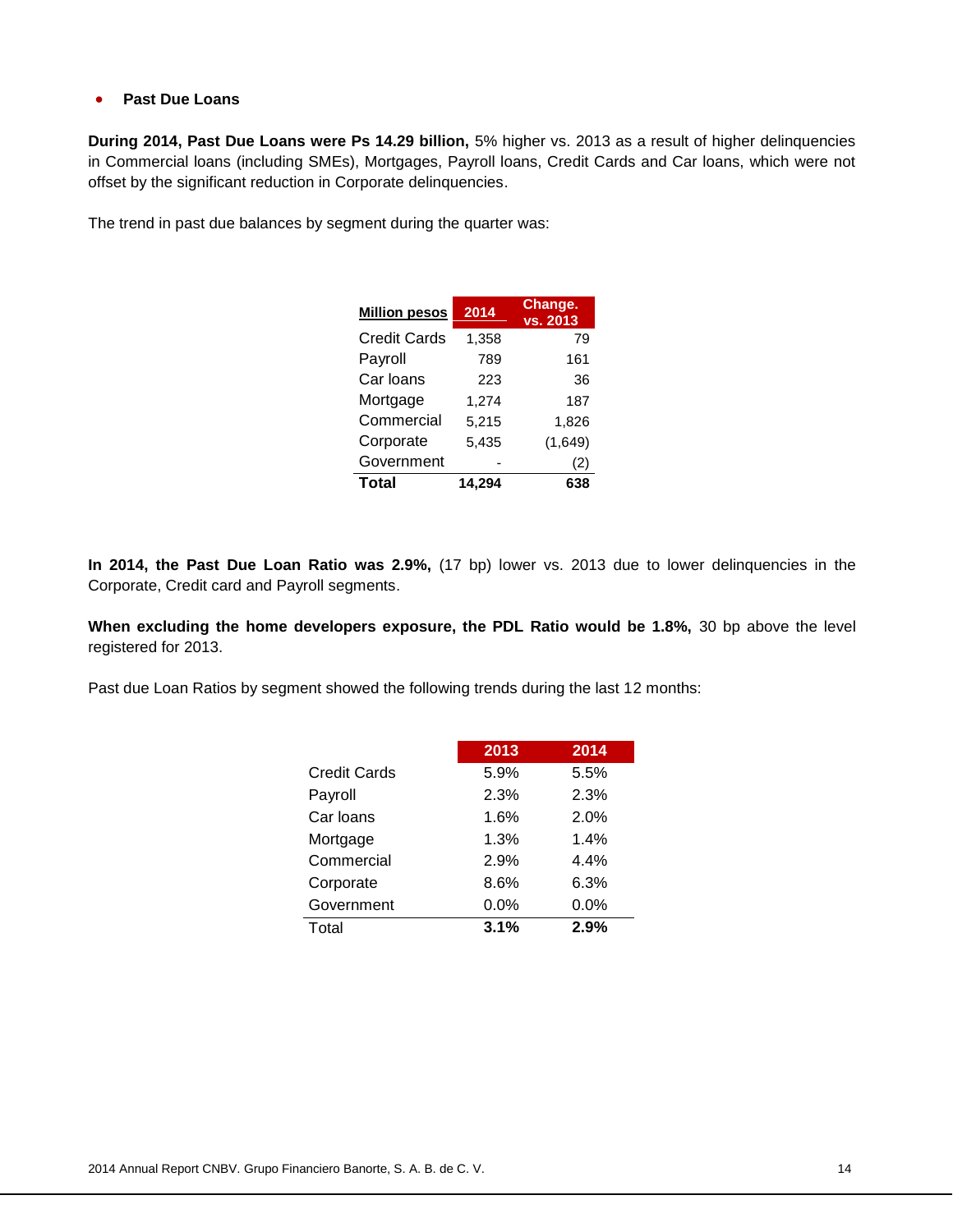# **Deposits**

|                                                     | 2014       | 2013       | 2012       |
|-----------------------------------------------------|------------|------------|------------|
| Non Interest Bearing Demand Deposits                | Ps 147,033 | Ps 122,499 | Ps 107,450 |
| <b>Interest Bearing Demand Deposits</b>             | 153,249    | 132,798    | 103,968    |
| <b>Total Demand Deposits</b> <sup>(1)</sup>         | Ps 300,282 | Ps 255,297 | Ps 211,418 |
| Time Deposits - Retail                              | 136,127    | 129,121    | 124,255    |
| <b>Core Deposits</b>                                | Ps 436,409 | Ps 384,418 | Ps 335,673 |
| Money Market <sup>(2)</sup>                         | 62,287     | 59,729     | 90,073     |
| Total Banking Sector Deposits <sup>(3)</sup>        | Ps 498,697 | Ps 444,148 | Ps 425,746 |
| <b>GFNorte's Total Deposits</b> <sup>(4)</sup><br>. | Ps 497,922 | Ps 443,741 | Ps 424,325 |

Million pesos.

1. Includes debit cards.

2. Includes bank bonds. (Customers and Financial Intermediaries).

3. For the integration of Total Demand Deposits, see Note 9 of Banco's Mercantil del Norte Audited Financial Statements.

4. Includes eliminations between subsidiaries. The eliminations during 2012, 2013 and 2014 were (Ps 1,421) million, (Ps 407) million, and (Ps 774) million, respectively.

**At the end of 2014, GFNORTE's Total Deposits amounted to Ps 497.92 billion, a 12% YoY increase of Ps 54.18 billion** driven mainly by efforts to promote Banorte - Ixe deposit products, as well as higher account balances of some clients, mainly in Government banking, since the end of 2013.

**Total Deposits in the Banking Sector amounted to Ps 498.70 billion, representing a 12% YoY increase or Ps 54.55 billion**, which is composed of an 18% increase in Demand Deposits, 5% in Retail Time Deposits and 4% in Money Market.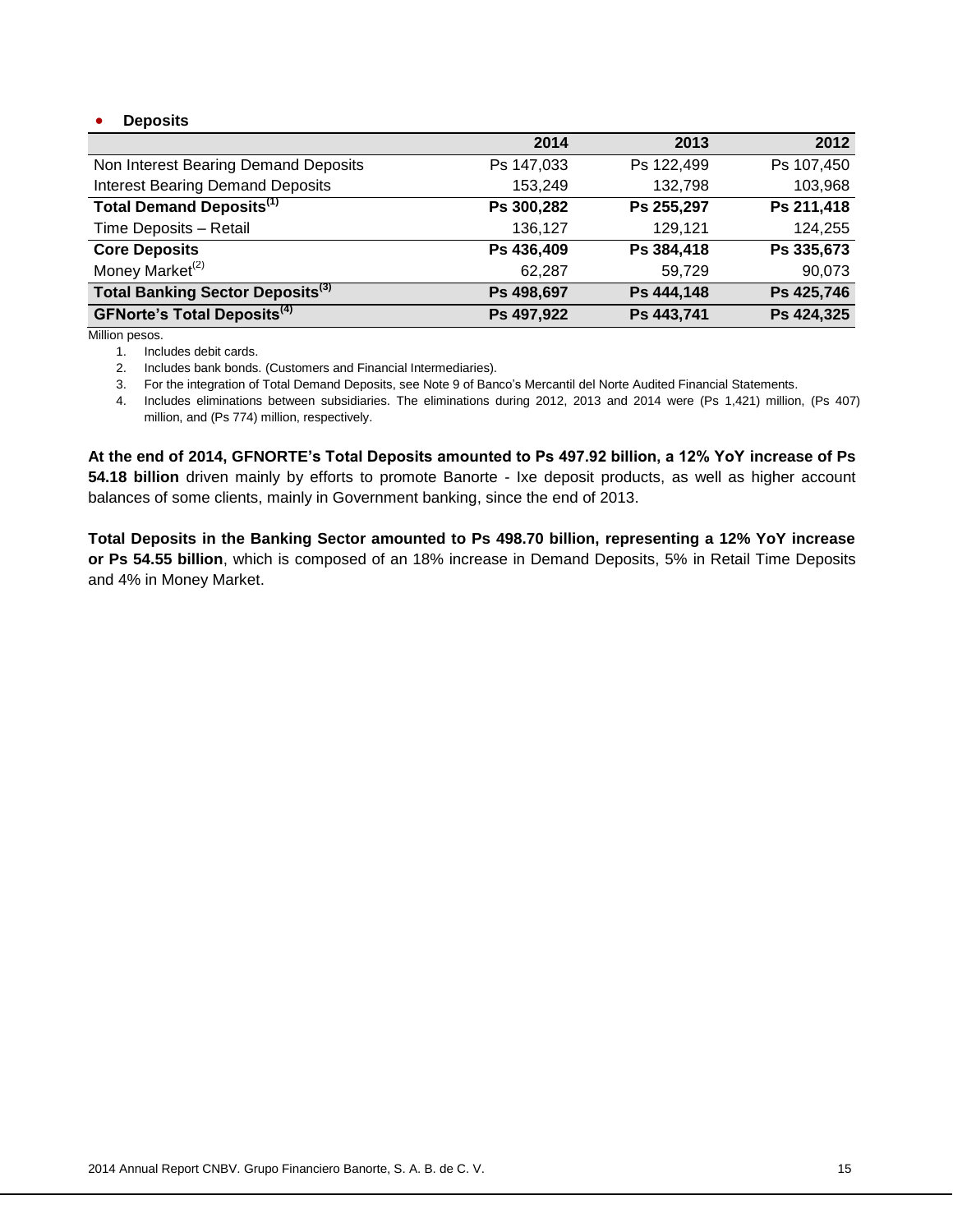# **1. Banking Sector**

The Banking Sector (comprised of Banco Mercantil del Norte, Banorte- Ixe Tarjetas, Banorte USA and 50% of Afore XXI) reported net income during **2014 of Ps 11.94 billion**, declining by (Ps 187) million or (2%) vs. 2013. It is important to note that Operating Income registered a 15% YoY growth, but was affected by higher tax payments due to the implementation of the new tax regulations, which resulted in a 71% YoY tax increase. The profits of this sector represent 78% of the Financial Group's earnings.

**For 2014, ROE of this sector was 13.7%**, (267 bp) lower vs. 2013 as a result of capital accretion**;** and the **Accumulated ROA was 1.4%,** decreasing (15 bp) YoY.

|                                              | 2014      | 2013      | 2012      |
|----------------------------------------------|-----------|-----------|-----------|
| Interest income                              | Ps 58,593 | Ps 57,183 | Ps 53,959 |
| Interest expense                             | 20,003    | 22,498    | 23,778    |
| <b>NET INTEREST INCOME (NII)</b>             | Ps 38,590 | Ps 34,685 | Ps 30,182 |
| Loan Loss Provisions                         | 11,107    | 8,788     | 6,585     |
| NET INTEREST INCOME ADJUSTED FOR CREDIT RISK | Ps 27,483 | Ps 25,897 | Ps 23,597 |
| Fees Charged                                 | 11,723    | 10,565    |           |
| Fees Paid                                    | (3,091)   | (2,897)   |           |
| Trading Income                               | 3,859     | 3,021     |           |
| <b>Other Operating Income</b>                | 2,478     | 2,624     |           |
| Non Interest Income                          | 14,969    | 13,313    | 11,651    |
| Administrative and Promotional Expenses      | 27,037    | 25,766    | 23,347    |
| <b>OPERATING INCOME</b>                      | Ps 15,415 | Ps 13,444 | Ps 11,901 |
| Minority Interest                            | 1,241     | 1,439     | 542       |
| <b>PRE-TAX INCOME</b>                        | Ps 16,655 | Ps 14,883 | Ps 12,443 |
| Income taxes incurred                        | 6,874     | 2,822     | 2,975     |
| Income taxes deferred (net)                  | (2, 154)  | (61)      | 477       |
| Taxes                                        | 4,720     | 2,761     | 3,452     |
| <b>INCOME BEFORE NONCONTROLLING INTEREST</b> | Ps 11,936 | Ps 12,122 | Ps 8,991  |
| Minority interest                            | 0         | 0         | 34        |
| <b>NET INCOME</b>                            | Ps 11,936 | Ps 12,122 | Ps 9,025  |

#### **Consolidated Income Statement – Banking Sector**

Million pesos. Does not include Afore. Its results are included in the Subsidiaries' equity using the equity participation method.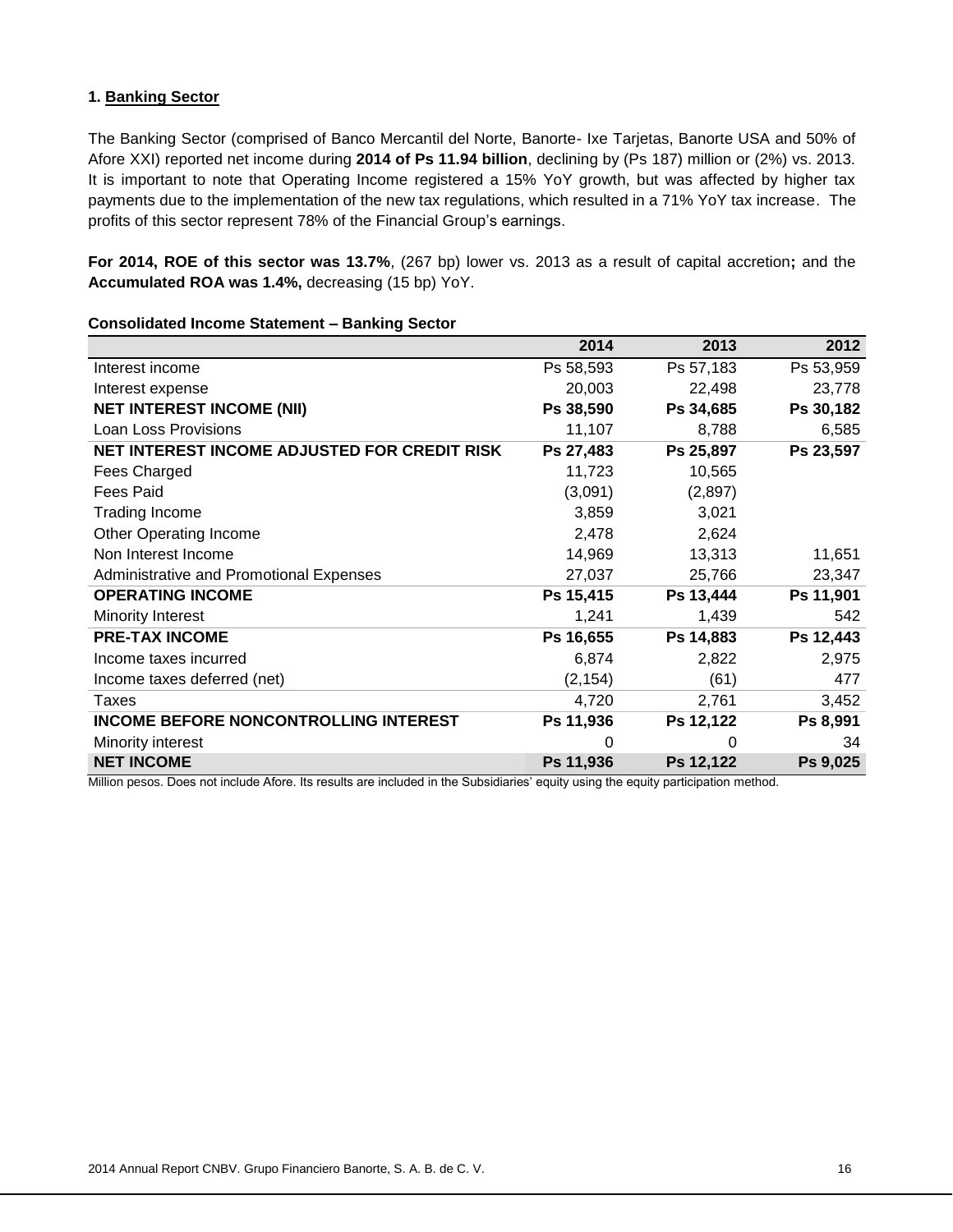The following is a breakdown of the most important items of the income statement:

# **Net Interest Income**

|                                              | 2014       | 2013       | 2012       |
|----------------------------------------------|------------|------------|------------|
| Interest Income                              | Ps 56,356  | Ps 55,619  | Ps 52,847  |
| <b>Interest Expense</b>                      | 19,638     | 22,120     | 23,492     |
| Loan Origination Fees                        | 2,237      | 1,564      | 1,112      |
| Fees Paid                                    | 365        | 377        | 286        |
| <b>Net Interest Income</b>                   | Ps 38,590  | Ps 34,685  | Ps 30,182  |
| Provisions                                   | 11,107     | 8,788      | 6,585      |
| Net Interest Income Adjusted for Credit Risk | Ps 27,483  | Ps 25,897  | Ps 23,597  |
| <b>Average Productive Assets</b>             | Ps 790,173 | Ps 722,830 | Ps 665,877 |
| NIM <sup>(1)</sup>                           | 4.9%       | 4.8%       | 4.5%       |
| NIM Adjusted for Credit Risk <sup>(2)</sup>  | 3.5%       | 3.6%       | 3.5%       |

Million pesos.

1) NIM (Net Interest Margin) = Annualized Net Interest Margin / Average Earnings Assets.

2) Annualized Net Interest Margin adjusted for Credit Risk / Average Earnings Assets.

**During 2014 Net Interest Income grew 11% YoY going from Ps 34.69 to Ps 38.59 billion,** and increased 12% YoY considering only interest income and net fees related to loan originations as a result of: (i) a 10% growth in Performing Loans (highlighted by growth in the Government, Consumer and Corporate portfolios), even with the sale of the Payroll loan portfolio to Solida in 3Q14; (ii) lower cost of funds, as a result of growth in Core Deposits, mainly Demand Deposits, producing an (11%) decrease in Interest Expenses. These latter were also reduced by the 50 bps decrease in the market reference rate in the last 12 months, as well as the payment in August 2013 of Ixe's Perpetual Subordinated dollar Obligations issued at 9.75% and the prepayment of Preferred Subordinated Obligations for Ps 2.2 billion in April 2014, carrying a rate of TIIE + 2.0% and (iii) a 43% increase in loan fees.

# **The average NIM was 4.9% for 2014**, +0.1 pp. vs 2013.

**The average NIM adjusted for Credit Risks was 3.5% at the end of 2014**, (0.1 pp.) lower vs. 2013.

**Provisions**

**During 2014 Loan Loss Provisions totaled Ps 11.11 billion**, 26% higher vs. 2013 derived from the increased provisions for Middle-Market Companies portfolios, as a result of the loan exposures to the troubled home developers, SMEs, Payroll loans, Mortgage and Credit card portfolios.

# **Non Interest Income**

The following table shows a breakdown of Non Interest Income:

|                                  | 2014      | 2013      | 2012      |
|----------------------------------|-----------|-----------|-----------|
| Services                         | Ps 8,583  | Ps 7,580  | Ps 6,772  |
| Recovery                         | 49        | 88        | 1,307     |
| Trading                          | 3,859     | 3.021     | 2.414     |
| Other Operating Income (Expense) | 2.478     | 2.624     | 1.159     |
| Non interest income              | Ps 14,969 | Ps 13,313 | Ps 11,651 |

Million pesos.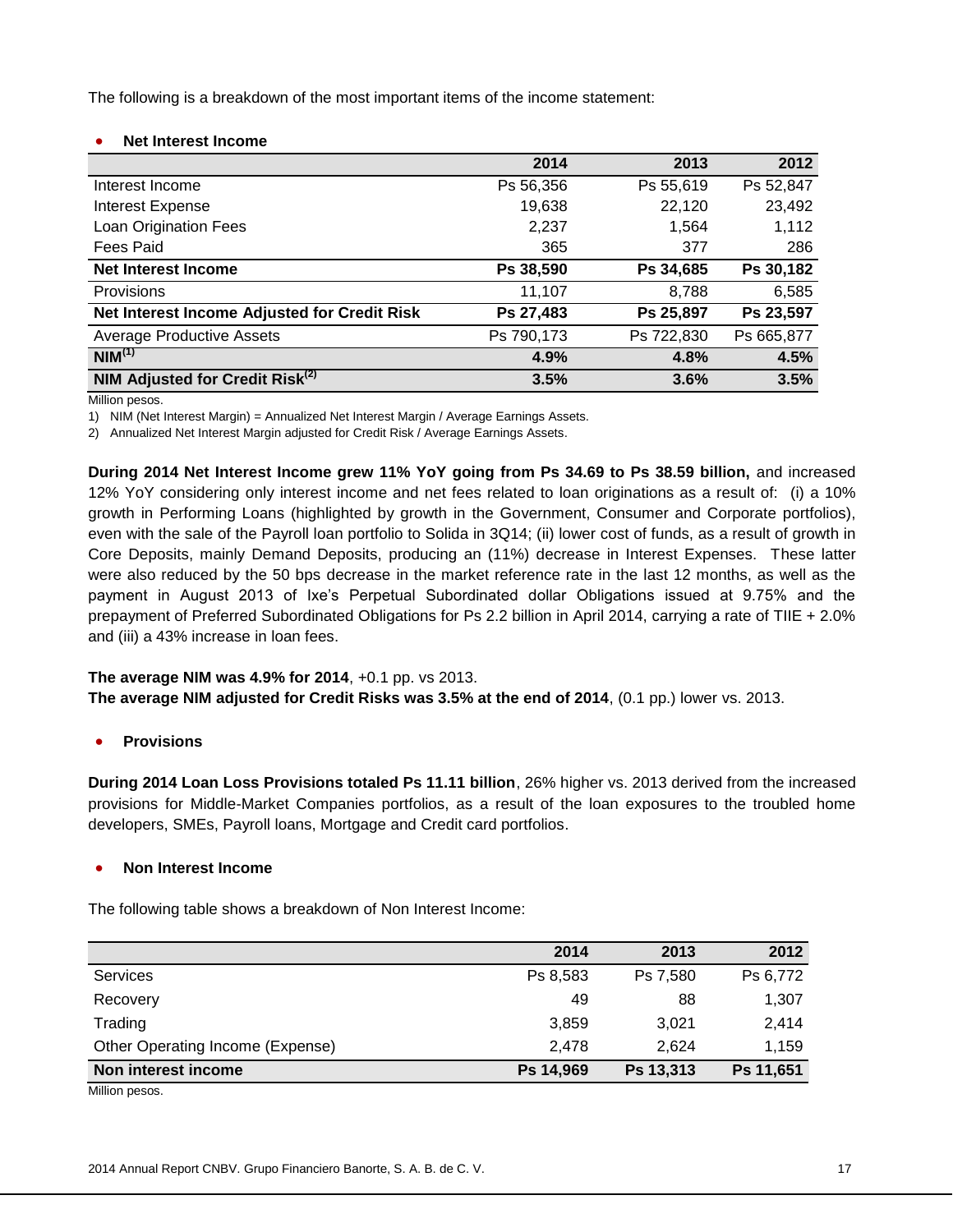**Non-Interest Income in 2014, totaled Ps 14.97 billion**, a 12% YoY increase driven by growth in Service Fees and Trading revenues, which offset declines in Other Operating Income (Expenses) and real estate portfolio recoveries.

### **Non Interest Expense**

|                                         | 2014      | 2013      | 2012      |
|-----------------------------------------|-----------|-----------|-----------|
| Personnel                               | Ps 12,441 | Ps 12,569 | Ps 9,978  |
| <b>Professional Fees</b>                | 2,591     | 2,365     | 2,329     |
| Administrative and promotional expenses | 4,995     | 4,230     | 4,223     |
| Rents, depreciations and amortizations  | 3,391     | 2,992     | 2,733     |
| Other Taxes and Non-deductible Expenses | 1,364     | 1,456     | 1,561     |
| Contributions to IPAB                   | 1,887     | 1,831     | 1,610     |
| Employee Profit Sharing (PTU)           | 369       | 323       | 912       |
| <b>Non Interest Expense</b>             | Ps 27,037 | Ps 25,766 | Ps 23,347 |
| Million pesos.                          |           |           |           |

**Non-Interest Expenses in 2014 totaled Ps 27.04 billion,** a 5% YoY increase driven by growth in all areas except Personnel Expenses and Other Taxes and Non-Deductible Expenses. **The Efficiency Ratio for 2014 was 50.5%,** (3.2 pp) lower YoY vs. 2013 due to the positive operating leverage achieved.

### **Performing Loan Portfolio**

|                               | 2014       | 2013       | 2012       |
|-------------------------------|------------|------------|------------|
| Commercial                    | Ps 107,346 | Ps 107,417 | Ps 101,160 |
| Consumer                      | 154,408    | 139,641    | 118,315    |
| Corporate                     | 84,213     | 79,086     | 87,047     |
| Government                    | 117,656    | 93,485     | 86,378     |
| <b>Subtotal</b>               | Ps 463,622 | Ps 419,629 | Ps 392,900 |
| <b>Recovery Bank</b>          | 162        | 201        | 243        |
| <b>Total performing loans</b> | Ps 463,785 | Ps 419,830 | Ps 393,143 |
| Past due loans                | 13,912     | 13,317     | 8,188      |
| % NPL Ratio                   | 2.9%       | 3.1%       | 2.0%       |

Million Pesos.

# **Performing Consumer Loan Portfolio (without recoveries)**

|                       | 2014       | 2013       | 2012       |
|-----------------------|------------|------------|------------|
| Mortgage              | Ps 89,758  | Ps 81,808  | Ps 72,340  |
| Car Loans             | 11.068     | 11.408     | 10,325     |
| <b>Credit Cards</b>   | 23,209     | 20,323     | 17,524     |
| Payroll               | 30.373     | 26,102     | 18,126     |
| <b>Consumer loans</b> | Ps 154,408 | Ps 139,641 | Ps 118,315 |

Million pesos.

Performing Loans increased 10% annually, growing from Ps 419,629 billion to Ps 463,622 billion**,** excluding the proprietary loans managed by the Asset Recovery department. The Loan portfolio has recovered its pace of growth reaching levels not seen since the end of 2012 due to the gradual economic recovery, maintaining a higher growth rate than GDP. Corporate and middle market company portfolios (included in the commercial portfolio) continued to receive prepayments from customers, which were offset by new loan placements in both segments during the last quarter, achieving annual growth.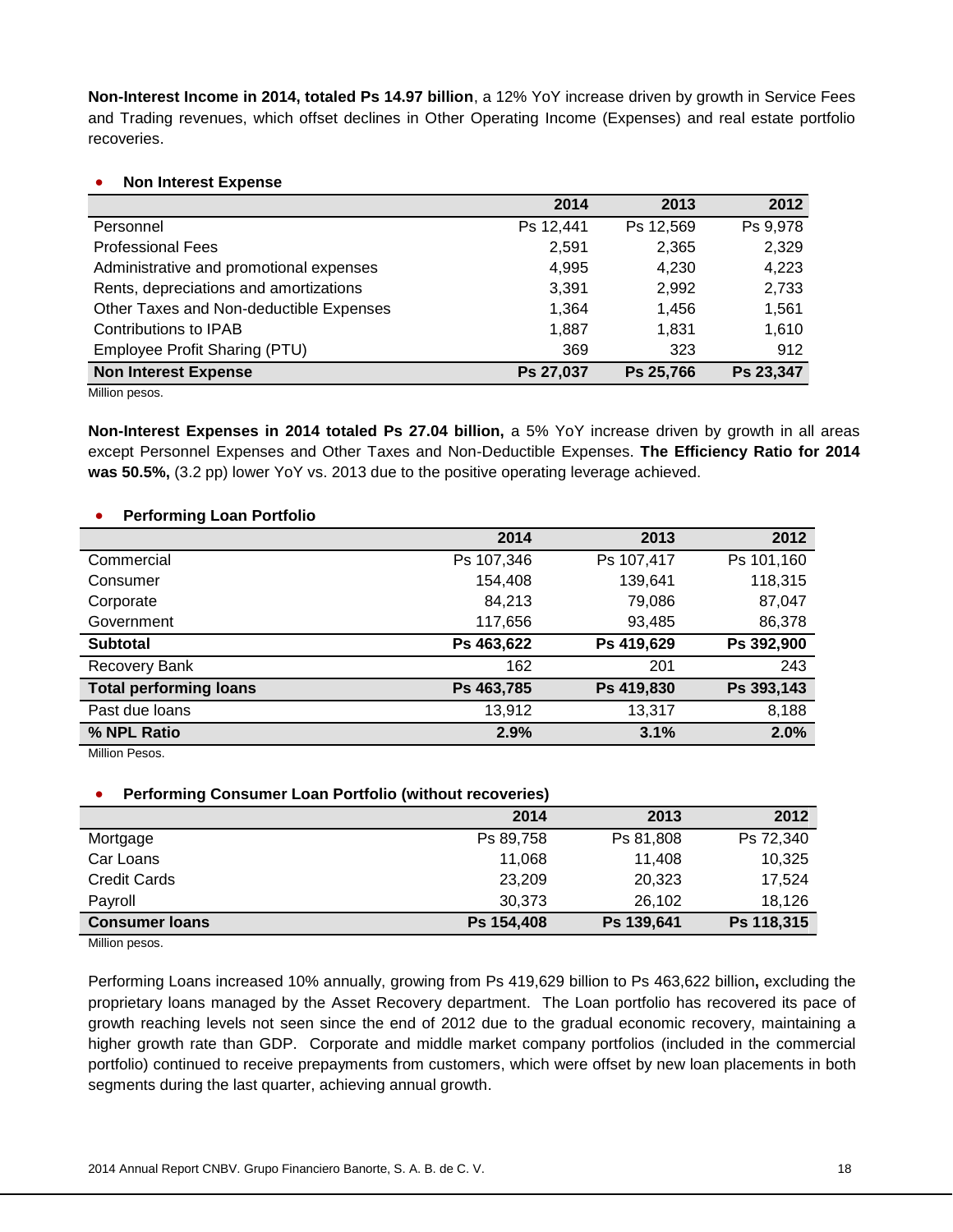The Banking Sector's Past Due Loans for 2014 grew 4%YoY, the NPL Ratio **was 2.9%** (includes INB past due loans), (0.2 pp) lower YoY due to lower PDL Ratios in the Corporate, Credit card and Payroll segments.

### **Deposits**

|                                              | 2014       | 2013       | 2012       |
|----------------------------------------------|------------|------------|------------|
| Non interesting-bearing demand deposits      | Ps 147,033 | Ps 122,499 | Ps 107,450 |
| Interest-bearing demand deposits             | 153,249    | 132,798    | 103,968    |
| Total Demand Deposits <sup>(1)</sup>         | Ps 300,282 | Ps 255,297 | Ps 211,418 |
| Time Deposits - Retail                       | 136,127    | 129,121    | 124,255    |
| <b>Core deposits</b>                         | Ps 436,409 | Ps 384,418 | Ps 335,673 |
| Money Market <sup>(2)</sup>                  | 62,287     | 59,729     | 90,073     |
| Total banking sector deposits <sup>(3)</sup> | Ps 498,697 | Ps 444,148 | Ps 425,746 |
|                                              |            |            |            |

Million pesos.

1. Includes debit cards.

2. Includes bank bonds. (Customers and Financial Intermediaries).

3. For the integration of Total Demand Deposits, see Note 9 of Banco's Mercantil del Norte Audited Financial Statements.

At the close of 2014, **Total Deposits amounted to Ps 498.70 billion, representing a 12% YoY increase or Ps 54.55 billion**, driven mainly by the efforts to promote Banorte-Ixe's deposit products.

In 2014, **Core Deposits grew 14% YoY**, from Ps 384.42 billion to **Ps 436.41 billion,** composed of an 18% increase in Demand Deposits, 5% in Retail Time Deposits and 4% in Money Market.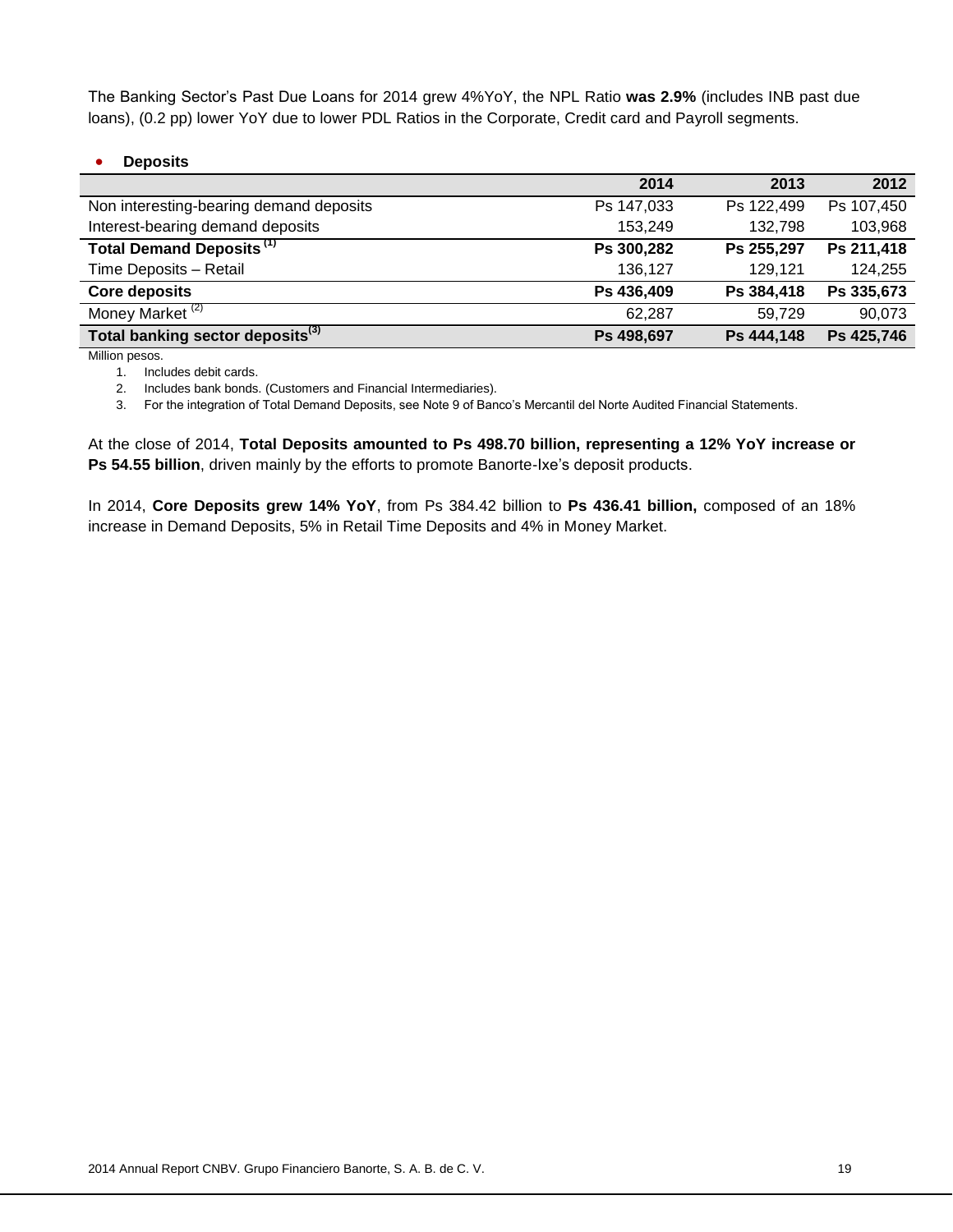# **2. Brokerage**

|                         | 2014    | 2013    | 2012    |
|-------------------------|---------|---------|---------|
| Net Income              | Ps 931  | Ps 649  | Ps 681  |
| Stockholders' Equity    | 2.799   | 2.569   | 2.785   |
| <b>Total Assets</b>     | 102,373 | 116,576 | 103,344 |
| Assets Under Management | 732.713 | 647.996 | 667,873 |
| .                       |         |         |         |

Million pesos.

The Brokerage Sector (Casa de Bolsa Banorte Ixe y Operadora de Fondos Banorte-Ixe) reported profits of Ps 931 million in 2014, 43% higher YoY. Growth was driven by a higher NII, higher trading revenues and lower Non Interest Expenses, which offset higher tax payments. The Brokerage Sector's Net Income for 2014 represented 6% of the Financial Group's profits.

# **3. Long-Term Savings**

|                          | 2014     | 2013     | 2012     |
|--------------------------|----------|----------|----------|
| <b>Afore XXI Banorte</b> |          |          |          |
| Net Income               | Ps 2,408 | Ps 2,301 | Ps 1,149 |
| Stockholders' Equity     | 23,982   | 24,374   | 6,216    |
| <b>Total Assets</b>      | 25,282   | 25,402   | 6,889    |
| AUM <sup>(1)</sup>       | 605,816  | 541,544  | 247,183  |
| <b>Insurance</b>         |          |          |          |
| Net Income               | Ps 1,759 | Ps 1,097 | Ps 924   |
| Stockholders' Equity     | 5,094    | 3,854    | 3,252    |
| <b>Total Assets</b>      | 24,153   | 18,470   | 16,803   |
| <b>Annuities</b>         |          |          |          |
| Net Income               | Ps 276   | Ps 178   | Ps 96    |
| Stockholders' Equity     | 1,375    | 1,250    | 1,173    |
| <b>Total Assets</b>      | 61,729   | 52,524   | 42,998   |
| Million pesos.           |          |          |          |

1. Source: CONSAR

# **Afore XXI Banorte**

**Afore XXI Banorte posted net profits of Ps 2.41 billion for 2014**, 5% higher vs. the same period of last year due to higher revenues and valuation gains in its investment portfolios, which offset higher Operating Expenses and taxes. **ROE for Afore XXI Banorte** at the end of 2014 **was 10%,** (1.5 pp) lower vs. the same period of the previous year; when excluding goodwill, **ROE would be 32.7%.** Afore XXI Banorte contributed 8% of the Financial Group's profits for 2014.

Assets under management as of December 2014 totaled Ps 605.8 billion, an increase of 12% vs. December 2013.

According to CONSAR, to December 2014, Afore XXI Banorte had a 25.4% share in managed funds, ranking 1st in the market, with 11.35 million accounts (this number does not include 6.2 million accounts managed by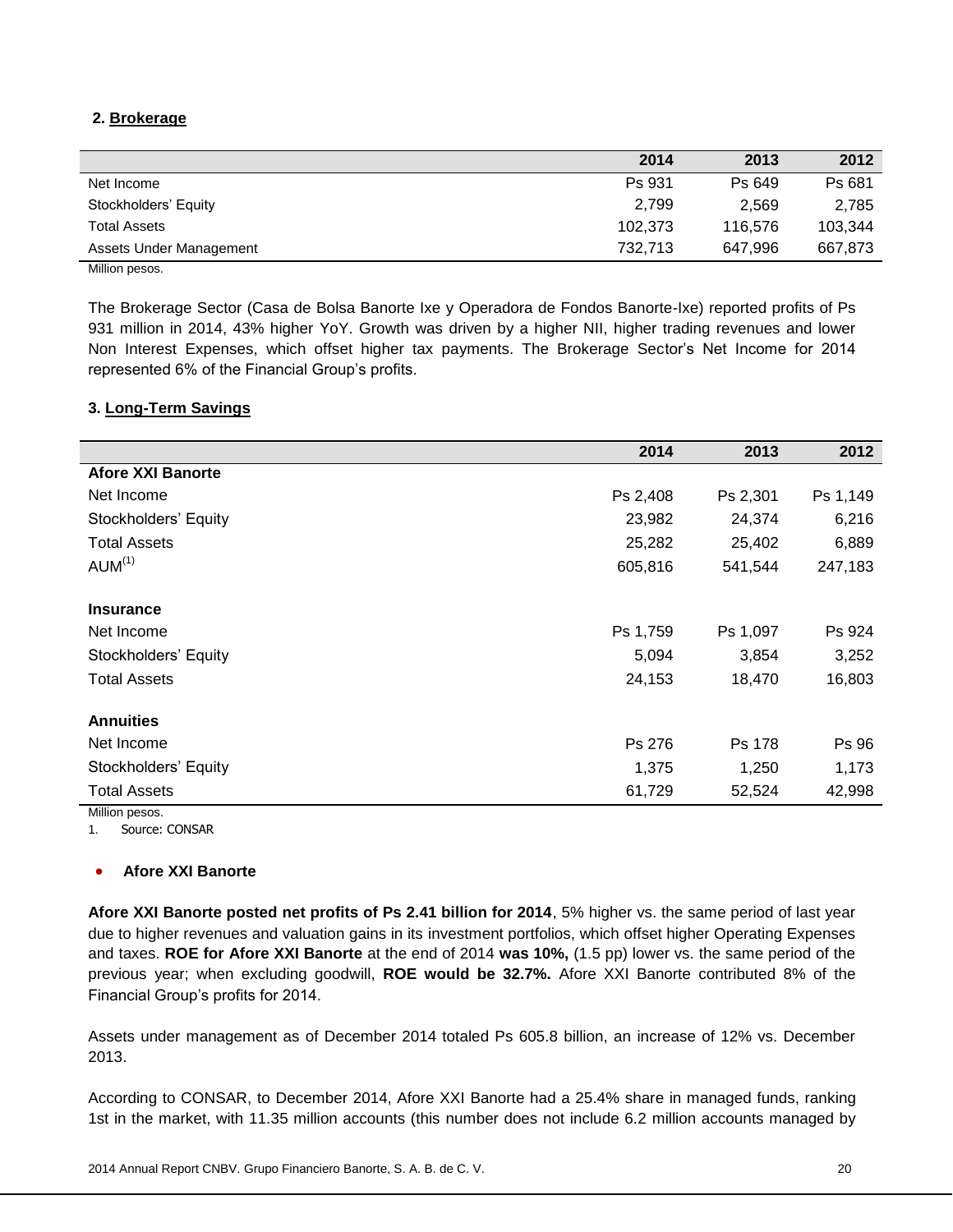Afore XXI with resources deposited in Banco de Mexico), which represent a 24.4% share of the total number of accounts in the system, making it the market leader.

# **Seguros Banorte**

On October 4th, 2013, the acquisition of Assicurazioni Generali S.p.A.'s 49% minority stake in Seguros Banorte Generali and Pensiones Banorte Generali was completed, and so as of this date GFNorte owns 100% of these companies' equity.

**In 2014, Seguros Banorte reported profits of Ps 1.76 billion**, 60% higher YoY due to a significant growth in NII, which offset higher Non-Interest Expenses and taxes. Seguros Banorte's net income represented 12% of the Financial Group's profits for 2014.

**ROE for the insurance company was 39.2% at the end of 2014**, 6.7 pp higher YoY.

Regarding the disclosure requested by the General Provisions applicable to Financial Groups' controlling companies, for this reporting period:

i. Risks assumed through the issuance of insurance premiums and bonds, with respect to operations and authorized branches of cancelled operations.

- No cancellations were registered during the fourth quarter of 2014 that involved any technical risk.
- ii. Transfer of risks through reinsurance and bonding contracts
	- In the P&C book two important government contracts and one in the tourism sector were ceded to reinsurers, by which 100% of the risk was transferred to prominent foreign reinsurance companies.

iii. Contingencies arising from non-fulfillment by reinsurers and bonding companies.

- There were no relevant events in the fourth quarter of 2014.
- **Pensiones Banorte**

**During 2014, Pensiones Banorte reported profits of Ps 276 million,** increasing by Ps 98 million or 55% vs. 2013 due to growth in NII, which offset lower trading revenues and higher operating expenses and taxes. Net income for Pensiones Banorte for 2014 represented 2% of the Financial Group's profits.

**ROE was 20.4% at the end of 2014**, 6.0 pp higher vs. 2013.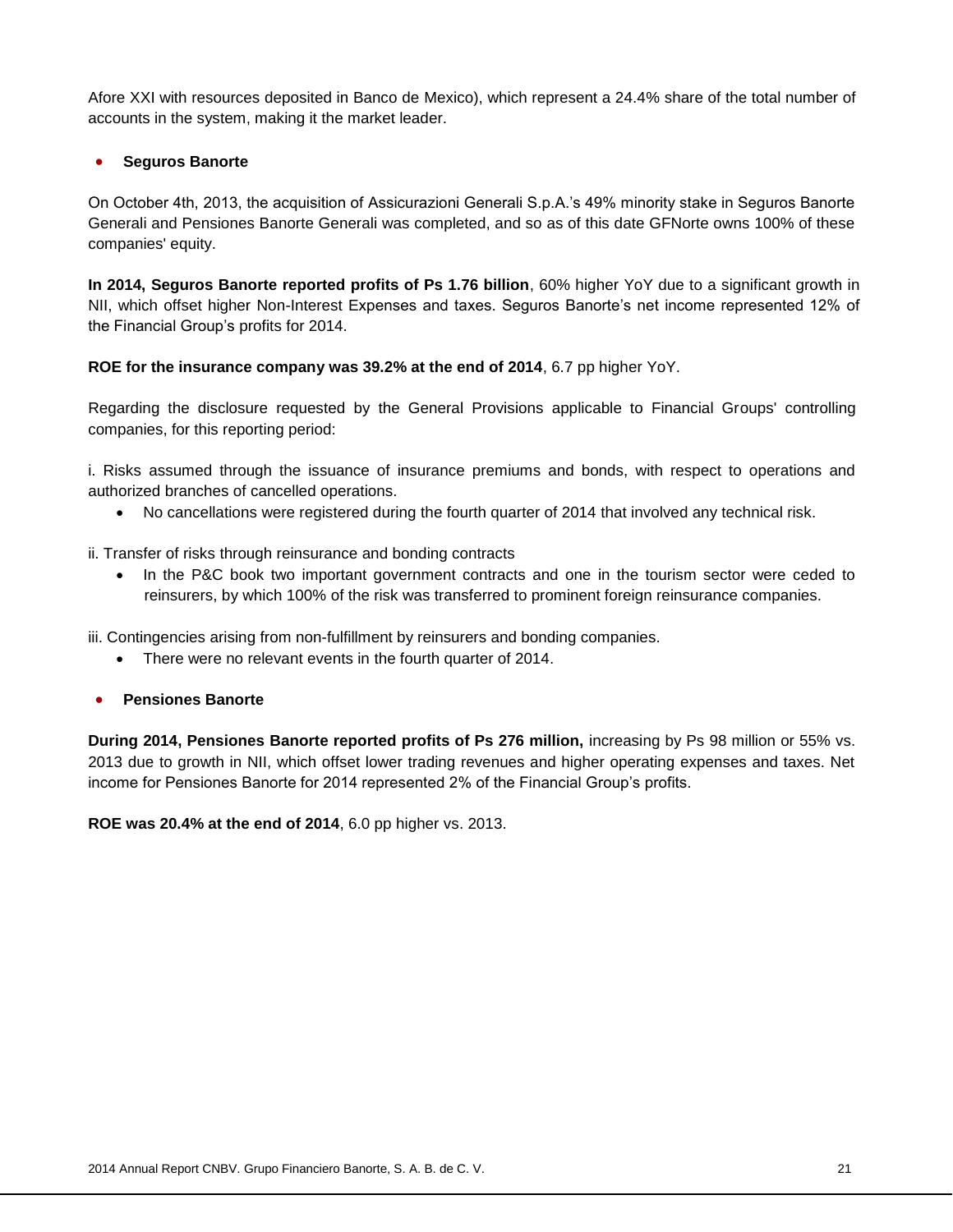# **4. Other Finance Companies**

|                                                    | 2014           | 2013     | 2012     |
|----------------------------------------------------|----------------|----------|----------|
| Leasing and Factoring <sup>(1)</sup>               |                |          |          |
| Net Income                                         | Ps 700         | Ps 599   | Ps 604   |
| Stockholders' Equity                               | 3,735          | 3,209    | 2,983    |
| <b>Total Portfolio</b>                             | 21,237         | 19,732   | 19,607   |
| Past Due Loans                                     | 181            | 210      | 154      |
| <b>Loan Loss Provisions</b>                        | (309)          | (312)    | (271)    |
| <b>Total Assets</b>                                | 21,623         | 20,173   | 20,058   |
| Warehousing                                        |                |          |          |
| Net Income                                         | Ps 45          | Ps 43    | Ps 43    |
| Stockholders' Equity                               | 218            | 271      | 265      |
| Inventories                                        | 922            | 477      | 351      |
| <b>Total Assets</b>                                | 1,127          | 711      | 578      |
| Ixe Automotriz <sup>(1)</sup>                      |                |          |          |
| Net Income                                         | Ps -           | Ps 15    | Ps 33    |
| Stockholders' Equity                               |                | 326      | 311      |
| <b>Total Portfolio</b>                             | $\blacksquare$ | 70       | 703      |
| Past Due Loans                                     |                | 18       | 20       |
| <b>Loan Loss Provisions</b>                        |                | (6)      | (5)      |
| <b>Total Assets</b>                                |                | 704      | 863      |
| Solida Administradora de Portafolio <sup>(2)</sup> |                |          |          |
| Net Income                                         | Ps (178)       | (Ps 266) | (Ps 425) |
| Stockholders' Equity                               | 3,946          | 2,310    | (2, 124) |
| <b>Total Portfolio</b>                             | 3,926          | 494      | 288      |
| Past Due Loans                                     | 213            | 196      | 205      |
| <b>Loan Loss Provisions</b>                        | (260)          | (213)    | (234)    |
| <b>Total Assets</b>                                | 16,843         | 14,010   | 9,699    |

Million pesos.

1. Ixe Automotriz was merged into Arrendadora y Factor Banorte, becoming effective since May 7, 2013. The results presented correspond to previous periods.

2. On April 26, 2013, it was approved that Banco Mercantil del Norte divested its interest in Solida, through a spin-off, and subsequently absorbed by Ixe Soluciones, in order to consolidate the recovery banking operations. The merger and spin-off were effective on May 24, 2013. For comparative effects the amounts reported in 2013 and 2012 include Solida and Ixe Soluciones.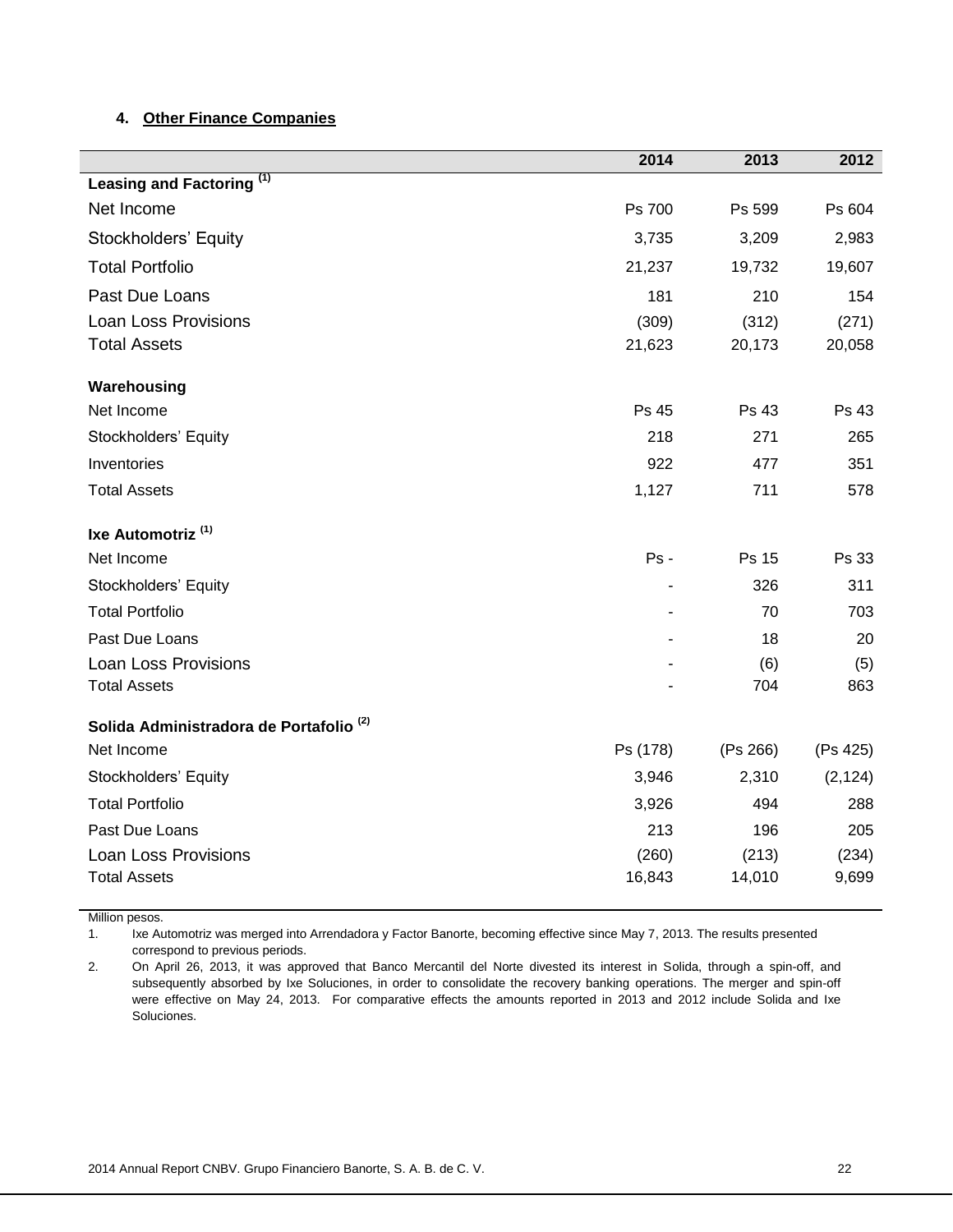# **Leasing and Factoring**

**In 2014 Arrendadora y Factor Banorte reported profits amounting to Ps 700 million,** increasing 17% YoY mainly due to the increase in Net Interest Income driven by the growth in the portfolio, lower funding costs, provisions and Operating Expenses. The Leasing and Factoring Company contributed 4.6% of the Financial Group's profits in 2014.

**ROE for the Leasing and Factoring company was 20.0% at the end of December 2014,** (0.3 pp) lower YoY.

At the end of 2014, **the Past Due Loan Ratio was 0.9%,** (0.3 pp) lower vs. 2013; the **Coverage ratio was 170.5%**, 22 pp higher vs. 2013. **The Capitalization ratio estimated as of December was 15.95%** considering total risk-weighted assets of Ps 23.34 billion.

Arrendadora y Factor Banorte continue to be the market leader in terms of portfolio size and assets among the 47 companies in this sector, according to the Asociacion Mexicana de Sociedades Financieras de Arrendamiento, Credito y Factoraje, A.C. - AMSOFAC.

### **Warehouse**

**Warehouse posted profits of Ps 45 million in 2014,** Ps 2 million more than last year mainly due to growth in Other Operating Income, which offset the decline in the Net Interest Income. Almacenadora Banorte contributed 0.3% of the Financial Group's profits in 2014.

**ROE for 2014 was 16.6%,** 0.7 pp higher YoY. **In 2014 the Capitalization Ratio was 19.7%,** considering total certificates at risk in circulation for Ps 3.35 billion. Almacenadora Banorte ranks third among the 18 warehouses of this sector in terms of generated profits.

# **Solida Administradora de Portafolios**

**During 2014, Solida Administradora de Portfolios reported a loss of (Ps 178) million**, an annual variation of Ps 88 million.

**The Past Due Loan Ratio was 5.4% at the end of 2014. The Coverage ratio was 123%,** comparing favorably to the 109% of 2013. **The estimated Capitalization ratio at the end of 2014 was 16.2%,** 4.4 pp higher vs. 2013 (due to the increase in equity in the third quarter of 2014).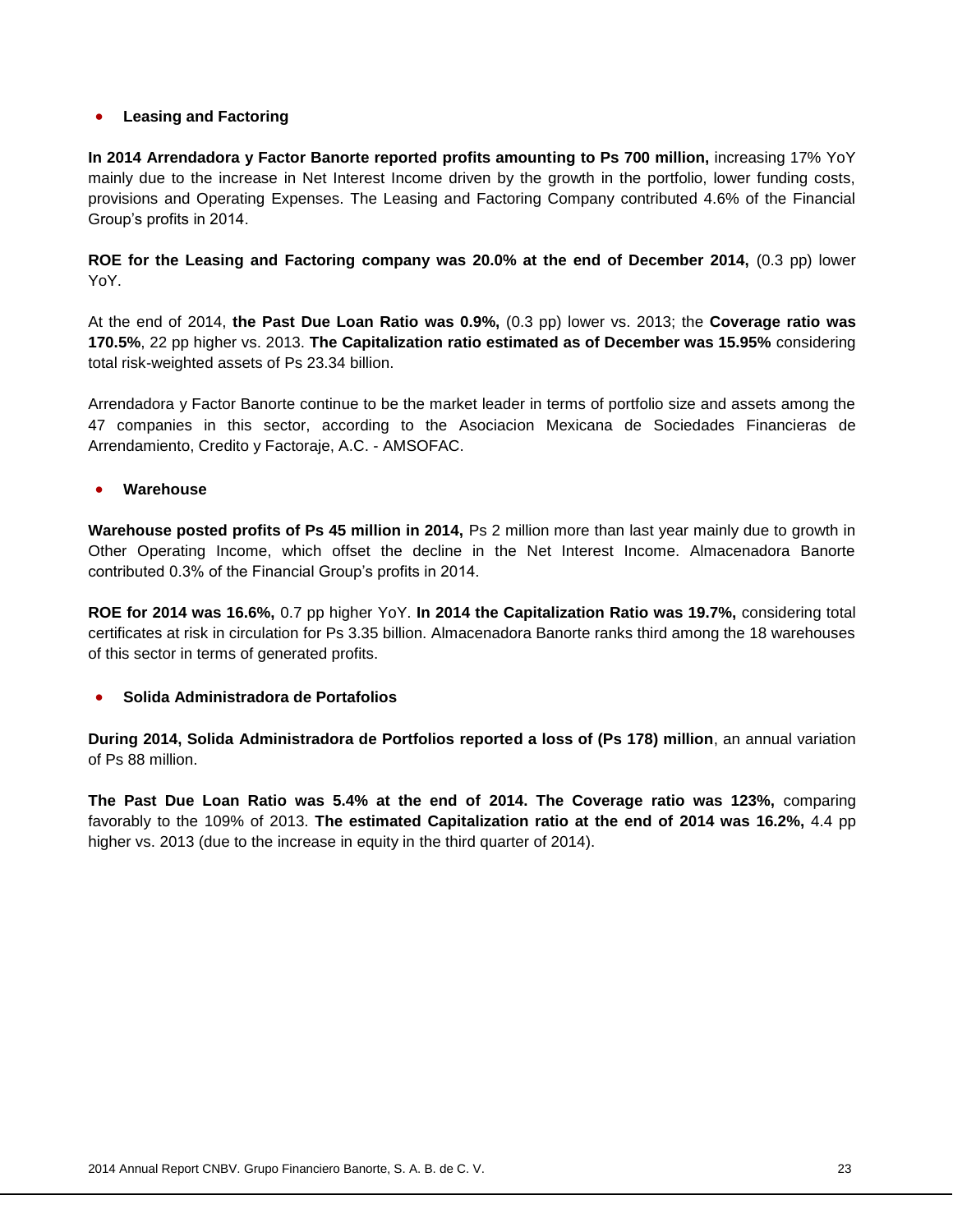# **5. Other Companies**

|                      | 2014            | 2013 | 2012 |
|----------------------|-----------------|------|------|
| <b>Ixe Servicios</b> |                 |      |      |
| Net Income           | Ps <sub>2</sub> | Ps 1 | Ps 1 |
| Stockholders' Equity | Ps 145          | 24   | 22   |
| <b>Total Assets</b>  | Ps 147          | 32   | 37   |
| <b>Million Pesos</b> |                 |      |      |

#### **Ixe Servicios**

During 2014, Ixe Servicios Net Income was Ps 2 million pesos. ROE was 3.2% at the close of 2014. The accumulated profit during the year of Ixe Servicios represents 0.01% of GFNorte´s profits.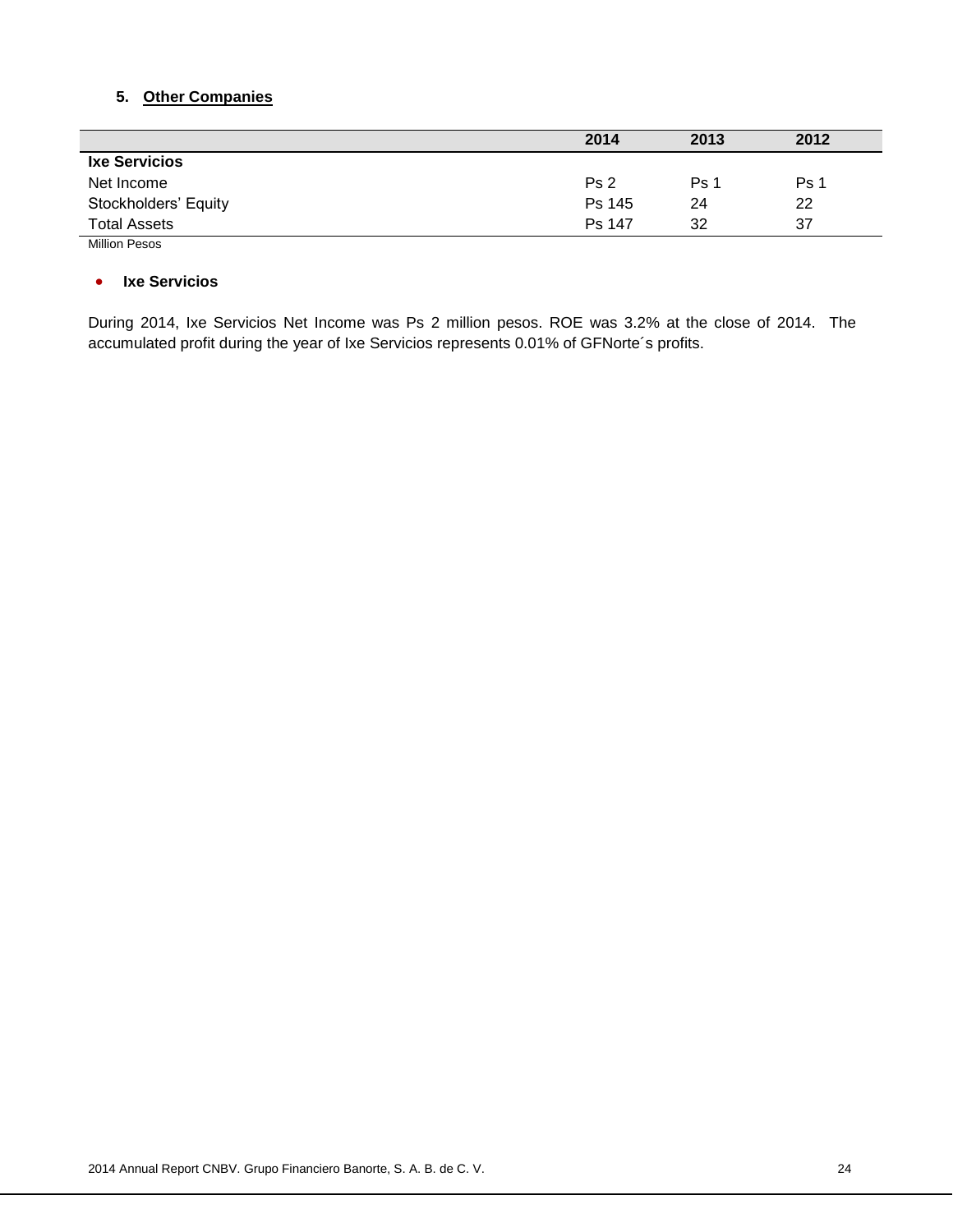# **B) FINANCIAL SITUATION, LIQUIDITY AND CAPITAL RESOURCES**

# **NET INCOME AND PROFITABILITY INDEXES**

# **GFNORTE Equity**

|                                                                   | 2014       | 2013       | 2012      |
|-------------------------------------------------------------------|------------|------------|-----------|
|                                                                   |            |            |           |
| Paid-in Capital                                                   | 14,632     | 14,652     | 13,072    |
| Premium of Subscribed & Issued Shares                             | 36,201     | 35,219     | 18,320    |
| <b>Subscribed Capital</b>                                         | Ps 50,833  | Ps 49,871  | Ps 31,392 |
|                                                                   |            |            |           |
| <b>Capital Reserves</b>                                           | 6,657      | 5,811      | 3,399     |
| <b>Retained Earnings</b>                                          | 50,407     | 39,303     | 37,644    |
| Surplus (Deficit) from Valuation of Securities Available for Sale | 634        | 667        | 1,598     |
| Results from Valuation of Hedging Instruments                     | (762)      | (1,420)    | (2, 493)  |
| Results from Conversions of Foreign Operations                    | (75)       | (1,083)    | (547)     |
| Net Income                                                        | 15,228     | 13,508     | 10,888    |
| <b>Earned Capital</b>                                             | Ps 72,089  | Ps 56,786  | Ps 50,489 |
| Minority Interest                                                 | 1,750      | 2,034      | 6,628     |
| <b>Total Shareholders' Equity</b>                                 | Ps 124,672 | Ps 108,691 | Ps 88,509 |
| Million pesos.                                                    |            |            |           |

# **Banking Sector Equity** (\*)

|                                                                   | 2014      | 2013      | 2012      |
|-------------------------------------------------------------------|-----------|-----------|-----------|
| Stockholder's Equity                                              | 20,074    | 15,577    | 15,572    |
| Disclosed reserves                                                |           | 1,950     |           |
| Premium of Subscribed & Issued Shares                             | 11,099    | 10,389    | 3,294     |
| <b>Subscribed Capital</b>                                         | Ps 31,173 | Ps 27,916 | Ps 18,867 |
| <b>Capital Reserves</b>                                           | 8,968     | 7,761     | 6,747     |
| <b>Retained Earnings</b>                                          | 43,201    | 32,284    | 32,664    |
| Surplus (Deficit) from Valuation of Securities Available for Sale | 510       | 517       | 1,774     |
| Results from Valuation of Hedging Instruments                     | (869)     | (1,541)   | (2,626)   |
| <b>Results from Conversions of Foreign Operations</b>             | (138)     | (1, 143)  | (582)     |
| Net Income                                                        | 11,936    | 12,122    | 9,025     |
| <b>Earned Capital</b>                                             | Ps 63,608 | Ps 50,000 | Ps 47,002 |
| Minority Interest                                                 | 10        | 10        | 10        |
| <b>Total Shareholders' Equity</b>                                 | Ps 94,791 | Ps 77,926 | Ps 65,879 |

Million pesos.

(\*) Does not include the Afore.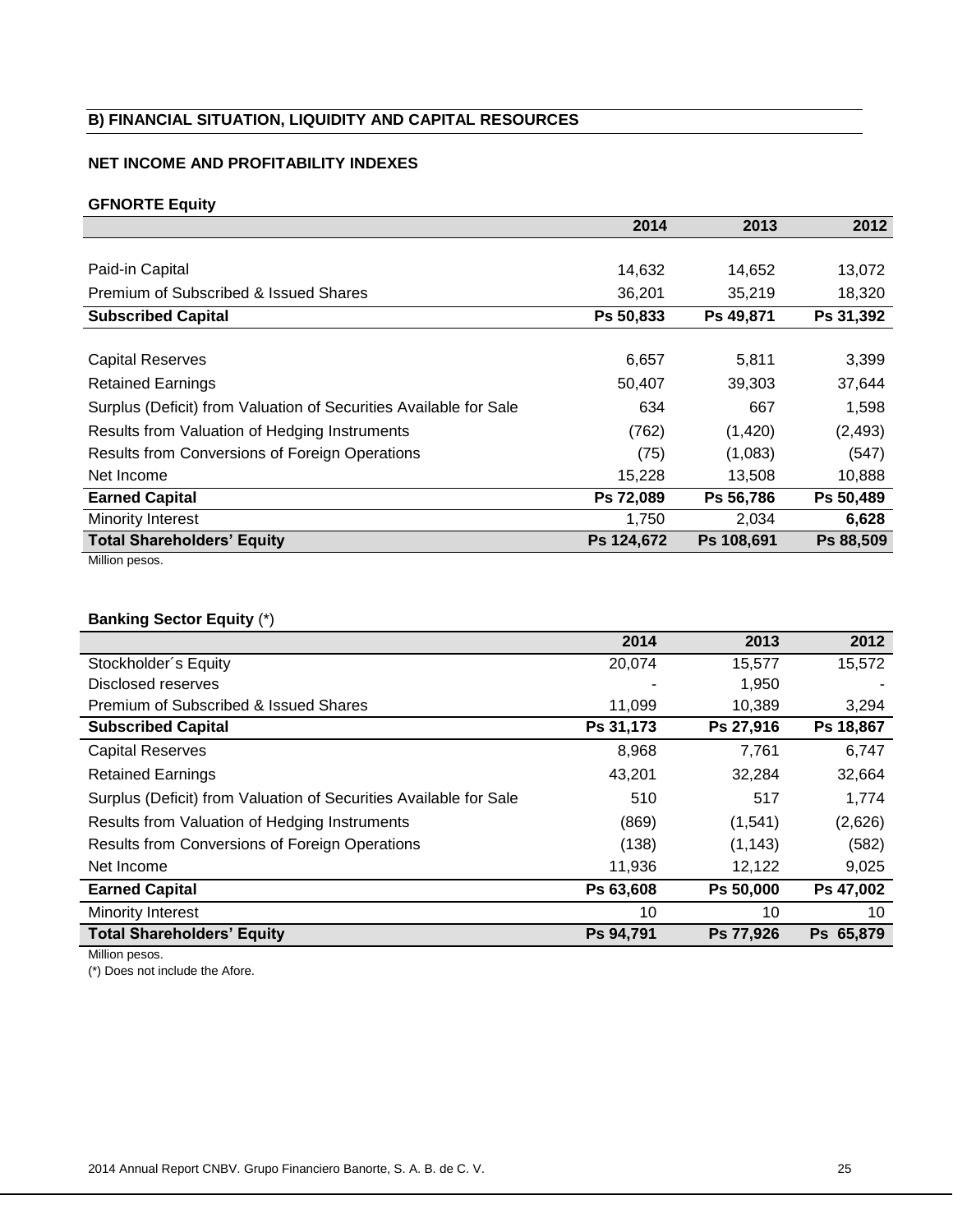|                                             | <b>Dic-14</b> | <b>Dic-13</b> | <b>Dic-12</b> |
|---------------------------------------------|---------------|---------------|---------------|
| <b>Tier 1 Capital</b>                       | 69,995        | 58,585        | 46,696        |
| Tier 2 Capital                              | 8,001         | 11,034        | 11,496        |
| <b>Net Capital</b>                          | Ps 77,996     | Ps 69,619     | Ps 58,192     |
| <b>Credit Risk Assets</b>                   | 359,318       | 338,045       | 297,007       |
| <b>Market &amp; Operational Risk Assets</b> | 151,739       | 122,283       | 97,522        |
| Total Risk Assets <sup>(1)</sup>            | Ps 511,057    | <b>Ps</b>     | Ps            |
|                                             |               | 460,328       | 394,529       |
| <b>Net Capital / Credit Risk Assets</b>     | 21.7%         | 20.6%         | 19.6%         |
| <b>Capitalization Ratio</b>                 |               |               |               |
| Tier 1                                      | 13.7%         | 12.7%         | 11.8%         |
| Tier 2                                      | 1.6%          | 2.4%          | 2.9%          |
| <b>Total Capitalization Ratio</b>           | 15.3%         | 15.1%         | 14.7%         |

# **Banco Mercantil del Norte's Capitalization Ratio [See Note 30 to the 2014 Audited Financial Statements]**

Million pesos.

(1) Excluding intercompany eliminations.

At the end of 4Q14 **Banorte's estimated Capitalization Ratio (CR) was 15.26%** considering credit, market and operational risk and 21.71% if only credit risks are considered. The Core Tier 1 ratio was 12.70%, Total Tier 1 ratio was 13.70% and Tier 2 was 1.56%.

The Capitalization Ratio Increased 0.14 pp vs 2013, showing the following dynamics:

| 1)            | Growth of profits during 4Q14                                           | $+2.58$ pp |
|---------------|-------------------------------------------------------------------------|------------|
| 2)            | Capitalization in March 2014                                            | $+0.55$ pp |
| 3)            | Valuation of Financial Instruments, Securitizations and Equity Accounts | $+0.20$ pp |
| 4)            | Reserves considered as Tier 2 <sup>1)</sup>                             | $-0.08$ pp |
| -5)           | Prepayment and effectiveness decrease of Subordinate Debt               | $-0.71$ pp |
| <sup>6)</sup> | Effects of Investment in Subsidiaries and Intangibles                   | $-0.72$ pp |
| 7)            | Growth in risk assets                                                   | $-1.68$ pp |
|               |                                                                         |            |

**Ixe Banco's Capitalization Ratio [See Note 30 to the 2012 Audited Financial Statements. In 2014 and 2013 the Capitalization Ratio is not reported due to the merger of Ixe Banco with Banco Mercantil del Norte on May 2013]**

|                                         | <b>Dec-12</b> |
|-----------------------------------------|---------------|
| <b>Tier 1 Capital</b>                   | 5,686         |
| <b>Tier 2 Capital</b>                   | 2,483         |
| <b>Net Capital</b>                      | Ps 8,169      |
| <b>Credit Risk Assets</b>               | 33,246        |
| Market & Operational Risk Assets        | 19,378        |
| Total Risk Assets <sup>(1)</sup>        | Ps 52,624     |
| <b>Net Capital / Credit Risk Assets</b> | 24.6%         |
| Tier 1                                  | 10.8%         |
| Tier <sub>2</sub>                       | 4.7%          |
| <b>Total Capitalization Ratio</b>       | 15.5%         |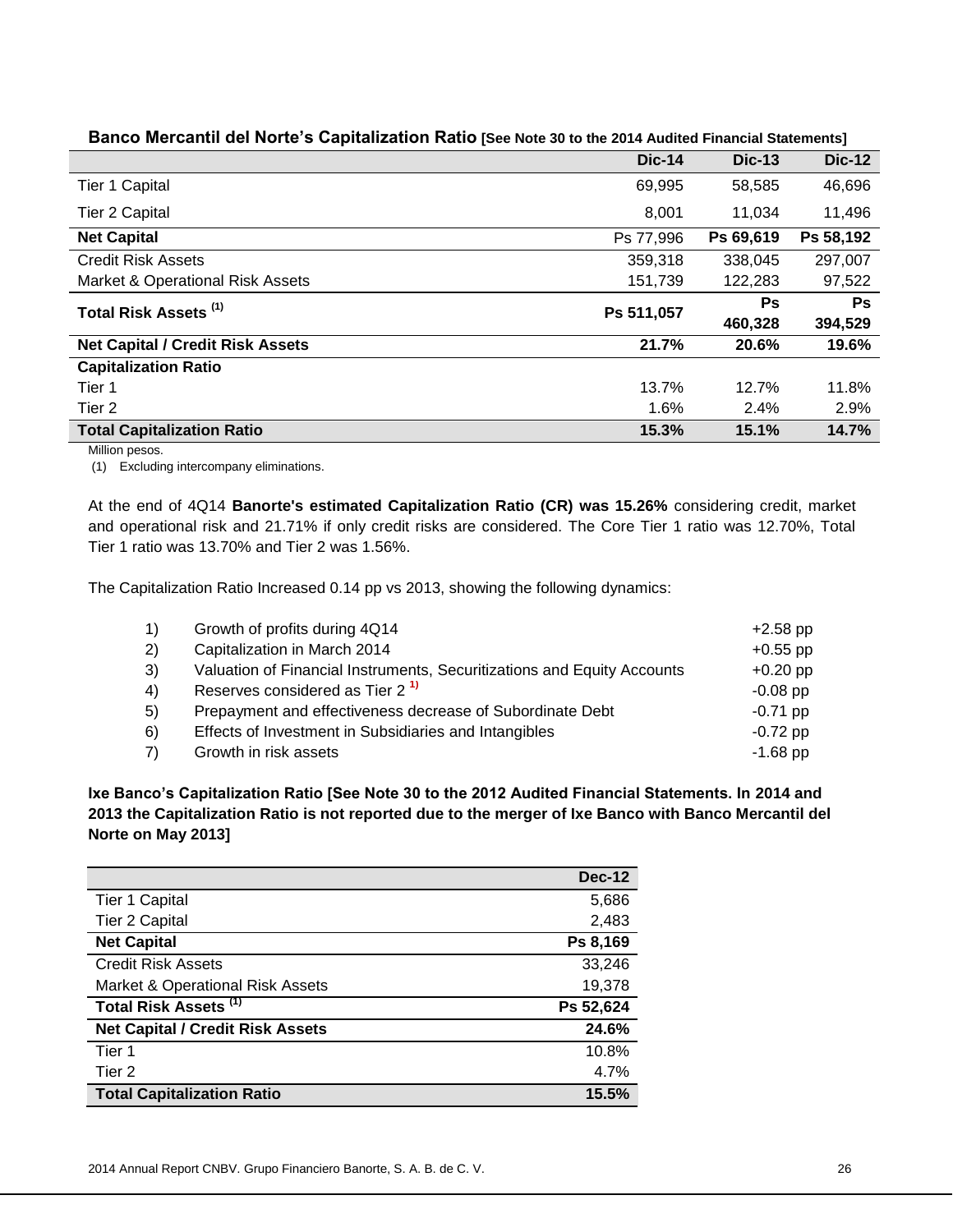At close of December 2012, Ixe Banco's Capitalization Ratio was 15.5% taking into consideration market, credit and operational risks, and 24.6% considering only credit risks. The Tier 1 ratio was 10.8% while Tier 2 was 4.7%. On an annual basis, the Capitalization Ratio was 0.2 pp higher in December 2012 as a result of:

| 1) | Impact of the increase in Stockholders' Equity                     | $+0.96$ pp |
|----|--------------------------------------------------------------------|------------|
| 2) | Impact of permanent investments in shares during the period        | $+0.89$ pp |
| 3) | Growth in risk assets during the period                            | $-0.92$ pp |
| 4) | FX impact on Subordinated Notes                                    | $-0.47$ pp |
| 5) | Securitizations that impact net capital                            | $-0.14$ pp |
| 6) | Impact of intangibles and assets that are deferred for over a year | $-0.07$ pp |
| 7) | Decrease in overall reserves                                       | $-0.06$ pp |
|    |                                                                    |            |

# **CASH FLOW STATEMENT**

The cash flow statement reveals cash available to the institution at a certain point in time in order to meet its obligations with creditors. The structure of the cash flow statement provides details of the cash generated by the operation, and uses of resources for net financing and the investment program. As of December 2014, available cash amounted to Ps 73.84 billion, 19% higher than the Ps 61.98 billion registered in December 2013.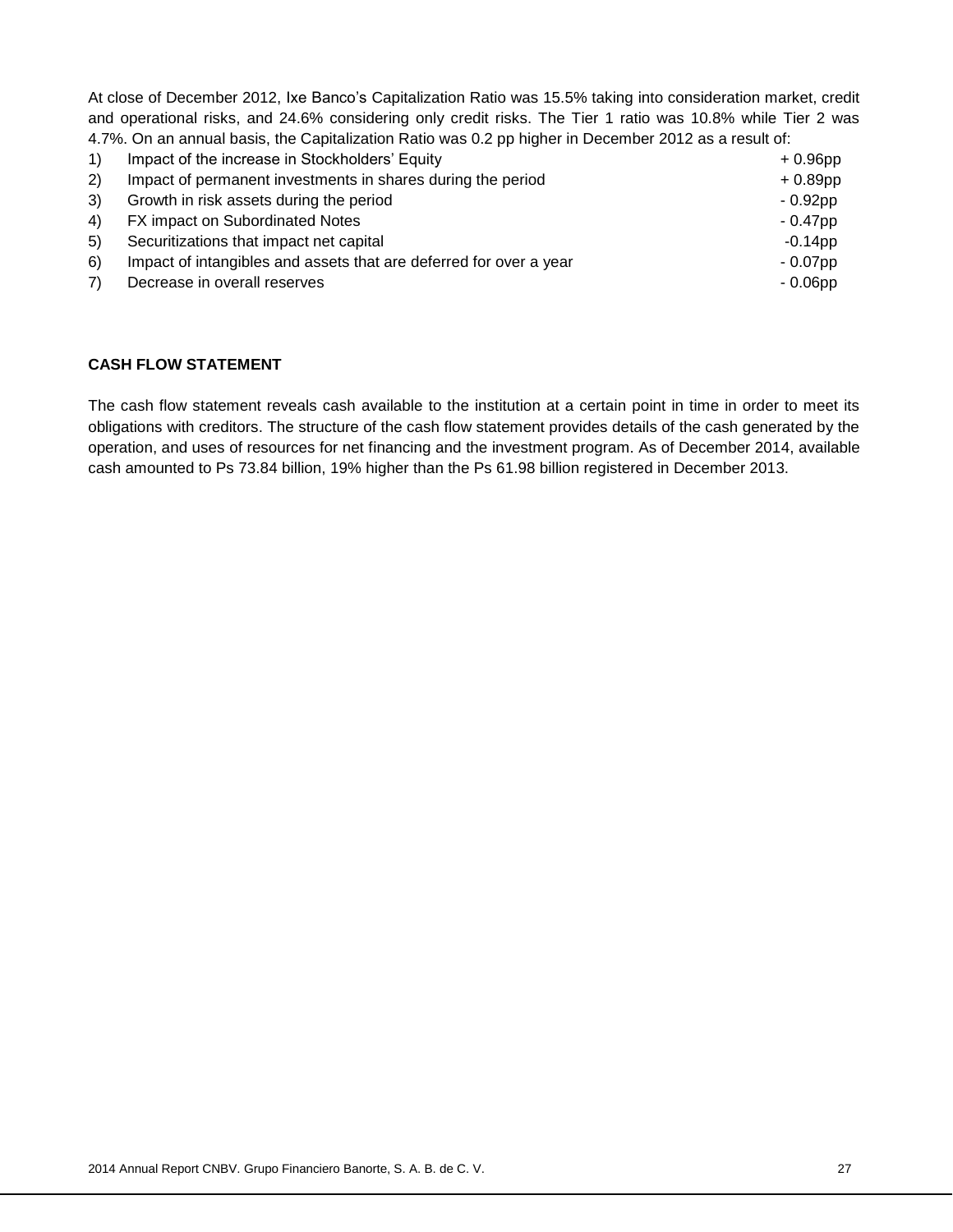# **GFNorte Cash Flow Statement**

|                                                                                    | 2013             | 2012               |
|------------------------------------------------------------------------------------|------------------|--------------------|
| <b>Net income</b>                                                                  | Ps 15,228        | Ps 13,508          |
| Items not requiring (generating) resources:                                        |                  |                    |
| Depreciation and amortization                                                      | 1,262            | 1,216              |
| <b>Technical reserves</b>                                                          | 9,655            | 9,686              |
| Provisions                                                                         | 6,005            | (757)              |
| Current and deferred income tax                                                    | 5,668            | 3,555              |
| Equity in earnings of unconsolidated subsidiaries and associated companies         | (995)            | (359)              |
|                                                                                    | 36,823           | 26,849             |
| <b>OPERATING ACTIVITIES:</b>                                                       |                  |                    |
| Changes in margin accounts                                                         | 13               | 437                |
| Changes in investments in securities                                               | (15, 802)        | (69,906)           |
| Changes in debtor balances under repurchase and resale agreements                  | (669)            | 5,492              |
| Changes in asset position of derivatives                                           | (1,696)          | 3,456              |
| Change in loan portfolio                                                           | (44, 888)        | (26, 132)          |
| Changes in acquired collection rights                                              | 537              | (412)              |
| Changes in accounts receivable from insurance and annuities, net                   | (653)            | (396)              |
| Changes in debtor premiums, net                                                    | (1, 455)         | 90                 |
| Changes in reinsurance (net) (asset)                                               | (2,404)          | (847)              |
|                                                                                    | 151              | 144                |
| Changes in receivables generated by securitizations<br>Change in foreclosed assets | 61               | 156                |
| Change in other operating assets                                                   |                  |                    |
|                                                                                    | (5,881)          | (4, 526)<br>19,295 |
| Change in deposits                                                                 | 51,799           |                    |
| Change in interbank and other loans                                                | 10               | (5,829)            |
| Change in creditor balances under repurchase and sale agreements                   | 2,580            | 59,991             |
| Collateral sold or pledged                                                         | 145              | (29)               |
| Change in liability position of derivative financial instruments                   | 2,444            | (2,950)            |
| Change in technical reserves (net)                                                 | 1,831            | 799                |
| Changes in reinsurance (net) (liability)                                           | 860              | (46)               |
| Change in subordinated debentures                                                  | (1, 567)         | (1, 457)           |
| Change in other operating liabilities                                              | (5,291)          | (6,046)            |
| Change in hedging instruments related to operations                                | 488              | (989)              |
| Income tax                                                                         | (3,584)          | (5, 324)           |
| Net cash generated or used from operations                                         | 13,852           | (8, 180)           |
| <b>INVESTING ACTIVITIES:</b>                                                       |                  |                    |
| Proceeds on disposal of property, furniture and equipment                          | 2,002            | 2,681              |
| Payments for acquisition of property, furniture and equipment                      | (4,006)          | (3,939)            |
| Charges on acquisitions of Subsidiaries and associated companies                   | 409              | 1,037              |
| Payment on acquisitions of Subsidiaries and associated companies                   |                  | (27, 345)          |
| Charges of other permanent investments                                             |                  | (1)                |
| Charges for cash Dividends                                                         | 1,134            | 505                |
| Net cash flows from investment activity                                            | (461)            | (27,062)           |
| <b>FINANCING ACTIVITIES:</b>                                                       |                  |                    |
| Charges of shares issuance                                                         |                  | 31,200             |
| Dividends paid                                                                     |                  |                    |
| Repurchase of shares                                                               | (1,218)          | (2,911)            |
| Net financing activity cash flows                                                  | (549)<br>(1,767) | 437<br>28,726      |
|                                                                                    |                  |                    |
| Net (decrease) increase in cash and cash equivalents                               | 11,624           | (6, 516)           |
| Effects from changes in the value of cash and cash equivalents                     | 236              | 14                 |
| Cash and cash equivalents at the beginning of the year                             | 61,978           | 68,480             |
| Cash and cash equivalents at the end of the year                                   | Ps 73,838        | Ps 61,978          |

Million pesos.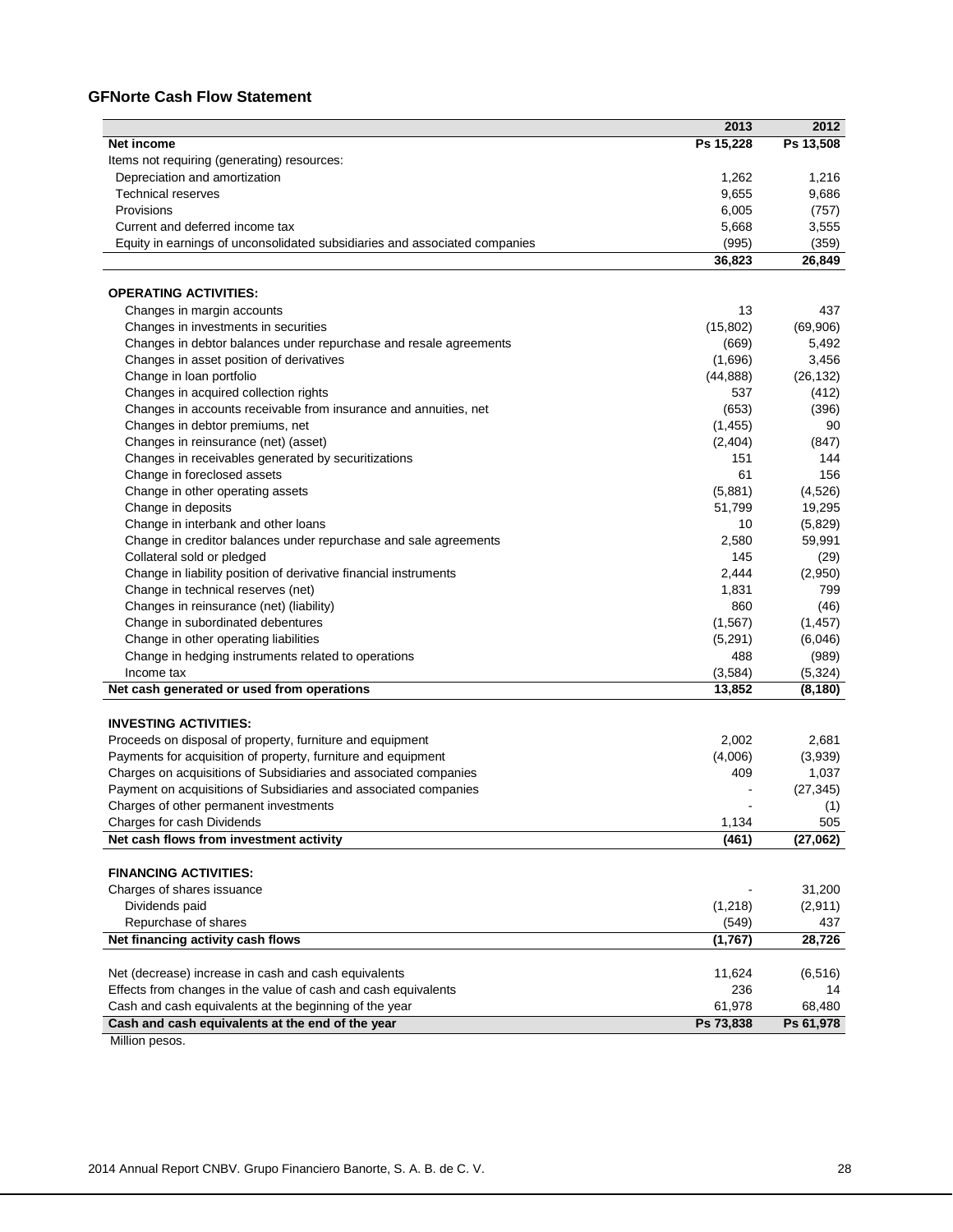#### **DIVIDENDS**

On October 17, 2011, the Ordinary General Shareholders' Meeting approved changes to the dividend policy, and as a result dividend payments will be as follows:

- **1.** 16% of recurring net income in the event that profit growth is between 0% and 10% during the year.
- **2.** 18% of recurring net income in the event that profit growth is between 11% and 20% during the year.
- **3.** 20% of recurring net income in the event that profit growth is greater than 21%.

# **POLICIES GOVERNING TREASURY ACTIVITIES OF THE BANK (MAIN SUBSIDIARY OF THE FINANCIAL GROUP)**

#### **Regulatory Framework**

- 1. All operations carried out by the Treasury will be executed in strict accordance with regulations established by Banking Institution regulatory authorities, such as the Central Bank (BANXICO), the National Banking and Securities Commission (CNBV), the Ministry of Finance and Public Credit (SHCP), as well as those set forth in the Law of Credit Institutions.
- 2. The Treasury is subject to the policies regarding thresholds and management of liquidity risks established by the Risk Policy Committee in the Risk Administration manual.

#### **Treasury Management**

In order to maintain a prudent strategy for the management of assets and liabilities through stable funding sources, constitute and maintain liquid assets at optimum levels, the Treasury will monitor the following limits to maintain an appropriate level of liquidity:

- 1. Diversification of funding sources, by accessing several national and international markets.
- 2. Structure liabilities in such a way as to avoid the accumulation of maturities that significantly influence the administration and control of the Treasury's resources.
- 3. Ensure liquidity in adverse times by tapping long-term liabilities.
- 4. Liquid Assets. Maintain a balanced liquid assets-total assets ratio.
- 5. Additional Liquidity. Maintain a highly liquid inventory of assets to ensure the immediate availability of resources.
- 6. Transfer Prices. The Treasury will have exclusive power to determine and propose the transfer costs of assets and liabilities to the Risk Policy Committee.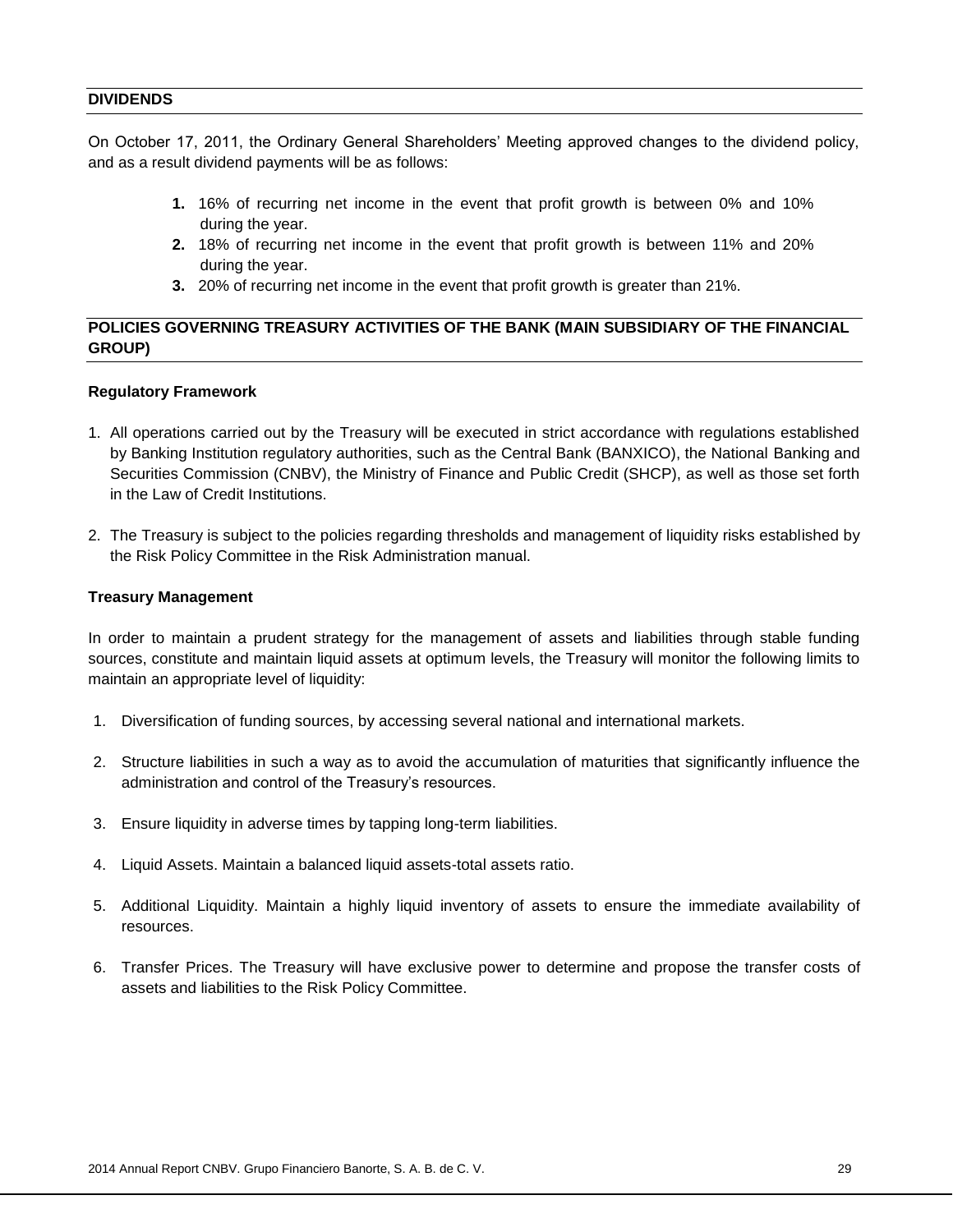# **Sources of Financing/International Treasury**

Sources of financing for the International Treasury must be classified in a monthly report indicating the sources of available resources, their use and concentration:

- 1. Public:
	- Checking accounts (via the network of branches and corporations).
- 2. Market:
	- Commercial paper.
	- Cross Currency Swaps
	- Syndicated Loans.
	- Securitizations
	- Deposit Certificate.
- 3. National Banks and Development Funds:
	- National Banks.
	- Funds.
- 4. Correspondent Banks:
	- Foreign Banks
- 5. Available credit lines: (not available)
	- Commercial paper.
	- Correspondent banks.
- a. Through diverse Long Term Financing Programs, proposals will be studied, analyzed and implemented, in order to consolidate an adequate debt profile
- b. The results of the liquidity coefficients tests will be sent to the authorities and the Head of Risk Control simultaneously for monitoring.
- c. The International Treasury, in coordination with the Head of Risk Control, will monitor the results of its daily calculations of liquidity coefficients.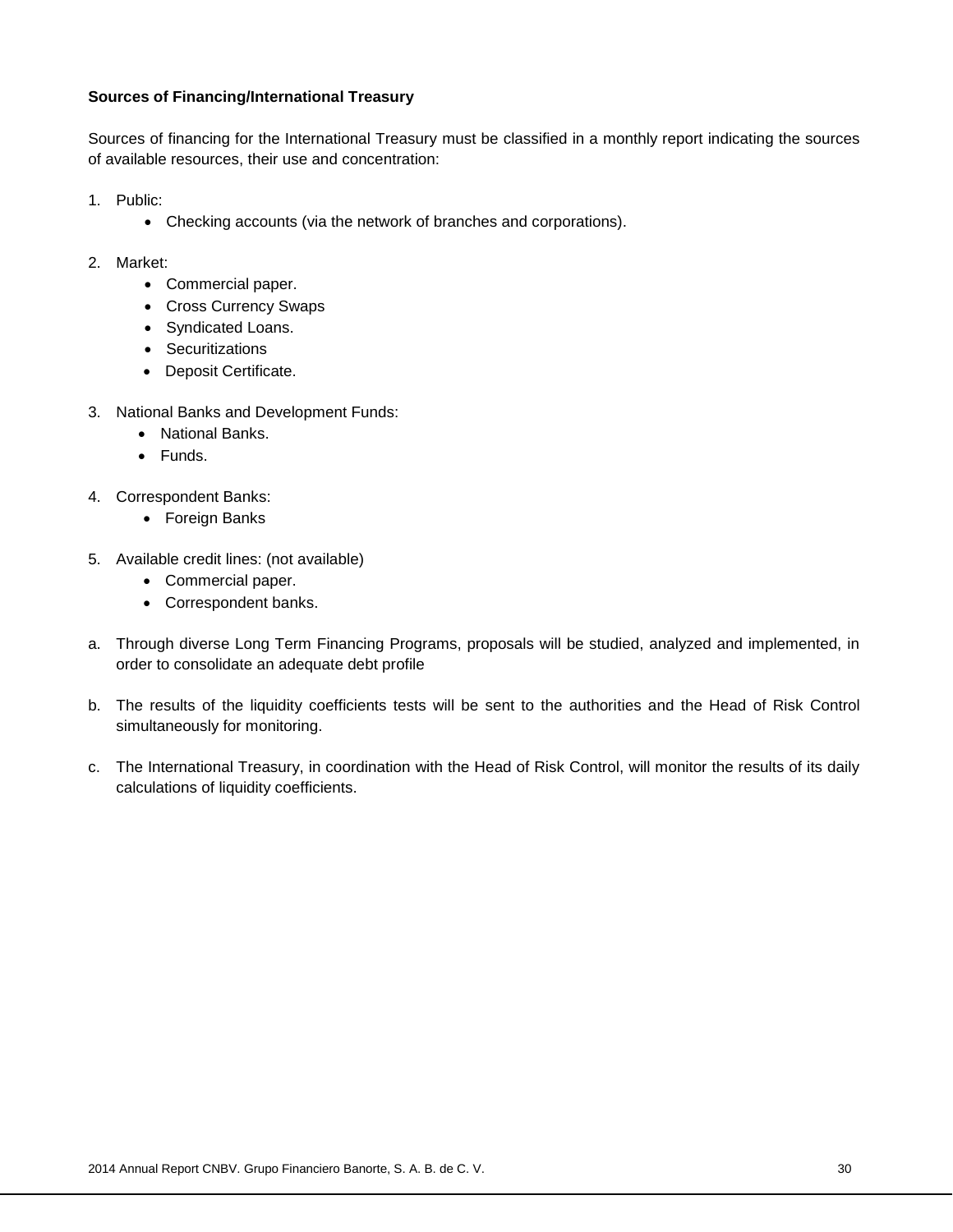# **PAID AND DEFERRED TAX**

| <b>Concept</b>         | As of December 31, 2014 |
|------------------------|-------------------------|
| Income Tax (ISR)       | 8,040                   |
| Profit Sharing (PTU)   | 369                     |
| Updated caused taxes   | 0                       |
| Deferred ISR & PTU     | (2,280)                 |
| Updated deferred taxes | 0                       |
| <b>Total</b>           | Ps 6,129                |

Million pesos.

| <b>Temporary Asset Differences</b>                                    | <b>ISR</b> | <b>PTU</b>      | <b>Net</b> |
|-----------------------------------------------------------------------|------------|-----------------|------------|
| Tax loss carry forwards                                               | 1.794      | 0               | 1.794      |
| Allowance for loan losses                                             | 1,156      | 0               | 1,156      |
| Accounting provisions                                                 | 831        | 0               | 831        |
| Excess of tax over book value of foreclosed and fixed assets          | 861        | 0               | 861        |
| <b>PTU</b>                                                            | 112        | 0               | 112        |
| Surplus preventive allowances for credit risks over the net tax limit | 2,341      | 0               | 2,341      |
| Fees collected in advance                                             | 844        | 0               | 844        |
| Other items                                                           | 435        | 0               | 435        |
| <b>Total Assets</b>                                                   | Ps 8,374   | Ps <sub>0</sub> | Ps 8,374   |

| <b>Temporary Liability Differences</b>                                         | <b>ISR</b> | <b>PTU</b>      | <b>Net</b> |
|--------------------------------------------------------------------------------|------------|-----------------|------------|
| Capitalizable projects' expenses                                               | (1, 435)   | 0               | (1, 435)   |
| Contribution to pension fund                                                   | (1,092)    | 0               | (1,092)    |
| Portfolios acquired                                                            | (429)      | 0               | (429)      |
| Intangible Assets                                                              | (493)      | 0               | (493)      |
| Exceso del valor fiscal sobre el contable del bienes adjudicados y activo fijo | (2)        | $\Omega$        | (2)        |
| Provisions                                                                     | (119)      | 0               | (119)      |
| Deferred from the IXE purchase method                                          | (304)      | 0               | (304)      |
| Other liabilities                                                              | (2, 189)   | 0               | (2, 189)   |
| <b>Total liabilities</b>                                                       | (Ps 6,063) | Ps <sub>0</sub> | (Ps 6,063) |
| <b>Assets (Liabilities) Accumulated Net</b>                                    | Ps 2,311   | Ps <sub>0</sub> | Ps 2,311   |

Million pesos.

GFNORTE recognizes the effect of deferred taxes determined under the assets and liabilities method, in accordance with NIF D-4 "Income Tax", through a comparison of their accounting and fiscal values. Temporary differences arise from this comparison to which the corresponding tax rate was applied.

On the other hand, employee profit sharing (PTU) is determined using the guidelines established by the Constitucion Politica de los Estados Unidos Mexicanos, so deferred taxes are not generated.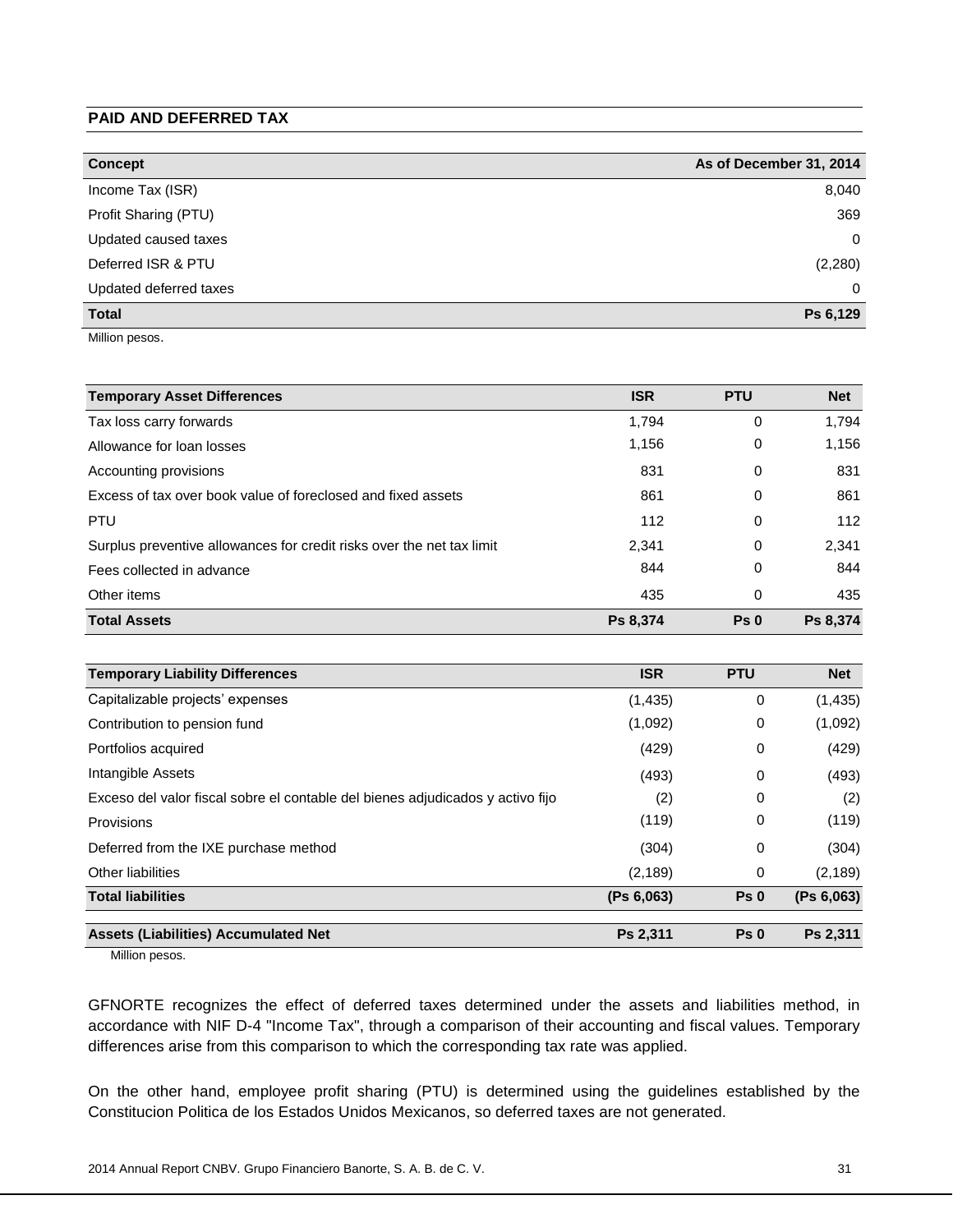The net effect of all the aforementioned operations are shown in the Balance Sheet under assets entitled "Deferred Taxes".

The deferred taxes for each subsidiary as of December 31, 2014 are as follows:

| <b>Deferred Taxes</b>                             | As of December 31, 2014 |
|---------------------------------------------------|-------------------------|
| Banco Mercantil del Norte S.A.                    | 2,569                   |
| Grupo Financiero Banorte S.A.B. de C.V.           | (172)                   |
| Arrendadora y Factor Banorte S.A. de C.V.         | 24                      |
| Seguros Banorte S.A. de C.V.                      | 100                     |
| Pensiones Banorte S.A. de C.V.                    | (353)                   |
| Casa de Bolsa Banorte Ixe, S. A. de C. V.         | 25                      |
| Almacenadora Banorte S.A. de C.V.                 | 1                       |
| IXE Servicios S.A. de C.V.                        | 1                       |
| Solida Administradora de Portafolios S.A. de C.V. | 116                     |
| <b>Total</b>                                      | Ps 2,311                |

Million pesos.

# **TAX CREDITS OR DEBTS**

The tax credits listed below are currently in litigation:

|                                                                            | Al 31 de diciembre de 2014 |
|----------------------------------------------------------------------------|----------------------------|
| <b>BANORTE</b>                                                             | <b>Ps 32</b>               |
| IMSS fees, various occupations                                             | 6                          |
| INFONAVIT fees, various occupations                                        | 26                         |
| <b>CASA DE BOLSA BANORTE IXE</b>                                           | <b>Ps 35</b>               |
| Fiscal year 2007 (document 900 06 05-2010-03968)                           | 35                         |
| SEGUROS BANORTE, S.A. DE C.V.                                              | <b>Ps 15</b>               |
| Fiscal year 2003 (document 900-06-01-2009-9518)                            | 15                         |
| <b>AFORE BANORTE</b>                                                       | Ps <sub>2</sub>            |
| Loan #4429309391 Payroll Tax of the state of Coahuila                      | 2                          |
| <b>IXE BANCO</b>                                                           | \$13                       |
| Income Tax-Profit Sharing for the 2005 fiscal year – inflation adjustement | 13                         |
| Million pesos                                                              |                            |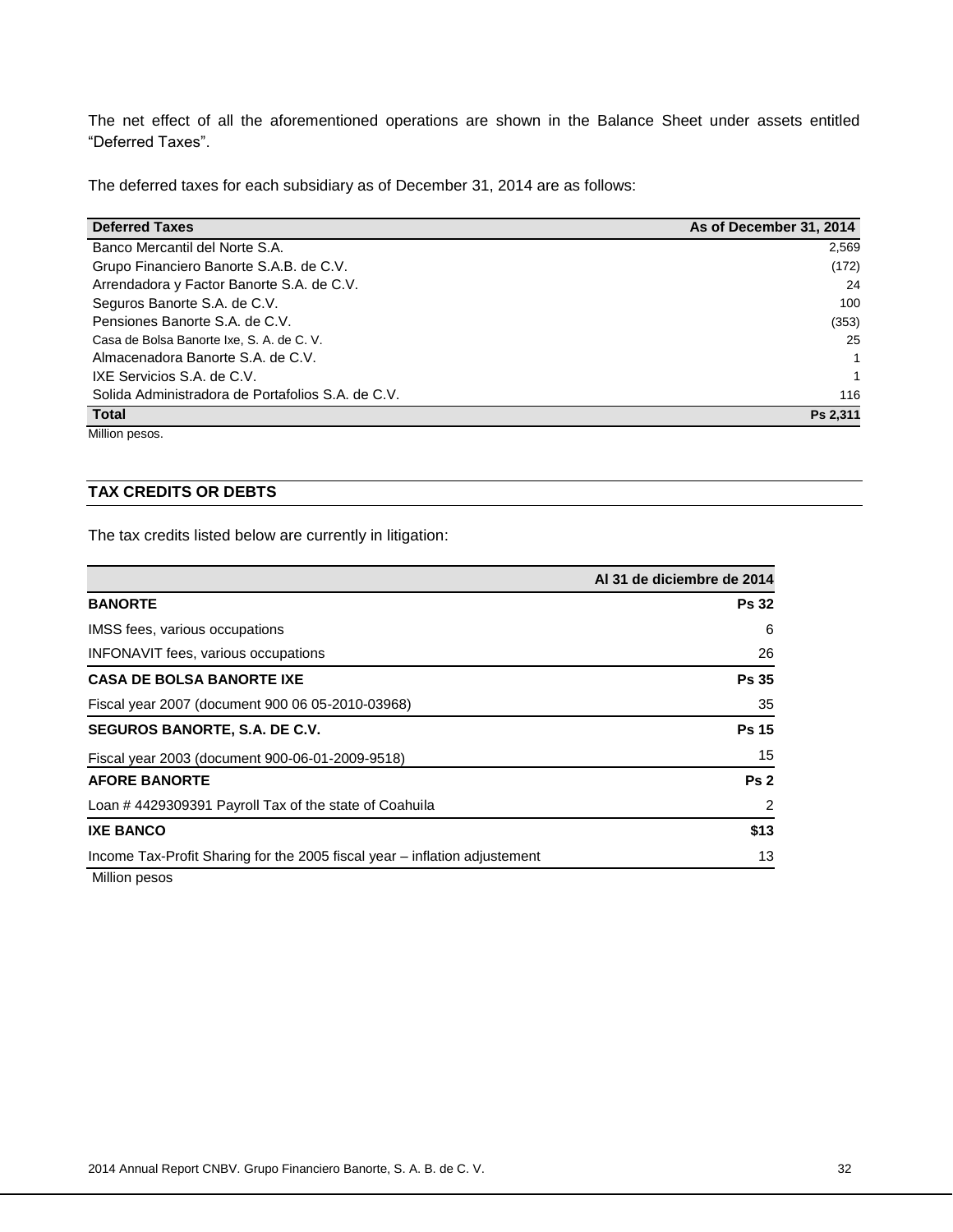# **C) INTERNAL CONTROL**

At Grupo Financiero Banorte, S.A.B. de C.V. (GFNORTE), we recognize that internal control is the responsibility of each member of the Institution, and is therefore implicit in daily performance which facilitates its permanent spread and promotion at all levels of the Institution.

The Internal Control System (ICS) of GFNORTE has been structured in accordance with guidelines set by its Board of Directors and establishes the general internal control framework for the companies that comprise GFNorte, as well as how the internal workings should be operated, in order to provide reasonable security with regard to effectiveness and efficiency of operations, the dependability of financial information and the fulfillment of regulations and the legal framework.

The ICS's mission is to support the operation of appropriate internal controls in transactions, and the generation and recording of information. It is comprised of several elements:

- A. The Board of Directors with the support of: the Advisory Board, Management Committee, Risk Policies Committee (CPR), Audit and Corporate Practices Committee (CAPS), and the Human Resources Committee.
- B. The CEO and the departments which support him: Unit Risk Management (UAIR), Legal Department and the Comptroller, responsible for ensuring that adequate control levels, operational risks and compliance with regulation are maintained.
- C. Internal Audit, External Audit and the Commissary (The Commissary applies only to GFNorte subsidiaries) as additional support structures to check how the Internal Control System functions and provide reasonable assurance regarding the reliability of the generated data. The Internal Audit Department reports to the Audit and Corporate Practices Committee (CAPS) and maintains full independence from the administrative areas.
- D. The Executive Group as main responsible persons for SCI assurance according to the functions and responsibilities assigned to them. In addition to promoting the enforcement of the regulations established for the Institution and the strategies set forth by the GFNorte's CEO.
- E. Documents that establish the general control criteria that should be followed in the operation and reporting of transactions; in optimizing human, material and technological resources; in the use, security, timeliness and reliability of the information; and in the due compliance with the external and internal regulations. The Code of Conduct that regulates the behavior that each Board member, officer or employee of the Group should assume while performing their activities stress out.
- F. Policy and procedure manuals that regulate documentation, recording and liquidation of operations that the Institution carries out and establish the control points that should be observed, assuring the separation of functions, clear assigning of responsibilities, safekeeping of information and prevention of unlawful acts.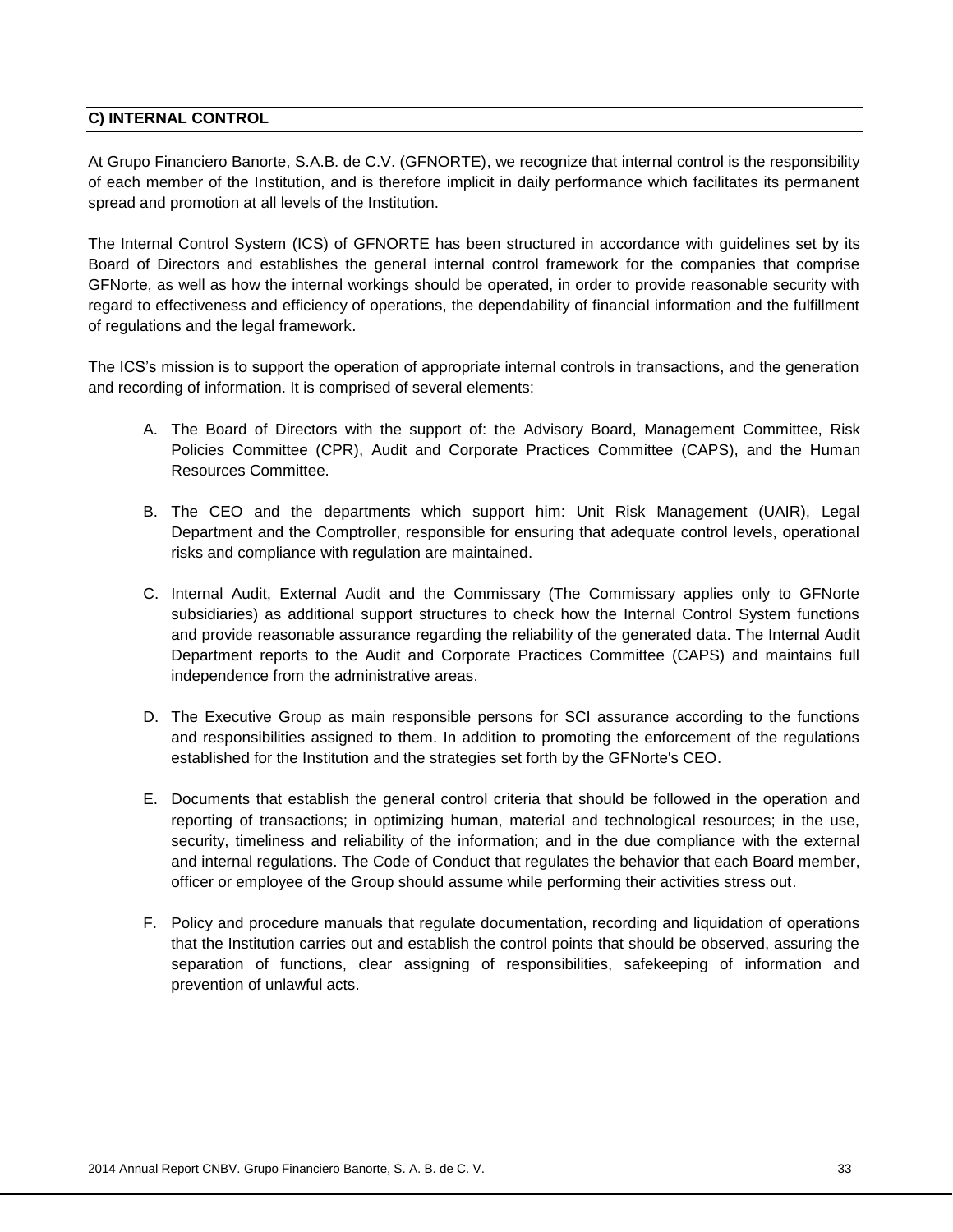During the fourth quarter of 2014, activities related to strengthening control, risk evaluation and management, establishment and monitoring of controls, and assurance of quality information continued to be developed; highlighting the following:

- A. The Board of Directors analyzed and, at the request of CAPS, ratified its authorization of the basic SCI documents: Code of Conduct, Objectives and Limitations of Internal Control and General Policies for Human Resources and Materials, in accordance with external regulation specifications.
- B. The various Corporate Governance Committees have had the required financial, economic, accounting and/or legal information for proper decision-making.
- C. The manual of policies and procedures has been updated as per the changes in external regulations, new products, and changes in the Institution's processes or the improvements to internal controls. Additionally, there has been a continuous follow-up of the improvement actions regarding the observations made by the different members of the SCI.
- D. The Supervisory Authorities' requirements have been addressed and the information required by the external regulations has been submitted.
- E. Monitoring of the various business and support processes that make up the operation in GFNorte through Process Controllers and Management, to report periodically on compliance and identifying opportunity areas for a timely remediation.
- F. Requests regarding internal control subjects from diverse internal departments were handled, to the development of new institutional projects, as well as those derived from the Financial Reform.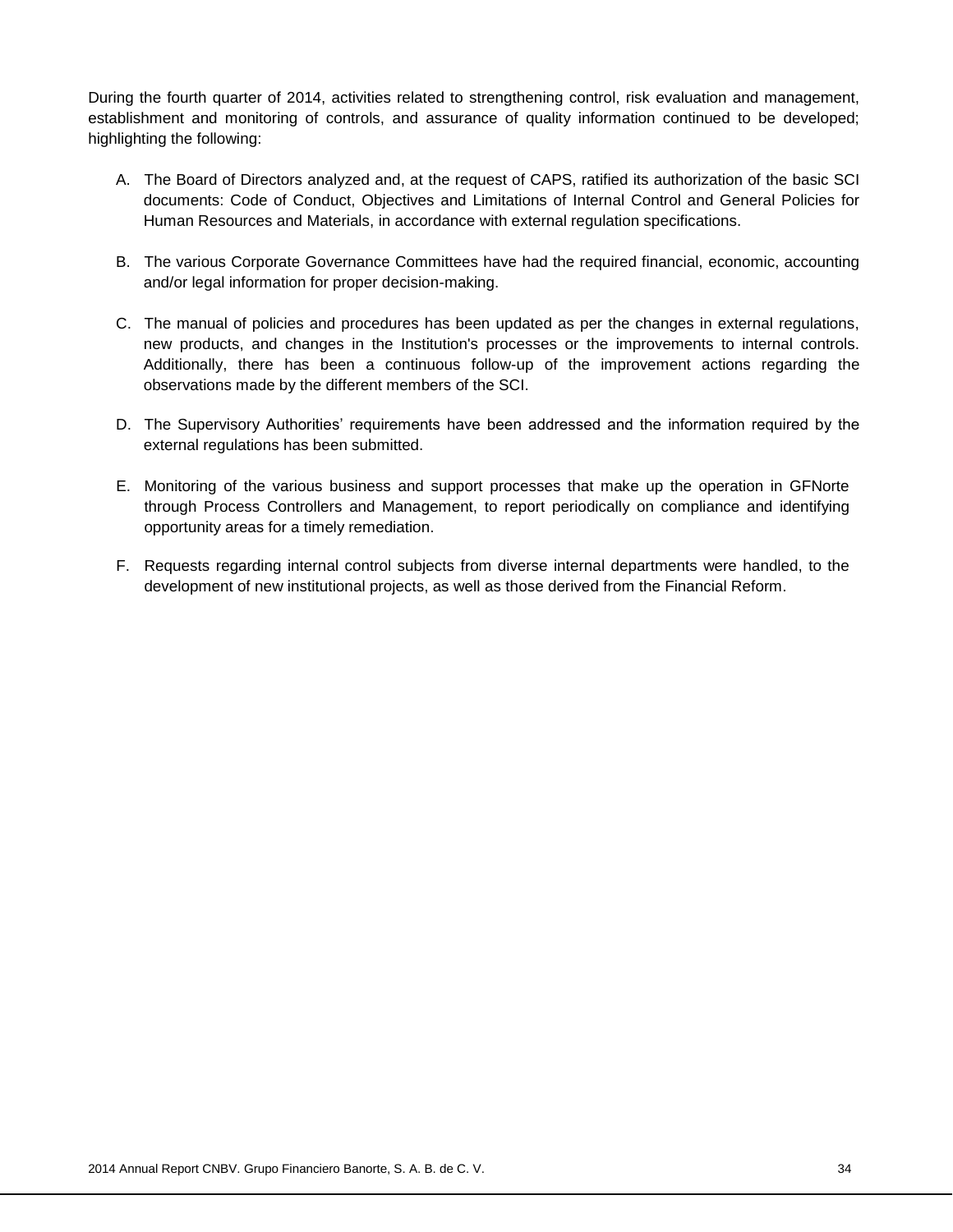# **II. TRANSACTIONS AND BALANCES WITH NON-CONSOLIDATED SUBSIDIARIES AND ASSOCIATED COMPANIES**

# **OPERATIONS WITH RELATED PARTIES AND CONFLICTS OF INTEREST**

At Banco Mercantil del Norte, GFNorte's main subsidiary, loans to related individuals and companies do not exceed the 35% limit of tier 1 capital for December 2014, and 50% limit of tier 1 capital for December 2013 and 2012.

|                                           | <b>Banorte</b> |          |               |
|-------------------------------------------|----------------|----------|---------------|
|                                           | Dec-14         | $Dec-13$ | <b>Dec-12</b> |
| Portfolio Art. 73                         | Ps 3.688       | Ps 6.778 | Ps 11.536     |
| Portfolio Art. 73 / 35% of Tier 1 Capital | 15.5%          | 24.1%    | 50.3%         |

\*For Dec-13 and Dec-12, the limit established by the regulation was 50% of tier 1 capital.

As of **December 31, 2014**, the total loans granted to related parties, under Article 73 of the Law of Credit Institutions, was Ps 3.69 billion (including Ps 450 million in ― Credit Letters "CC", which are registered in memorandum accounts), representing 0.8% of Banorte's total loan portfolio (excluding the balance of CC and Support to Federal Government Housing Debtors). Of the total related loans, Ps 2.39 billion were loans granted to clients linked to members of the Board of Directors; Ps 924 million were granted to clients linked to shareholders and Ps 370 million were linked to companies related to GFNorte.

In accordance with Article 73 of the Law of Credit Institutions, the balance of GFNorte's loan portfolio for individuals and corporations at closing of December 2014 was 15.5% of the limit set by Banco de Mexico which is equivalent to 35% of the basic part of net capital.

Related parties loans have been granted with market conditions and rated in accordance with the policies, procedures and rating systems applicable to the rest of GFNorte's loan portfolio based on the general dispositions applicable to credit institutions with regard to rating of loan portfolios issued by CNBV and the internal methodology authorized by CNBV, to rate borrowers in the commercial loan portfolio. 99% of the related party loans are rated in Category "A", and the majority of these loans were classified as commercial loans.

As of **December 31, 2013**, the total portfolio of performing loans under Article 73 of the Law on Credit Institutions, was Ps 6.78 billion (including Ps 399 million in letters of credit –LC– registered in memorandum accounts), representing 1.6% of the total loan portfolio (excluding LC and Debtor Support Program balances). Of the total related loans, Ps 5.01 billion were loans granted to clients linked to members of the Board of Directors, Ps 937 million were to clients linked to shareholders, and Ps 831 million were linked to companies related to GFNorte.

In accordance with Article 73 of the Law on Credit Institutions, the balance of GFNorte's related loan portfolio for individuals and corporations at the close of December 2013 was 24.1% of the limit set by Banco de Mexico (Central bank) of 50% of tier 1 net capital.

Related parties loans have been granted with market conditions and rated in accordance with the policies, procedures and rating systems applicable to the rest of GFNorte's loan portfolio based on the general dispositions applicable to credit institutions with regard to rating of loan portfolios issued by CNBV and the internal methodology authorized by CNBV, to rate borrowers in the commercial loan portfolio. 99% of the related party loans are rated in Category "A", and the majority of these loans were classified as commercial loans.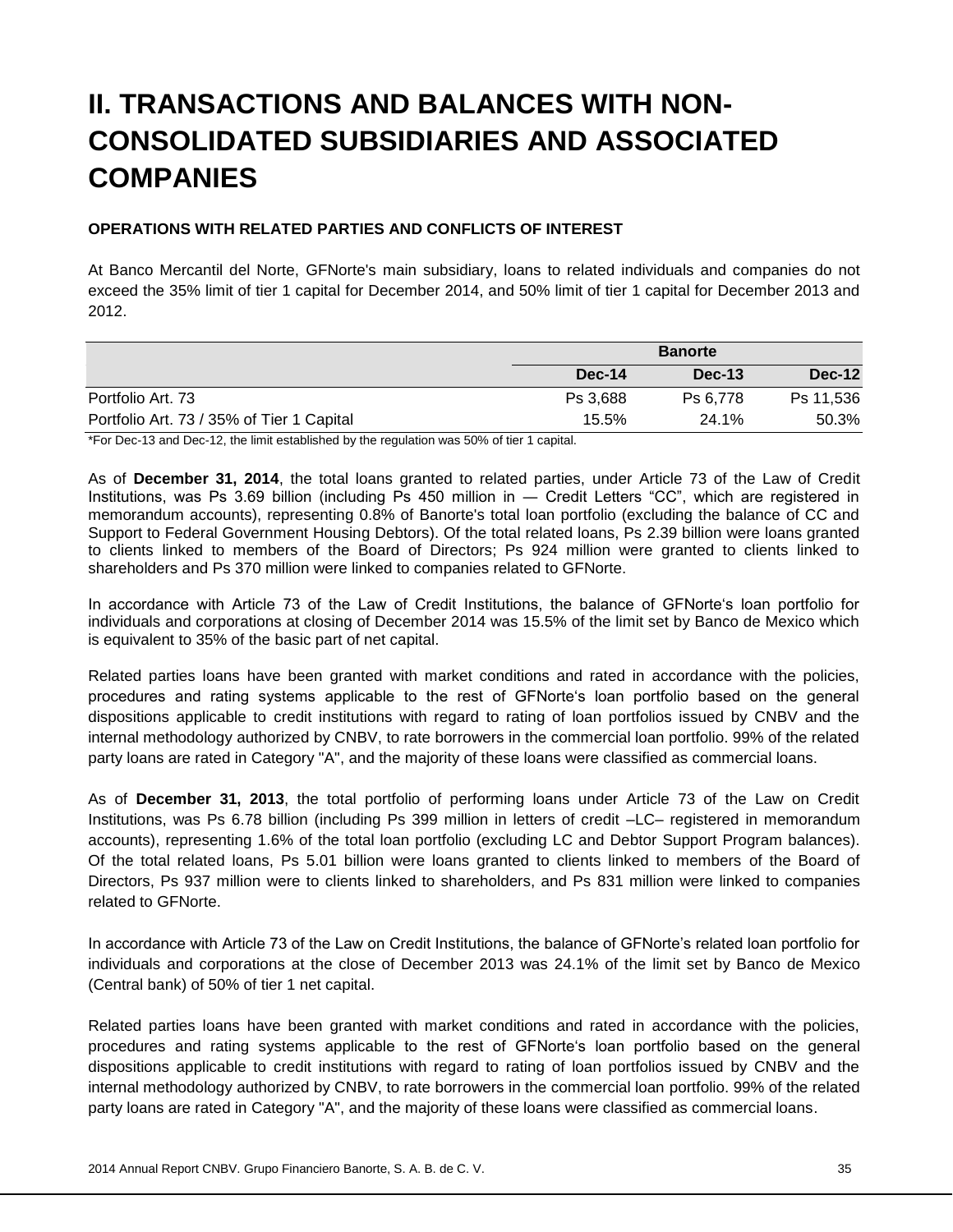# **III. BOARD OF DIRECTORS**

The Board of Directors of Grupo Financiero Banorte, S. A. B. de C. V. is made up of 13 Proprietary Members, and when appropriate their respective Alternates, of which 10 are independent. Alternate Members can only replace their respective proprietary members in the event of a temporary vacancy, with the understanding that Alternates of Independent Board Members have the same capacity.

**Frequency of sessions**: The Board meets every quarter and under extraordinary circumstances at the request of the Board's Chairman, 25% of Proprietary Members, or the Chairman of the Audit and Corporate Practices Committee.

**Quorum**: 51% of the Board Members which should always include at least one independent member.

- All proprietary members of the Board have voice and vote in the meetings.
- In the absence of a proprietary member, the alternate is entitled to vote and his/her presence is considered part of the required quorum.
- When a proprietary member is present, the alternate is not entitled to vote and his/her presence is not considered part of the required quorum.
- Decisions are made by the majority of votes of those present.

The Board of Directors for the fiscal year 2014 was appointed and approved during the Annual General Shareholders' Meeting held on April 25, 2014 and modified on the Ordinary General Shareholders' Meeting held on October 22, 2014 and the Board of Directors' session on November 20, 2014, is comprised by the following members

| <b>NAME</b>                   | <b>POSITION</b>                                                                      | <b>WITH THE COMPANY</b><br><b>SINCE</b> | <b>PROFESSIONAL BACKGROUND</b>                                                                                                                                                                                                                                                                                                                                  |
|-------------------------------|--------------------------------------------------------------------------------------|-----------------------------------------|-----------------------------------------------------------------------------------------------------------------------------------------------------------------------------------------------------------------------------------------------------------------------------------------------------------------------------------------------------------------|
| Carlos Hank Gonzalez          | Designated Chairman of the<br><b>Board of Directors</b><br><b>Proprietary Member</b> | October 2014                            | • He was CEO of Grupo Financiero Interacciones<br>and Grupo Hermes.<br>. He was Deputy CEO of Casa de Bolsa<br>Interacciones.<br>. He was coordinator of the Strategic Plan in the<br>Promotional department at Casa de Bolsa<br>Interacciones.                                                                                                                 |
|                               |                                                                                      |                                         | • He holds a Bachelor's degree in Business<br>Management from Universidad Iberoamericana                                                                                                                                                                                                                                                                        |
| David Villareal<br>Montemayor | <b>Proprietary Member</b>                                                            | October 1993                            | • CEO and major shareholder of Artefactos<br>Laminados, S. A. de C.V.<br>. He is part of the Board of Inmobiliaria Montevi,<br>S.A. de C.V. and Inmobiliaria Monyor S.A. de<br>C.V.<br>• He is a regional Advisor of Banco Nacional de<br>Mexico, S.A. (Banamex) and Financial Advisor<br>and Business Developer for SISMEX, Sistemas<br>Mexicanos S.A. de C.V. |
| Everardo Elizondo<br>Almaguer | Proprietary Independent Member April 2010                                            |                                         | • Founder and Director of the Graduate School of<br>the Faculty of Economics, University of Nuevo<br>Leon. He is Professor at the Instituto<br>Tecnologico y de Estudios Superiores de<br>Monterrey (ITESM) in the Faculty of Economics                                                                                                                         |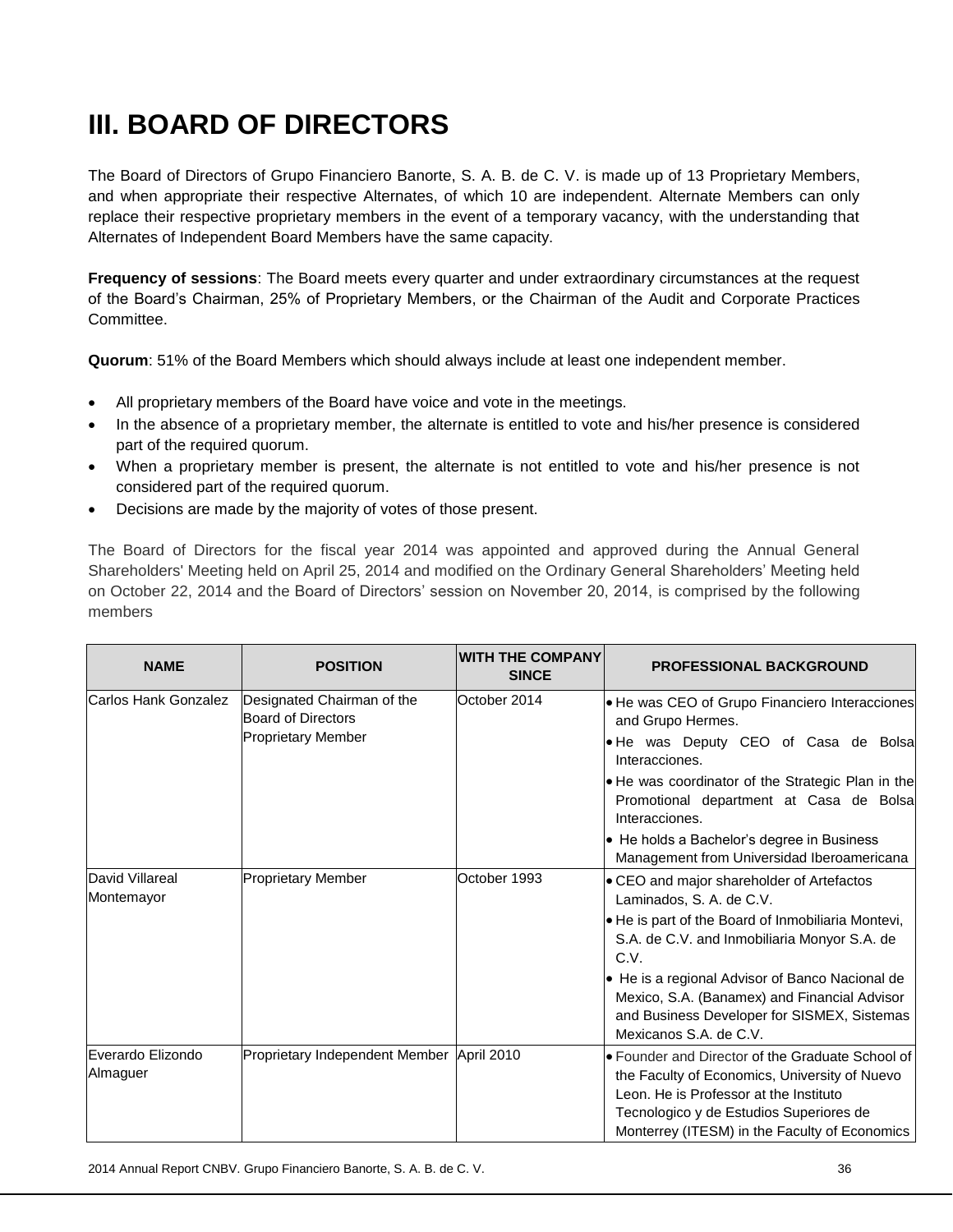| <b>NAME</b>                   | <b>POSITION</b>                                                | <b>WITH THE COMPANY</b><br><b>SINCE</b> | <b>PROFESSIONAL BACKGROUND</b>                                                                                                                                                                                                                                                                                                                                                                                                                                                |
|-------------------------------|----------------------------------------------------------------|-----------------------------------------|-------------------------------------------------------------------------------------------------------------------------------------------------------------------------------------------------------------------------------------------------------------------------------------------------------------------------------------------------------------------------------------------------------------------------------------------------------------------------------|
|                               |                                                                |                                         | and Public Administration.<br>He was Director of Economic Studies of Grupo<br>Industrial Alfa (Alfa Group).<br>. He founded the Consulting Agency Index,<br>Economia Aplicada S.A.<br>. He was Deputy Governor of the Bank of<br>Mexico.                                                                                                                                                                                                                                      |
| Alfredo Elias Ayub            | Proprietary Independent Member April 2012                      |                                         | . He was CEO of the Comision Federal de<br>Electricidad (Mexican Federal Electricity<br>Commission, CFE), of Aeropuertos y Servicios<br>Auxiliares (Airports and Auxiliary Services,<br>ASA) and held several positions in the<br>Secretaria de Energia.<br>. He was a member of the Alumni Council of the<br>School of Business at Harvard University,<br>Chairman of the Development Board at the<br>Anahuac University and of the Mexico<br>Foundation in Harvard.         |
| Herminio Blanco<br>Mendoza    | Proprietary Independent Member April 2005                      |                                         | • Chairman and CEO of Soluciones Estrategicas.<br>• Member of the Board of Directors of Banco<br>Latinoamericano de Exportaciones, Bladex.<br>• Member of the Board of Cydsa, S. A.<br>· He was Mr. Lakshimi Mittal's advisor (Chairman<br>and CEO of Mittal Steel), Secretary of<br>Commerce and Industrial Development and<br>Chief Negotiator of the North American Free<br>Trade Agreement (NAFTA).                                                                       |
| Adrian Sada Cueva             | Proprietary Independent Member April 2013                      |                                         | • CEO of Vitro since March 2013. He also was<br>Managing Director of Containers in the same<br>Group.                                                                                                                                                                                                                                                                                                                                                                         |
| Patricia Armendariz<br>Guerra | Proprietary Independent Member April 2009                      |                                         | • CEO of Credipyme, S.A. de C.V.<br>• Chairman of Valores Financieros, S.A.<br>(International Financial Consultancy).                                                                                                                                                                                                                                                                                                                                                         |
| Armando Garza Sada            | Proprietary Independent Member July 2011                       |                                         | • Chairman of the Board of Directors of Grupo<br>Alfa, S.A.B. de C.V.<br>• Member of the Board of: Banco de Mexico<br>(Regional Board), Deutsche Bank (Latin-<br>American Advisory Board), Femsa, Frisa,<br>Liverpool, Proeza, Advisory Board of Stanford<br>University's Business School, and member of<br>the Board of Stanford University.<br>He was CEO of Desarrollo de Alfa, S.A.B. de<br>C.V.<br>. He was CEO of Selther, Polioles, Sigma and<br>Versax, among others. |
| Dahl                          | Hector Reyes-Retana y Proprietary Independent Member July 2011 |                                         | . Independent Advisor to Banco del Ahorro<br>Nacional y Servicios Financieros, S.N.C.<br>• Founder of the state organism "ProMexico,<br>Inversion y Comercio".<br>. He was the CEO of Banco Nacional de<br>Comercio Exterior, S.N.C (Bancomext) and                                                                                                                                                                                                                           |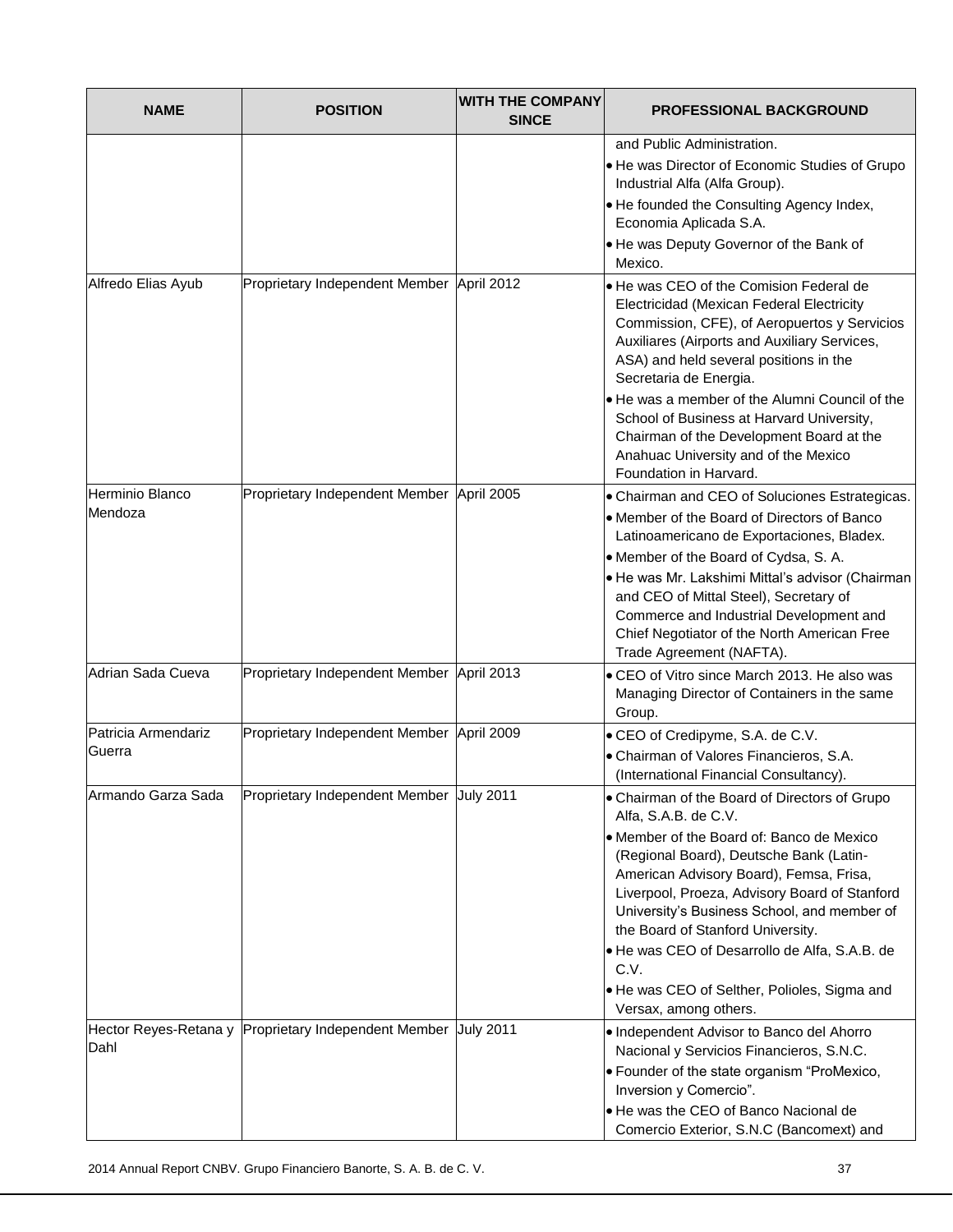| <b>NAME</b>                                          | <b>POSITION</b>                                                 | <b>WITH THE COMPANY</b><br><b>SINCE</b> | <b>PROFESSIONAL BACKGROUND</b>                                                                                                                                                                                                                                                                                                                                                                                                                                                                                                                                    |
|------------------------------------------------------|-----------------------------------------------------------------|-----------------------------------------|-------------------------------------------------------------------------------------------------------------------------------------------------------------------------------------------------------------------------------------------------------------------------------------------------------------------------------------------------------------------------------------------------------------------------------------------------------------------------------------------------------------------------------------------------------------------|
|                                                      |                                                                 |                                         | Director of International Operations of Banco de<br>Mexico (Banxico).<br>. In the private sector, he was CEO of Grupo<br>Financiero Mifel and Banca Mifel, and was<br>Vicechairman of the Mexican Banking<br>Association (ABM)<br>• Independent Advisor to Consupago, S.A. de<br>C.V.                                                                                                                                                                                                                                                                             |
| Juan Carlos Braniff<br>Hierro                        | Proprietary Independent Member July 2011                        |                                         | . Chairman of the Board and CEO of Capital I,<br>Fondos de Inversion Inmobiliaria.<br>• At Grupo Financiero BBVA Bancomer, he was<br>Vicechairman of the Board of Directors,<br>Chairman of the Board of Insurance, Annuities<br>and Afore Bancomer and Member of the Credit,<br>Risk and Audit Committees. He has also been<br>Member of the Board of Directors and member<br>of committees in: Femsa, Aeromexico, Maizoro,<br>Hoteles Presidente Intercontinental, and former<br>Member of the Compensation Committee of Ixe<br>Grupo FInanciero, among others. |
|                                                      | Miguel Aleman Magnani Proprietary Independent Member April 2013 |                                         | <b>• Executive Chairman of Interjet, Chairman of</b><br>Grupo Aleman, Honorary Member of Grupo<br>Casa SABA and Vice-Chairman of the Board of<br>Directors of Grupo Televisa, S.A.                                                                                                                                                                                                                                                                                                                                                                                |
| Alejandro Burillo<br>Azcarraga                       | Proprietary Independent Member April 2013                       |                                         | • Chairman of the Board of Directors of Grupo<br>Pegaso, strategic partner in Laredo National<br>Bank, Telefonica Movistar, Atlante Football<br>Club, among others. He has also been<br>independent member of the Board of Directors<br>of Grupo Financiero BBVA Bancomer and<br>BBVA Bancomer Servicios, S.A.                                                                                                                                                                                                                                                    |
| Juan Antonio Gonzalez   Proprietary Member<br>Moreno |                                                                 | April 2004                              | • Chairman of the Board and CEO of Gruma. He<br>has been Managing Director of Gruma Asia and<br>Oceania, Senior Vice-Chairman of Special<br>Projects of Gruma Corporation, Chairman of the<br>Board and CEO of CarAmigo, Vice-Chairman of<br>Central and East Regions of MissionFoods,<br>Chairman and Vice-Chairman of sales of<br>Azteca Milling and Managing Director of<br>GIMSA.                                                                                                                                                                             |
| Graciela Gonzalez<br>Moreno                          | Alternate Member                                                | April 2013                              | • She is accountant, graduated from the<br>Universidad Labastida in Monterrey, N.L. Since<br>September 1988 until 2010, she participated as<br>founding partner and member of the Board of<br>Directors of Asociacion Gilberto, A.C., being<br>Vice-Chairman of it from 2007 to 2010. She is<br>daughter of Roberto Gonzalez Barrera, sister of<br>Bertha Gonzalez Moreno, Juan Gonzalez<br>Moreno and Roberto Gonzalez Moreno.                                                                                                                                   |
| Jose Maria Garza<br>Treviño                          | Alternate Independent Member                                    | April 2014                              | • Chairman of Grupo Garza Ponce.<br>• He was member of the Board of Directors in<br>Grupo Financiero BITAL, Finanzas Monterrey,                                                                                                                                                                                                                                                                                                                                                                                                                                   |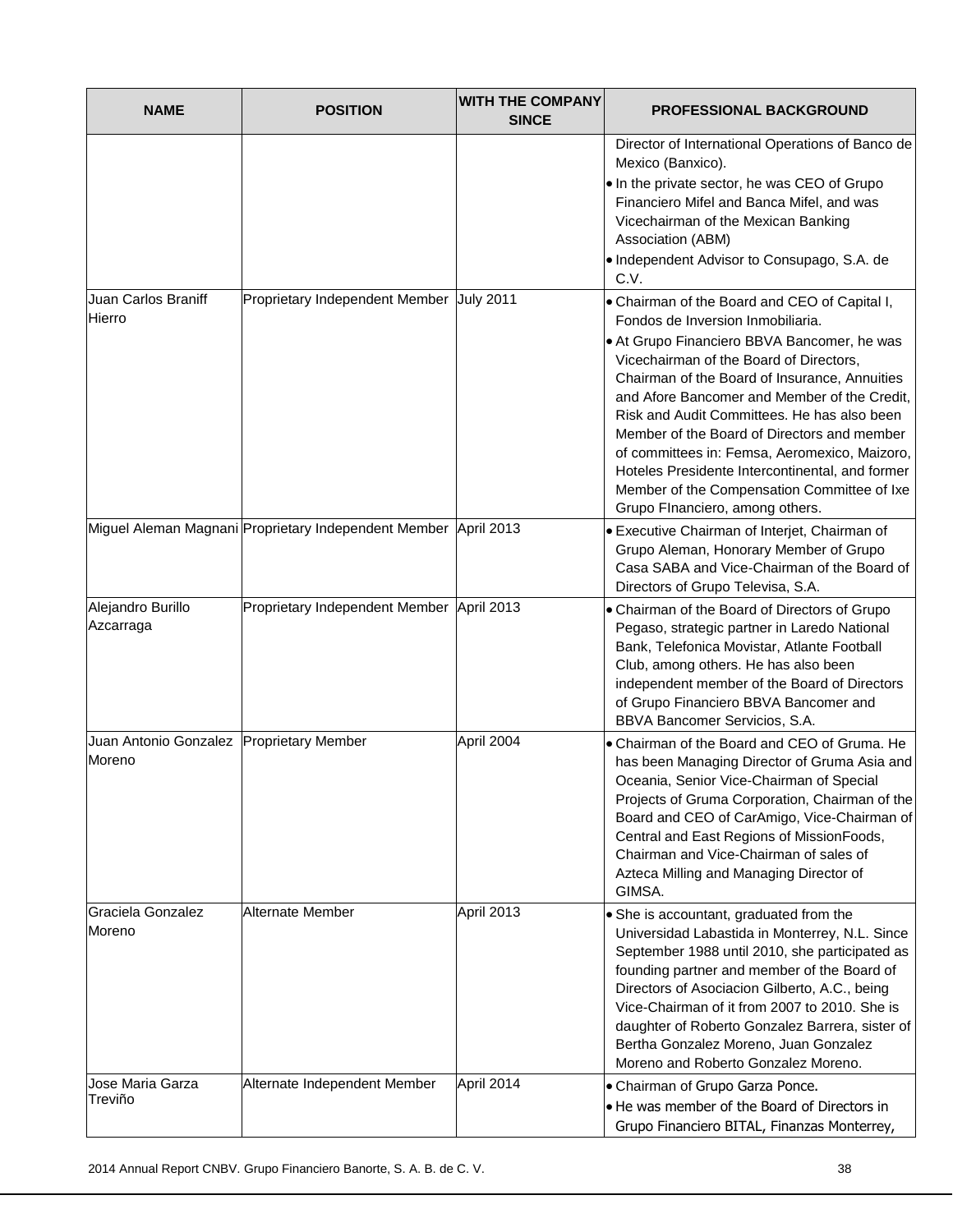| <b>NAME</b>                     | <b>POSITION</b>                 | <b>WITH THE COMPANY</b><br><b>SINCE</b> | <b>PROFESSIONAL BACKGROUND</b>                                                                                                                                                                                                                                                                                                                                                                                                          |
|---------------------------------|---------------------------------|-----------------------------------------|-----------------------------------------------------------------------------------------------------------------------------------------------------------------------------------------------------------------------------------------------------------------------------------------------------------------------------------------------------------------------------------------------------------------------------------------|
|                                 |                                 |                                         | Banca Afirme and Banca Confia- Abaco Grupo<br>Financiero.<br>• He served as Vice-chairman of the Mexican<br>Camera of the Construction Industry and of the<br>Mexican Association of Industrial Parks<br>(A.M.P.I. P), as an adviser in COPARMEX and in<br>the Owners of Real Estate Camera, and as<br>Chairman of Civil Engineers Ex a Tec.<br>. Participated on the Advisory Boards of HSBC<br>Northeast, BBVA Northeast and NAFINSA. |
| Alberto Halabe Hamui            | Alternate Independent<br>Member | April 2014                              | . Deputy Managing Director of Inmobiliaria IHM<br>S.A. de C.V. since 2007, of Comercializadora<br>de Viviendas Albatros S.A. de C.V. and Nueva<br>Imagen Construcciones S.A. de C.V.<br>• Member of the Management and Operations<br>Committees of St. Regis Mexico and Banorte's<br>Metropolitan Regional Board, furthermore, he<br>was Member of the Board of Directors in<br>Microfinanciera Finsol.                                 |
| <b>Isaac Becker Kabacnik</b>    | Alternate Independent<br>Member | April 2002                              | • Chairman of Becker e Hijos, S.A. de C.V. and of<br>Becktel, S.A. de C.V.                                                                                                                                                                                                                                                                                                                                                              |
| <b>Manuel Aznar Nicolin</b>     | Alternate Independent<br>Member | March 2007                              | · Partner at the offices of Kuri Breña, Sanchez<br>Ugarte y Aznar, S.C.                                                                                                                                                                                                                                                                                                                                                                 |
| Eduardo Livas Cantu             | Alternate Independent<br>Member | April 1999                              | · He is an Independent Financial Adviser,<br>Member of the Board of Directors of Gruma and<br>Gimsa.<br>. He was a member of the Board of the Executive<br>Committee of Gruma and Chief Corporate<br>Officer of Gimsa and Gruma.                                                                                                                                                                                                        |
| Roberto Kelleher Vales          | Alternate Independent<br>Member | April 2014                              | • Currently, he is Shareholder, Vice-chairman<br>and CEO of Inmobilia Desarollos.<br>• Adviser of the Volkswagen National Dealers<br>Association.<br>. He was Chairman of the Volkswagen National<br>Dealers Association, and was Adviser of the<br>Mexican Association of Car Dealers.                                                                                                                                                 |
| Ramon A. Leal Chapa             | Alternate Independent<br>Member | <b>July 2011</b>                        | • CFO of Alfa Corporativo.<br>. Planning Director of Vitro.                                                                                                                                                                                                                                                                                                                                                                             |
| Guillermo Mascareñas<br>Milmo   | Alternate Independent<br>Member | <b>July 2011</b>                        | • Associate Director of Alpha Patrimonial, S.A. de<br>C.V.                                                                                                                                                                                                                                                                                                                                                                              |
| Lorenzo Lazo Margain            | Alternate Independent<br>Member | April 2013                              | • CEO of Aleman Velasco y Asociados S.C. and<br>member of the Consultive Board of "Mexico<br>Cumbre de Negocios". Chairman of the Board<br>of L.L. & M.M. Consultores S.C.                                                                                                                                                                                                                                                              |
| Alejandro Orvañanos<br>Alatorre | Alternate Independent<br>Member | April 2013                              | • CEO of Grupo Pegaso. He was CEO of<br>Caribevision Television Network, Director of<br>Operations of Grupo Pegaso and Deputy CEO<br>of Movistar.                                                                                                                                                                                                                                                                                       |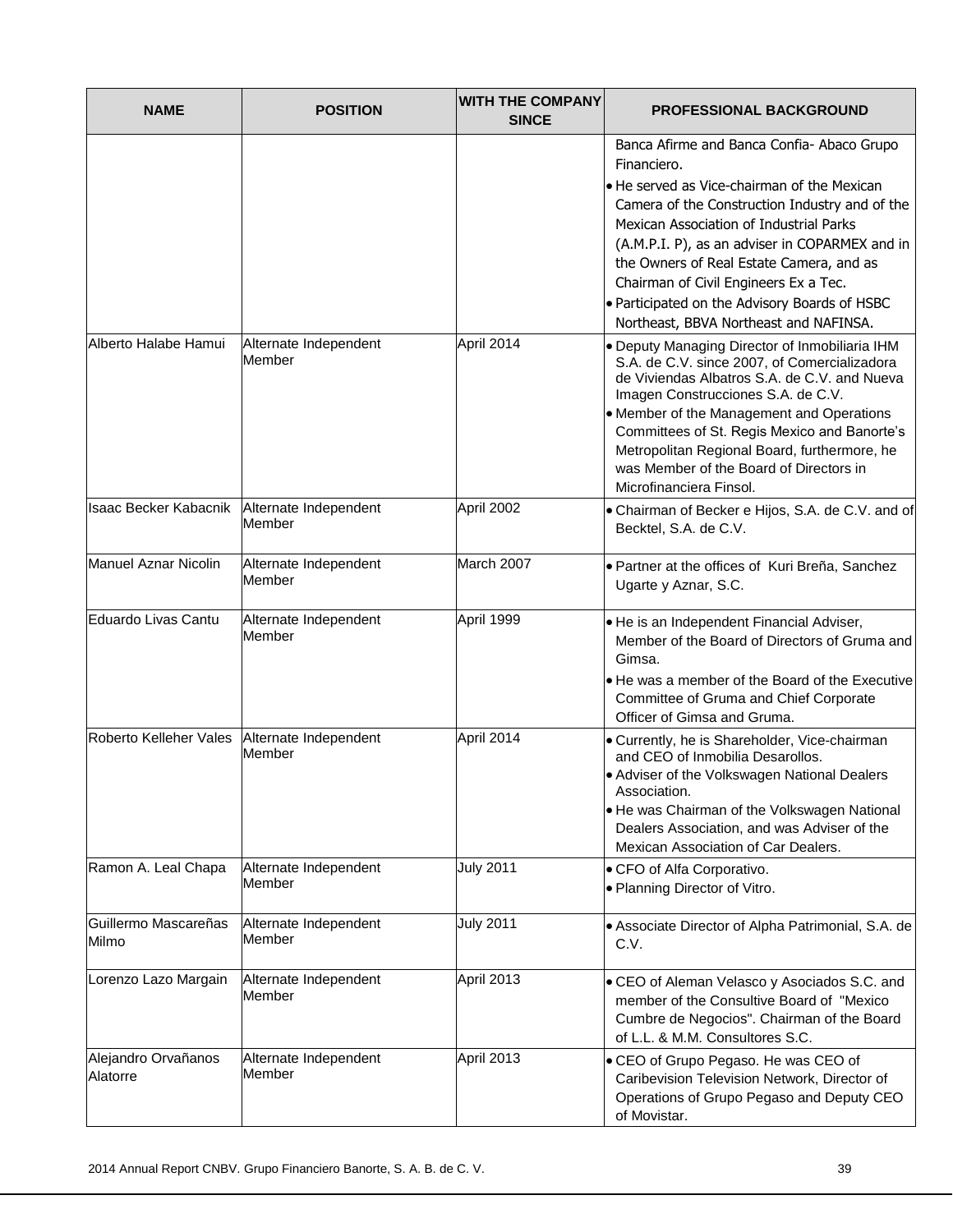| <b>NAME</b>                              | <b>POSITION</b>  | <b>WITH THE COMPANY</b><br><b>SINCE</b> | <b>PROFESSIONAL BACKGROUND</b>                                                                    |
|------------------------------------------|------------------|-----------------------------------------|---------------------------------------------------------------------------------------------------|
| Juan Antonio Gonzalez   Alternate Member |                  | April 2014                              | • Chairman of Maranello Magnate, LLC.                                                             |
| <b>Marcos</b>                            |                  |                                         | • He was Marketing Project Manager at Mission<br>Foods.                                           |
|                                          |                  |                                         | • He holds a Bachelor degree in Audio<br>Production from SAE Institute of Melbourne.              |
|                                          |                  |                                         | • He holds a Bachelor degree in Fine Arts;<br>Marketing from University of North Texas.           |
| Jose Marcos Ramirez<br>Miguel            | Alternate Member | <b>July 2011</b>                        | • CEO of Grupo Financiero Banorte, Banco<br>Mercantil del Norte and Casa de Bolsa Banorte<br>Ixe. |
|                                          |                  |                                         | • He was Managing Director Wholesale Banking<br>of Banco Mercantil del Norte, S.A.                |
|                                          |                  |                                         | • He was Managing Director Wholesale Banking<br>of Grupo Financiero Santander.                    |
| Jesus O. Garza<br>Martinez               | Alternate Member | April 2012                              | . He was Managing Director of Retail Banking in<br>Banco Mercantil del Norte, S.A.                |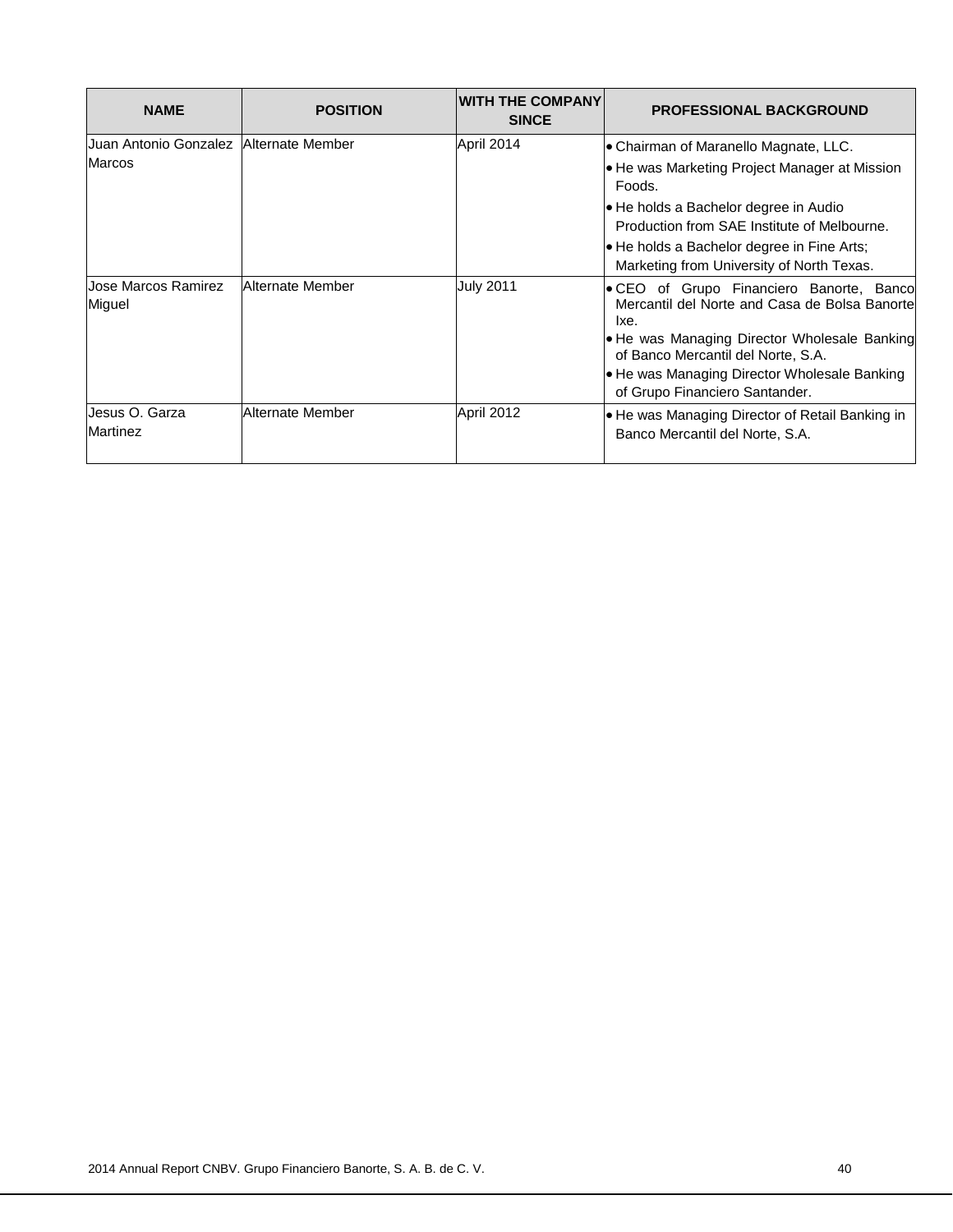# **IV. REMUNERATION AND BENEFITS**

The total amount of compensations and benefits paid to GFNorte's main officers in 2014 was approximately Ps 346.2 million.

Compensations and Benefits are as follows:

- **Fixed Compensation:** Salary.
- **Annual Bonus Plan for 2014:**

The Bonus Plan for each business area evaluates estimated profit for that particular business, as well as an evaluation of individual performance, which takes into account the achievement of each participant's goals and objectives. The bonus for certain departments is also adjusted based on operational risk evaluations carried out by the Control Department. Likewise, eligibility to receive the deferred variable compensation for a group of managers is determined by a risk and compliance mechanics' review.

Eligible personnel of staff areas are evaluated based on the attainment of estimated profit for the Group, as well as individual performance in accordance with the achievement of each candidate's goals and objectives.

For the senior management, year bonus is covered by 60% and the remaining 40% is covered in three annual installments of 13%, 13% and 14% respectively.

### **Banorte's Long Term Incentive Plans:**

Stock Options:

The long term scheme for incentives consists in assign to designated Officers by the Compensation Committee, a stock options package through a trust with a vesting period up to 4 years having right in 100%. Participants will be entitled to exercise a percentage of the package each year; receiving shares in its capital account.

- **Vacations:** From 10 to 30 working days depending on the number of years of service.
- **Legally Mandated Christmas Bonus:** Equivalent to 42 days of salary.
- **Savings Fund:** The Corporation matches the amount of the employee's contribution up to a maximum of 13% of their monthly salary in accordance with the legal limits established in the Income Tax Law.
- **Medical Service: Traditional Scheme:** Banorte provides medical services through recognized medical institutions, obtaining efficiency in cost and service. **Full Medical Insurance Scheme:** Major medical expenses insurance policy.
- **Life Insurance:** In the event of death or total incapacity, a life insurance policy provides a sum of up to 36 months' salary. In the event of accidental death, the compensation is double, prior verification by the insurance company.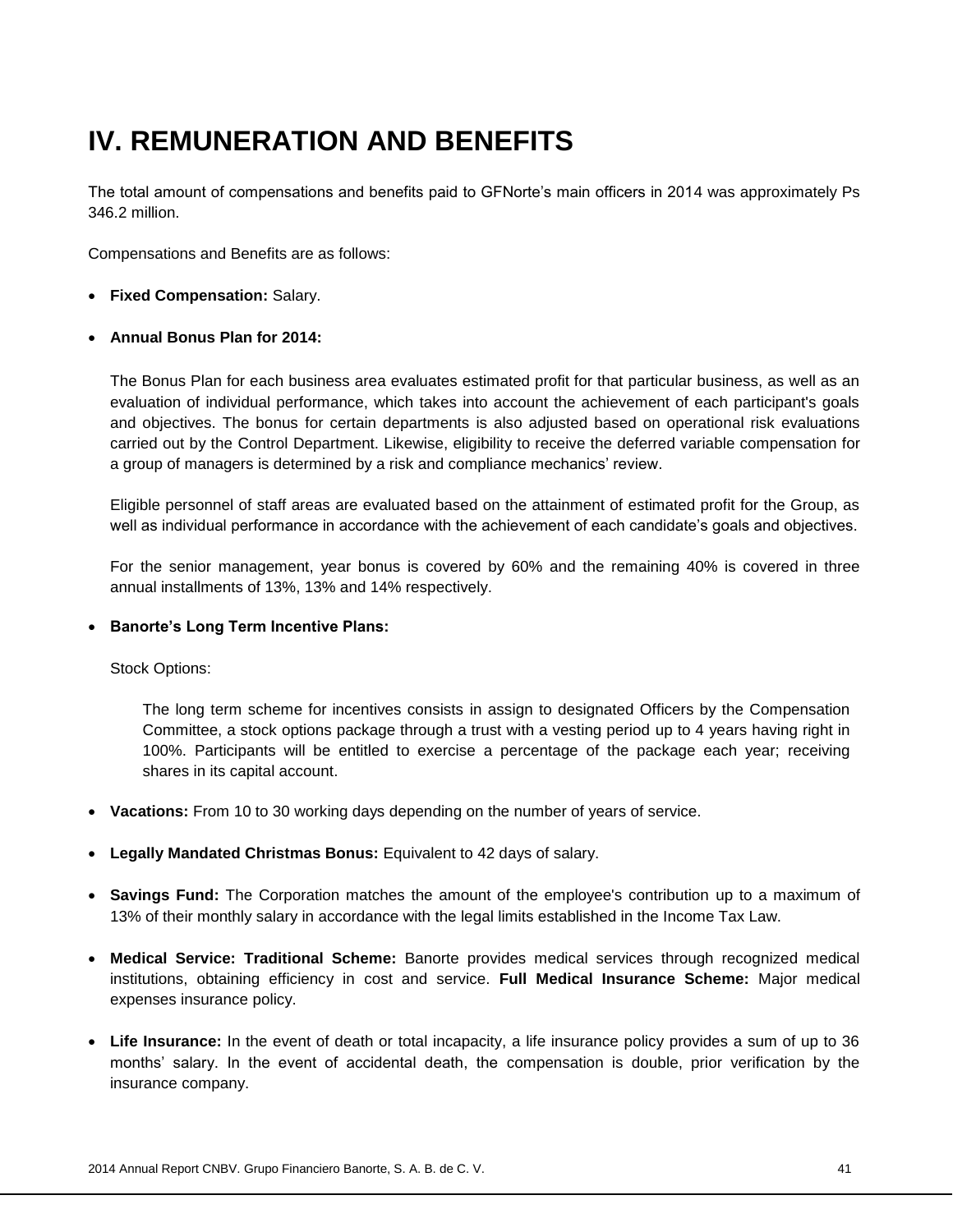**Pension and Retirement:** The institution has two types of plans: one with defined benefits (Traditional and Special), and a second with a defined contribution (Ensure Your Future).

**Ensure Your Future**: was established on January 1, 2001. This is a defined contribution plan, whereby a percentage of individual contributions by the employee and GFNorte are deposited in a fund for withdrawal by that employee upon termination of their labor relationship. This plan has an "initial individual contribution" (only for employees hired prior to January 1, 2001) that are pension benefits for past services accumulated to date. The maximum monthly contribution is 10% of the gross nominal wage (5% employee and 5% company).The total amount accumulated by GFNORTE in pension, retirement or similar plans for the company's main officers amounts to Ps 80.8 billion.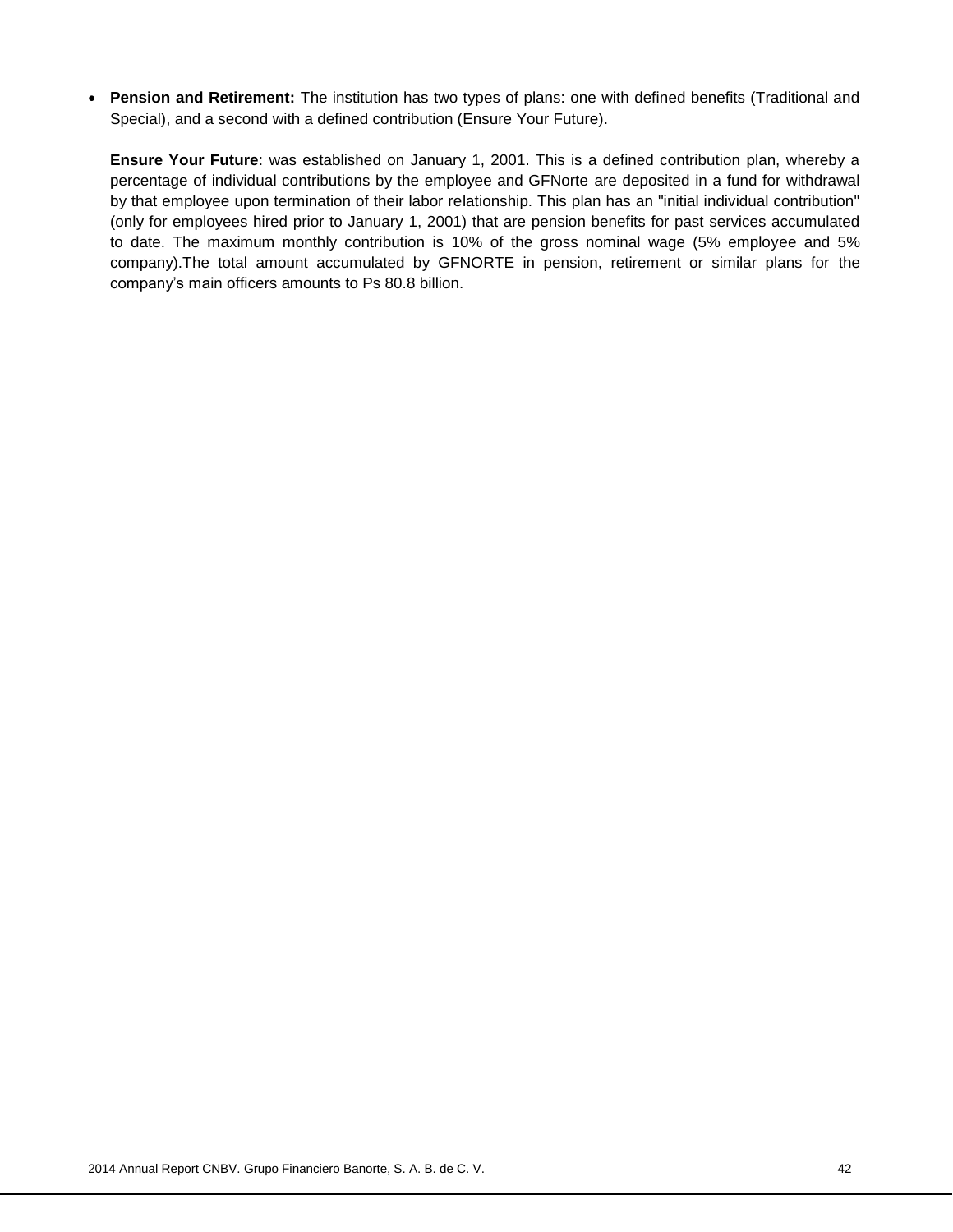# **V. RESPONSIBLE OFFICERS**

The undersigned hereby declare that within the scope of our respective functions, we have truthfully prepared the information contained in this annual report related to Grupo Financiero Banorte, which to the best of our knowledge and understanding reasonably reflects the situation.

> Act. Jose Marcos Ramirez Miguel Chief Executive Officer of Grupo Financiero Banorte

> > Ing. Rafael Arana de la Garza Chief Operating Officer

C.P. Isaias Velazquez Gonzalez Managing Director of Internal Audit

Lic. Jorge Eduardo Vega Camargo Deputy Managing Director of Comptrollership

> C.P.C. Mayra Nelly Lopez Lopez Executive Director of Accounting